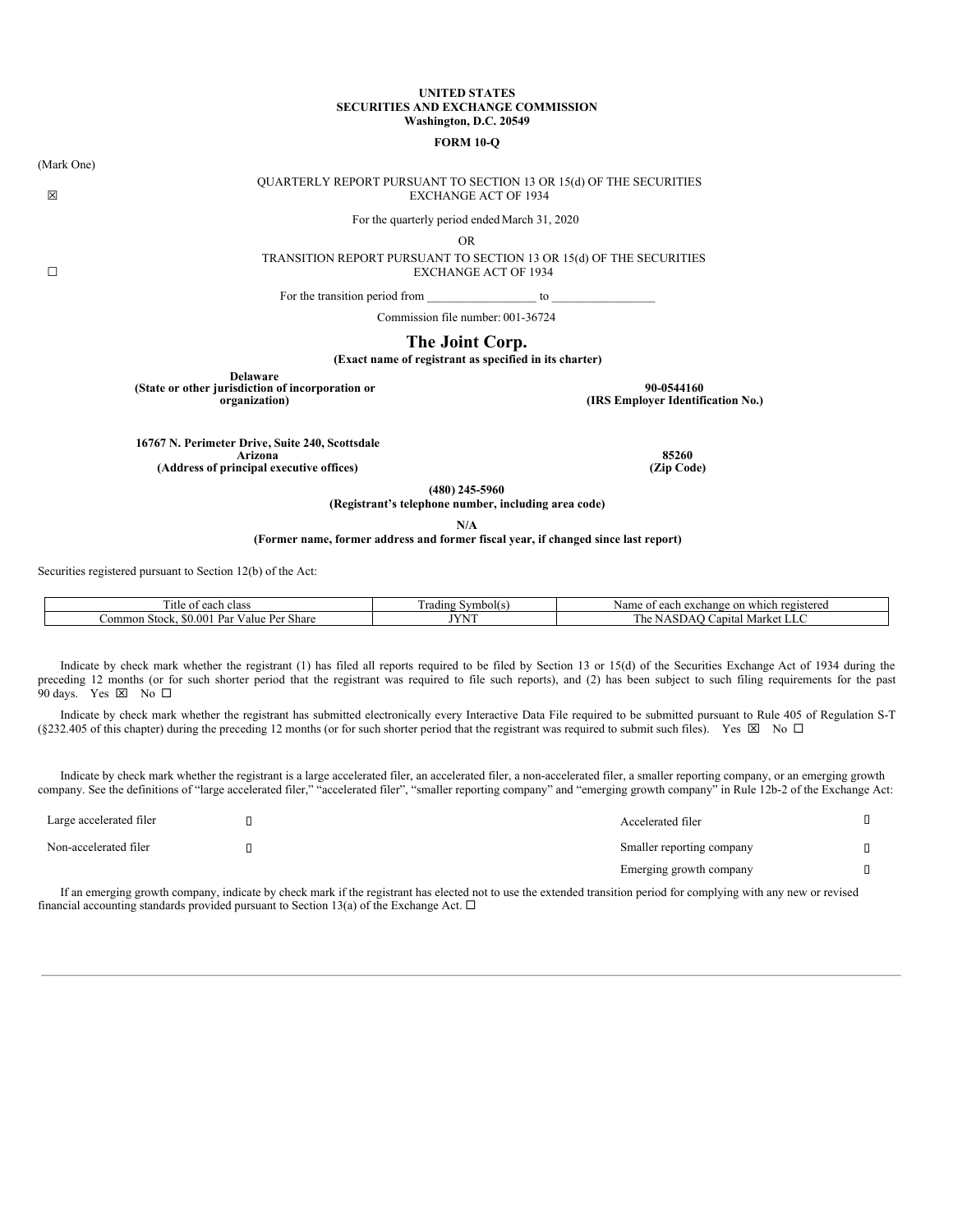<span id="page-1-0"></span>Indicate by check mark whether the registrant is a shell Company (as defined in Rule 12b-2 of the Act). Yes  $\square$  No  $\square$ As of May 5, 2020, the registrant had13,942,734 shares of Common Stock (\$0.001 par value) outstanding.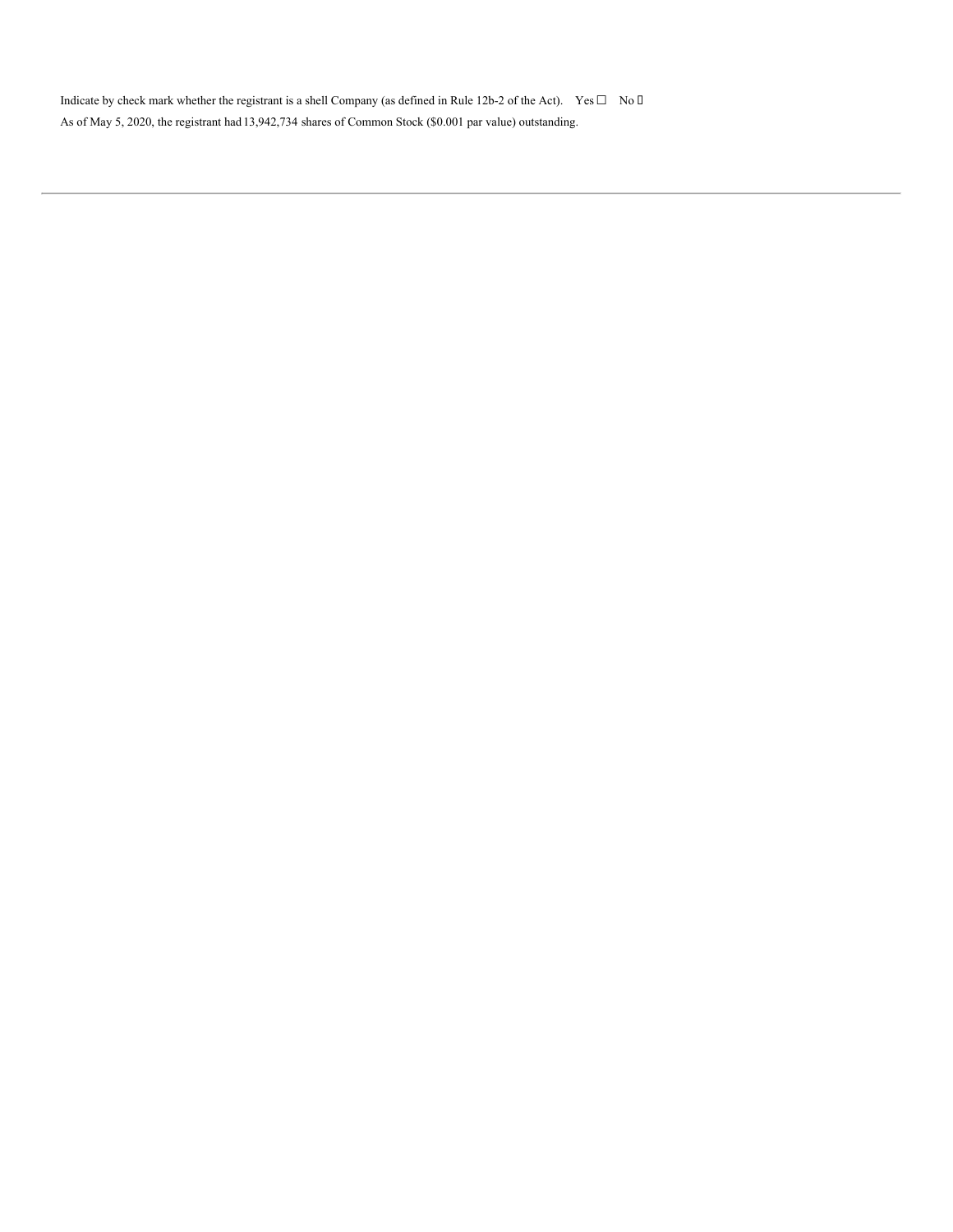# **THE JOINT CORP. FORM 10-Q**

# **TABLE OF CONTENTS**

<span id="page-2-0"></span>

|                                   |                                                                                                                    | PAGE<br>NO.    |
|-----------------------------------|--------------------------------------------------------------------------------------------------------------------|----------------|
|                                   | PART I FINANCIAL INFORMATION                                                                                       |                |
| Item 1.                           | <b>Financial Statements:</b>                                                                                       |                |
|                                   | Condensed Consolidated Balance Sheets as of March 31, 2020 (unaudited) and December 31, 2019                       |                |
|                                   | Condensed Consolidated Statements of Operations for the Three Months Ended March 31, 2020 and 2019 (unaudited)     | $\overline{2}$ |
|                                   | Condensed Consolidated Statements of Changes in Stockholders' Equity for the Three Months Ended March 31, 2020 and |                |
|                                   | 2019 (unaudited)                                                                                                   | $\overline{3}$ |
|                                   | Condensed Consolidated Statements of Cash Flows for the Three months Ended March 31, 2020 and 2019 (unaudited)     | $\overline{4}$ |
|                                   | <b>Notes to Unaudited Condensed Consolidated Financial Statements</b>                                              | $\overline{2}$ |
| Item 2.                           | Management's Discussion and Analysis of Financial Condition and Results of Operations                              | <u>22</u>      |
| Item 4.                           | <b>Controls and Procedures</b>                                                                                     | 29             |
| Part I, Item $3 - Not$ applicable |                                                                                                                    |                |
| PART II OTHER INFORMATION         |                                                                                                                    |                |
| Item 1.                           | <b>Legal Proceedings</b>                                                                                           | 30             |
| Item 1A.                          | <b>Risk Factors</b>                                                                                                | 31             |
| Item 2.                           | Unregistered Sales of Equity Securities and Use of Proceeds                                                        | 35             |
| Item 6.                           | <b>Exhibits</b>                                                                                                    | 35             |
| <b>EXHIBIT INDEX</b>              |                                                                                                                    | 36             |
| <b>SIGNATURES</b>                 |                                                                                                                    | <u>38</u>      |
|                                   | Part II, Items 3, 4, and 5 - Not applicable                                                                        |                |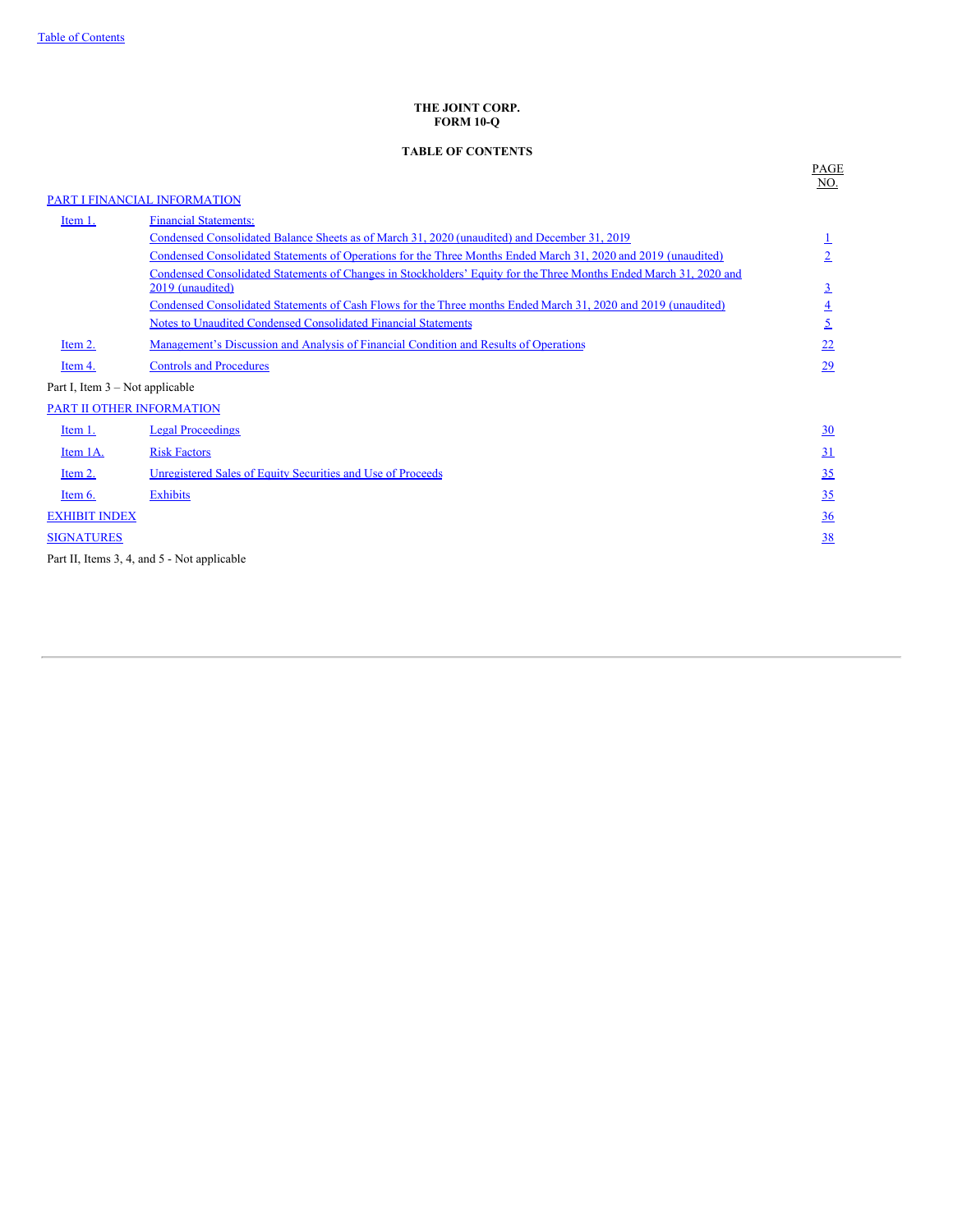# <span id="page-3-0"></span>**PART I: FINANCIAL INFORMATION**

# <span id="page-3-1"></span>**ITEM 1. UNAUDITED FINANCIAL STATEMENTS**

# **THE JOINT CORP. AND SUBSIDIARY AND AFFILIATES CONDENSED CONSOLIDATED BALANCE SHEETS**

|                                                                                                                                                                                                                                   |              | March 31,<br>2020 |               | December 31,<br>2019 |
|-----------------------------------------------------------------------------------------------------------------------------------------------------------------------------------------------------------------------------------|--------------|-------------------|---------------|----------------------|
| <b>ASSETS</b>                                                                                                                                                                                                                     |              | (unaudited)       |               |                      |
| Current assets:                                                                                                                                                                                                                   |              |                   |               |                      |
| Cash and cash equivalents                                                                                                                                                                                                         | $\mathbb S$  | 10,712,846        | S             | 8,455,989            |
| Restricted cash                                                                                                                                                                                                                   |              | 256,623           |               | 185,888              |
| Accounts receivable, net                                                                                                                                                                                                          |              | 1,835,522         |               | 2,645,085            |
| Notes receivable, net                                                                                                                                                                                                             |              | 89,004            |               | 128,724              |
| Deferred franchise and regional development costs - current portion                                                                                                                                                               |              | 789,968           |               | 765,508              |
| Prepaid expenses and other current assets                                                                                                                                                                                         |              | 1,140,551         |               | 1,122,478            |
| Total current assets                                                                                                                                                                                                              |              | 14,824,514        |               | 13,303,672           |
| Property and equipment, net                                                                                                                                                                                                       |              | 8,059,393         |               | 6,581,588            |
| Operating lease right-of-use asset                                                                                                                                                                                                |              | 12,430,910        |               | 12,486,672           |
| Deferred franchise and regional development costs, net of current portion                                                                                                                                                         |              | 3,692,387         |               | 3,627,225            |
| Intangible assets, net                                                                                                                                                                                                            |              | 2,863,172         |               | 3,219,791            |
| Goodwill                                                                                                                                                                                                                          |              | 4,150,461         |               | 4,150,461            |
| Deposits and other assets                                                                                                                                                                                                         |              | 393,284           |               | 336,258              |
| Total assets                                                                                                                                                                                                                      | $\mathbb{S}$ | 46,414,121        | $\mathsf{\$}$ | 43,705,667           |
| <b>LIABILITIES AND STOCKHOLDERS' EQUITY</b>                                                                                                                                                                                       |              |                   |               |                      |
| Current liabilities:                                                                                                                                                                                                              |              |                   |               |                      |
| Accounts payable                                                                                                                                                                                                                  | $\mathbb{S}$ | 1,946,474         | $\mathcal{S}$ | 1,525,838            |
|                                                                                                                                                                                                                                   |              | 436,512           |               | 216,814              |
| Accrued expenses                                                                                                                                                                                                                  |              | 256,624           |               | 185,889              |
| Co-op funds liability<br>Payroll liabilities                                                                                                                                                                                      |              | 1,117,086         |               | 2,844,107            |
|                                                                                                                                                                                                                                   |              |                   |               |                      |
| Operating lease liability - current portion                                                                                                                                                                                       |              | 2,497,097         |               | 2,313,109            |
| Finance lease liability - current portion                                                                                                                                                                                         |              | 46,607            |               | 24,253               |
| Deferred franchise and regional developer fee revenue - current portion                                                                                                                                                           |              | 2,817,069         |               | 2,740,954            |
| Deferred revenue from company clinics                                                                                                                                                                                             |              | 3,288,156         |               | 3,196,664            |
| Other current liabilities                                                                                                                                                                                                         |              | 481,338           |               | 518,686              |
| Total current liabilities                                                                                                                                                                                                         |              | 12,886,963        |               | 13,566,314           |
| Operating lease liability - net of current portion                                                                                                                                                                                |              | 11,856,766        |               | 11,901,040           |
| Finance lease liability - net of current portion                                                                                                                                                                                  |              | 156,227           |               | 34,398               |
| Debt under the Credit Agreement                                                                                                                                                                                                   |              | 2,000,000         |               |                      |
| Deferred franchise and regional developer fee revenue, net of current portion                                                                                                                                                     |              | 12,508,515        |               | 12,366,322           |
| Deferred tax liability                                                                                                                                                                                                            |              | 55,457            |               | 89,863               |
| Other liabilities                                                                                                                                                                                                                 |              | 27,229            |               | 27,230               |
| <b>Total liabilities</b>                                                                                                                                                                                                          |              | 39,491,157        |               | 37,985,167           |
| Commitments and contingencies                                                                                                                                                                                                     |              |                   |               |                      |
| Stockholders' equity:                                                                                                                                                                                                             |              |                   |               |                      |
| Series A preferred stock, \$0.001 par value; 50,000 shares authorized, 0 issued and outstanding, as of March 31, 2020 and December 31, 2019                                                                                       |              |                   |               |                      |
| Common stock, \$0.001 par value; 20,000,000 shares authorized, 13,949,772 shares issued and 13,933,759 shares outstanding as of March 31, 2020 and<br>13,898,694 shares issued and 13,882,932 outstanding as of December 31, 2019 |              | 13,950            |               | 13,899               |
|                                                                                                                                                                                                                                   |              | 39,846,177        |               | 39,454,937           |
| Additional paid-in capital                                                                                                                                                                                                        |              |                   |               |                      |
| Treasury stock 16,013 shares as of March 31, 2020 and 15,762 shares as of December 31, 2019, at cost                                                                                                                              |              | (114, 815)        |               | (111, 041)           |
| Accumulated deficit                                                                                                                                                                                                               |              | (32,822,448)      |               | (33,637,395)         |
| Total The Joint Corp. stockholders' equity                                                                                                                                                                                        |              | 6,922,864         |               | 5,720,400            |
| Non-controlling Interest                                                                                                                                                                                                          |              | 100               |               | 100                  |
| Total equity                                                                                                                                                                                                                      |              | 6,922,964         |               | 5,720,500            |
| Total liabilities and stockholders' equity                                                                                                                                                                                        | \$           | 46,414,121        | $\mathbb{S}$  | 43,705,667           |

<span id="page-3-2"></span>The accompanying notes are an integral part of these condensed consolidated financial statements.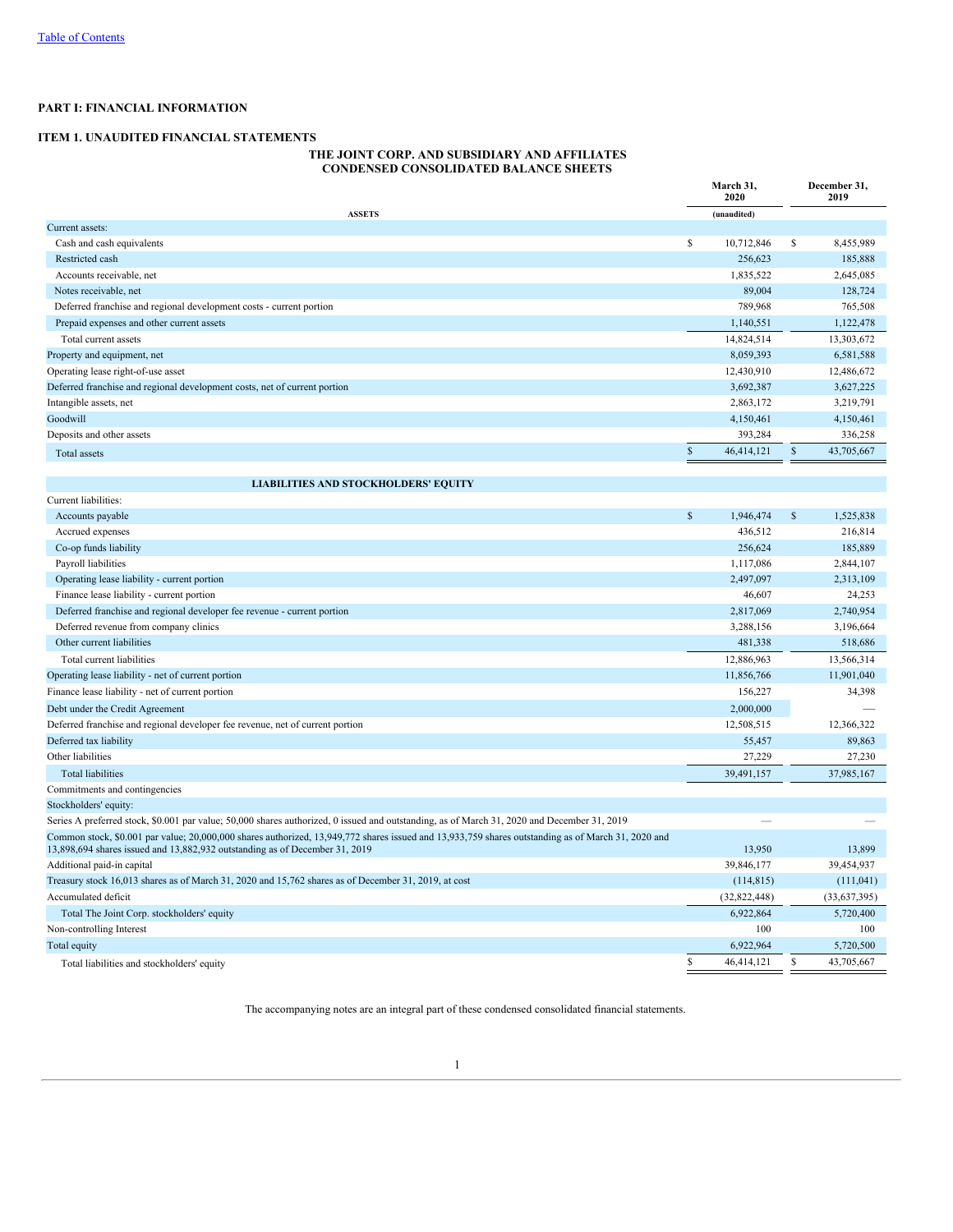#### **THE JOINT CORP. AND SUBSIDIARY AND AFFILIATES CONDENSED CONSOLIDATED STATEMENTS OF OPERATIONS (unaudited)**

|                                                           |    | <b>Three Months Ended</b><br>March 31, |              |            |
|-----------------------------------------------------------|----|----------------------------------------|--------------|------------|
|                                                           |    | 2020                                   |              | 2019       |
| Revenues:                                                 |    |                                        |              |            |
| Revenues from company-owned or managed clinics            | \$ | 7,294,295                              | \$           | 5,639,076  |
| Royalty fees                                              |    | 3,718,230                              |              | 3,026,815  |
| Franchise fees                                            |    | 512,751                                |              | 417,073    |
| Advertising fund revenue                                  |    | 1,057,618                              |              | 891,567    |
| Software fees                                             |    | 645,725                                |              | 365,236    |
| Regional developer fees                                   |    | 207,642                                |              | 183,858    |
| Other revenues                                            |    | 208,225                                |              | 155,751    |
| <b>Total revenues</b>                                     |    | 13,644,486                             |              | 10,679,376 |
| Cost of revenues:                                         |    |                                        |              |            |
| Franchise and regional development cost of revenues       |    | 1,417,491                              |              | 1,117,053  |
| IT cost of revenues                                       |    | 68,664                                 |              | 88,888     |
| Total cost of revenues                                    |    | 1,486,155                              |              | 1,205,941  |
| Selling and marketing expenses                            |    | 2,055,289                              |              | 1,505,988  |
| Depreciation and amortization                             |    | 654,249                                |              | 365,678    |
| General and administrative expenses                       |    | 8,694,250                              |              | 6,552,904  |
| Total selling, general and administrative expenses        |    | 11,403,788                             |              | 8,424,570  |
| Net loss on disposition or impairment                     |    | 1,193                                  |              | 105,193    |
| Income from operations                                    |    | 753,350                                |              | 943,672    |
| Other (expense) income:                                   |    |                                        |              |            |
| Bargain purchase gain                                     |    |                                        |              | 19,298     |
| Other expense, net                                        |    | 4,337                                  |              | 11,645     |
| Total other (expense) income                              |    | (4, 337)                               |              | 7,653      |
| Income before income tax benefit                          |    | 749,013                                |              | 951,325    |
| Income tax benefit                                        |    | (65, 934)                              |              | (1,319)    |
| Net income and comprehensive income                       | \$ | 814,947                                | \$           | 952,644    |
| Less: income attributable to the non-controlling interest | \$ |                                        | $\mathbb{S}$ |            |
| Net income attributable to The Joint Corp. stockholders   | S  | 814,947                                | S            | 952,644    |
| Earnings per share:                                       |    |                                        |              |            |
| Basic earnings per share                                  | \$ | 0.06                                   | S            | 0.07       |
| Diluted earnings per share                                | \$ | 0.06                                   | $\mathbb{S}$ | 0.07       |
| Basic weighted average shares                             |    | 13,890,673                             |              | 13,751,196 |
| Diluted weighted average shares                           |    | 14,483,584                             |              | 14,256,006 |

<span id="page-4-0"></span>The accompanying notes are an integral part of these condensed consolidated financial statements.

| ł |   |
|---|---|
|   | i |
| I |   |
|   |   |
|   |   |
|   |   |
|   |   |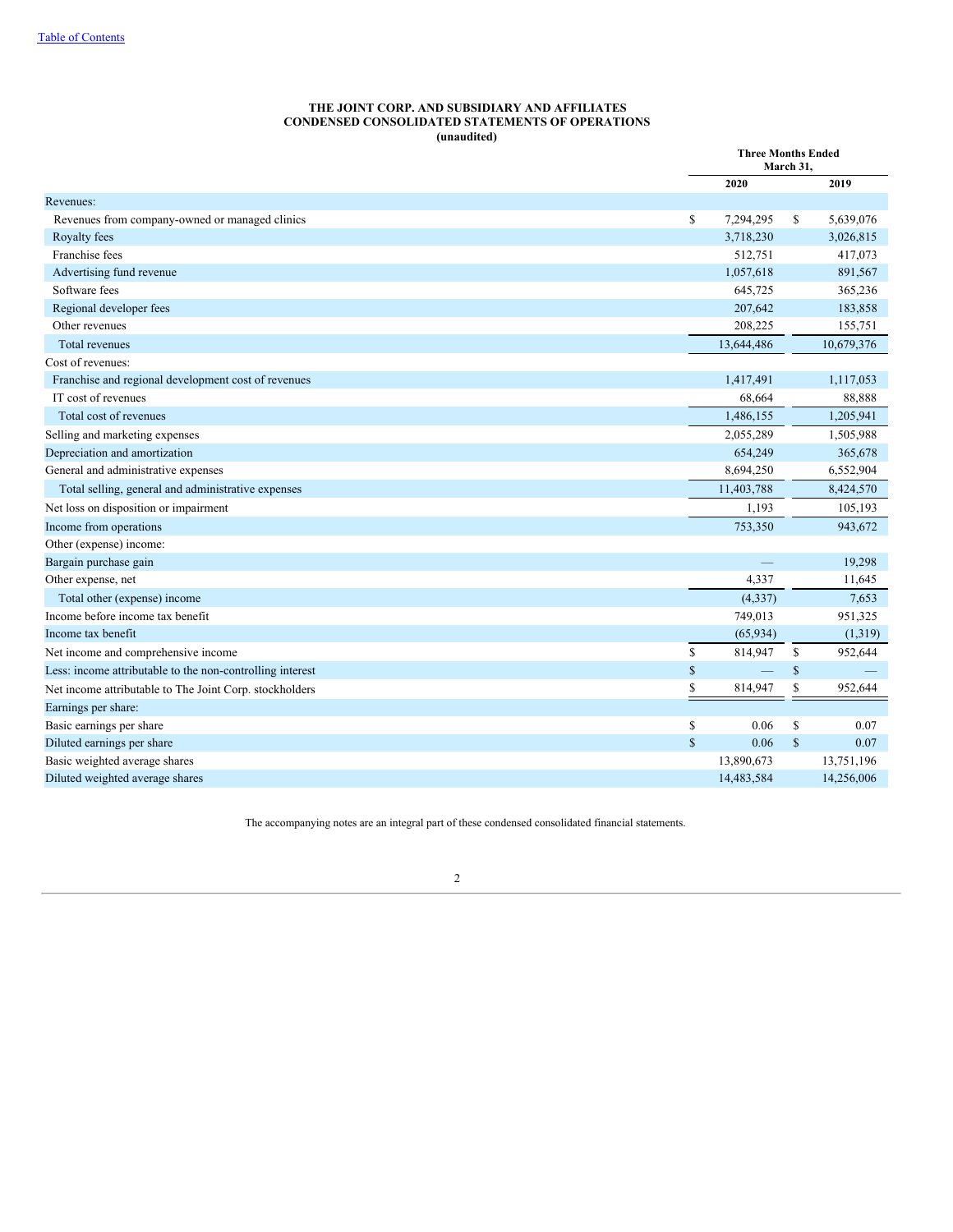# **THE JOINT CORP. AND SUBSIDIARY AND AFFILIATES CONDENSED CONSOLIDATED STATEMENTS OF CHANGES IN STOCKHOLDERS' EQUITY**

|                                                           | Common Stock  |        | Additional<br><b>Treasury Stock</b> |               | Total The Joint Corp. |                        |                         | Non- |                         |                |
|-----------------------------------------------------------|---------------|--------|-------------------------------------|---------------|-----------------------|------------------------|-------------------------|------|-------------------------|----------------|
|                                                           | <b>Shares</b> | Amount | Paid In<br>Capital                  | <b>Shares</b> | Amount                | Accumulated<br>Deficit | stockholders'<br>equity |      | controlling<br>interest | Total          |
| Balances, December 31, 2019                               | 13,898,694    | 13,899 | \$39,454,937                        | 15,762        | (111, 041)<br>S.      | (33,637,395)           | 5,720,400<br>S          |      | 100                     | 5,720,500<br>ъ |
| Stock-based compensation<br>expense                       |               |        | 250,392                             |               |                       |                        | 250,392                 |      |                         | 250,392        |
| Issuance of vested restricted stock                       | 15,578        | 16     | (16)                                |               |                       |                        |                         |      |                         |                |
| Exercise of stock options                                 | 35,500        | 35     | 140,864                             |               |                       |                        | 140,899                 |      |                         | 140,899        |
| Purchases of treasury stock under<br>employee stock plans |               |        |                                     | 251           | (3,774)               |                        | (3,774)                 |      | _                       | (3,774)        |
| Net income                                                |               |        |                                     |               |                       | 814.947                | 814,947                 |      |                         | 814,947        |
| Balances, March 31, 2020<br>(unaudited)                   | 13,949,772    | 13,950 | \$ 39,846,177                       | 16,013        | \$(114,815)           | (32,822,448)           | 6,922,864               |      | 100                     | 6,922,964      |

|                                              | Common Stock  |        | Additional<br><b>Treasury Stock</b> |               |           | Total The Joint Corp.  | Non-                    |                          |           |
|----------------------------------------------|---------------|--------|-------------------------------------|---------------|-----------|------------------------|-------------------------|--------------------------|-----------|
|                                              | <b>Shares</b> | Amount | Paid In<br>Capital                  | <b>Shares</b> | Amount    | Accumulated<br>Deficit | stockholders'<br>equity | controlling<br>interest  | Total     |
| Balances, December 31, 2018 (as<br>adjusted) | 13,757,200    | 13.757 | \$ 38,189,251                       | 14.670        | (90, 856) | (37, 384, 651)         | 727.501<br>S            | 100                      | 727.601   |
| Stock-based compensation<br>expense          |               | $-$    | 171,771                             |               |           |                        | 171,771                 | $\overline{\phantom{a}}$ | 171,771   |
| Exercise of stock options                    | 42,804        | 43     | 220,201                             |               |           |                        | 220,244                 | $\overline{\phantom{a}}$ | 220,244   |
| Net income                                   | _             | __     | __                                  |               | $-$       | 952.644                | 952,644                 |                          | 952.644   |
| Balances, March 31, 2019<br>(unaudited)      | 13,800,004    | 13.800 | \$ 38,581,223                       | 14,670        | (90, 856) | (36, 432, 007)         | 2,072,160               | 100                      | 2,072,260 |

<span id="page-5-0"></span>The accompanying notes are an integral part of these condensed consolidated financial statements.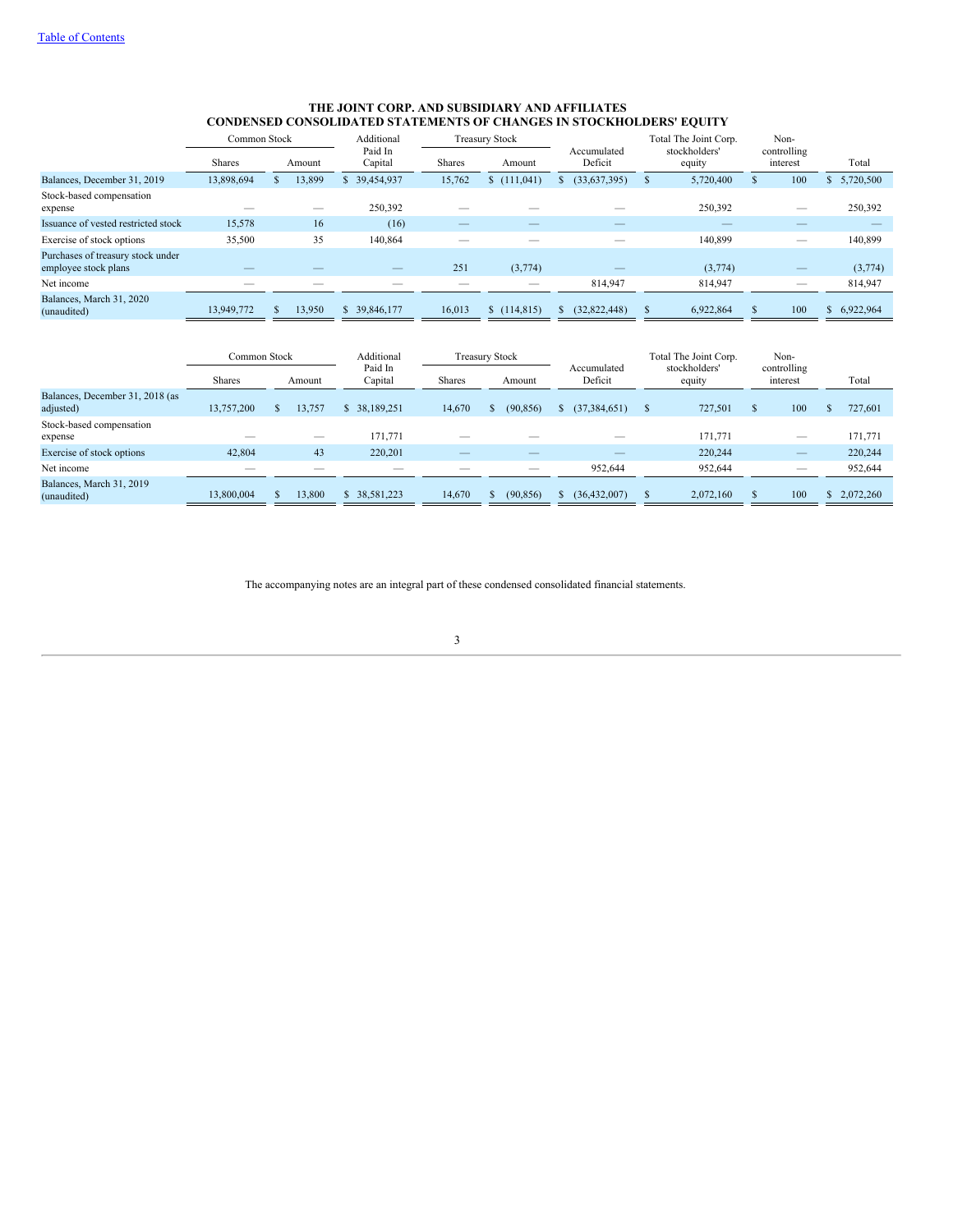#### **THE JOINT CORP. AND SUBSIDIARY AND AFFILIATES CONDENSED CONSOLIDATED STATEMENTS OF CASH FLOWS (unaudited)**

|                                                                                   | <b>Three Months Ended</b><br>March 31, |                          |  |
|-----------------------------------------------------------------------------------|----------------------------------------|--------------------------|--|
|                                                                                   | 2020                                   | 2019                     |  |
| Cash flows from operating activities:                                             |                                        |                          |  |
| $\mathbb{S}$<br>Net income                                                        | 814,947                                | \$<br>952,644            |  |
| Adjustments to reconcile net income to net cash provided by operating activities: |                                        |                          |  |
| Depreciation and amortization                                                     | 654,249                                | 365,678                  |  |
| Net loss on disposition or impairment                                             | 1,193                                  | 105,193                  |  |
| Net franchise fees recognized upon termination of franchise agreements            | (14, 862)                              |                          |  |
| Bargain purchase gain                                                             |                                        | (19,298)                 |  |
| Deferred income taxes                                                             | (34, 406)                              | (22, 425)                |  |
| Stock based compensation expense                                                  | 250,392                                | 171,771                  |  |
| Changes in operating assets and liabilities:                                      |                                        |                          |  |
| Accounts receivable                                                               | 809,563                                | (241, 850)               |  |
| Prepaid expenses and other current assets                                         | (18,073)                               | 51,560                   |  |
| Deferred franchise costs                                                          | (104, 483)                             | (189, 722)               |  |
| Deposits and other assets                                                         | (4,378)                                | 268,974                  |  |
| Accounts payable                                                                  | (80, 682)                              | (276, 074)               |  |
| Accrued expenses                                                                  | 205,601                                | (117,795)                |  |
| Payroll liabilities                                                               | (1,727,021)                            | (1, 151, 652)            |  |
| Deferred revenue                                                                  | 339,523                                | 769,216                  |  |
| Other liabilities                                                                 | 380,259                                | (206,709)                |  |
| Net cash provided by operating activities                                         | 1,471,822                              | 459,511                  |  |
| Cash flows from investing activities:                                             |                                        |                          |  |
| Acquisition of business, net of cash acquired                                     |                                        | (30,000)                 |  |
| Purchase of property and equipment                                                | (1,261,213)                            | (526, 027)               |  |
| Reacquisition and termination of regional developer rights                        |                                        | (681,500)                |  |
| Payments received on notes receivable                                             | 39,720                                 | 35,954                   |  |
| Net cash used in investing activities                                             | (1,221,493)                            | (1,201,573)              |  |
| Cash flows from financing activities:                                             |                                        |                          |  |
| Payments of finance lease obligation                                              | (7,214)                                | (5,285)                  |  |
| Purchases of treasury stock under employee stock plans                            | (3,774)                                |                          |  |
| Proceeds from exercise of stock options                                           | 140,899                                | 189,886                  |  |
| Proceeds from the Credit Agreement, net of related fees                           | 1,947,352                              |                          |  |
| Repayments on notes payable                                                       |                                        | (100,000)                |  |
| Net cash provided by financing activities                                         | 2,077,263                              | 84,601                   |  |
|                                                                                   |                                        |                          |  |
| Increase (decrease) in cash                                                       | 2,327,592                              | (657, 461)               |  |
| Cash and restricted cash, beginning of period                                     | 8,641,877                              | 8,854,952                |  |
| $\mathbb{S}$<br>Cash and restricted cash, end of period                           | 10,969,469                             | $\sqrt{\ }$<br>8,197,491 |  |

The accompanying notes are an integral part of these condensed consolidated financial statements.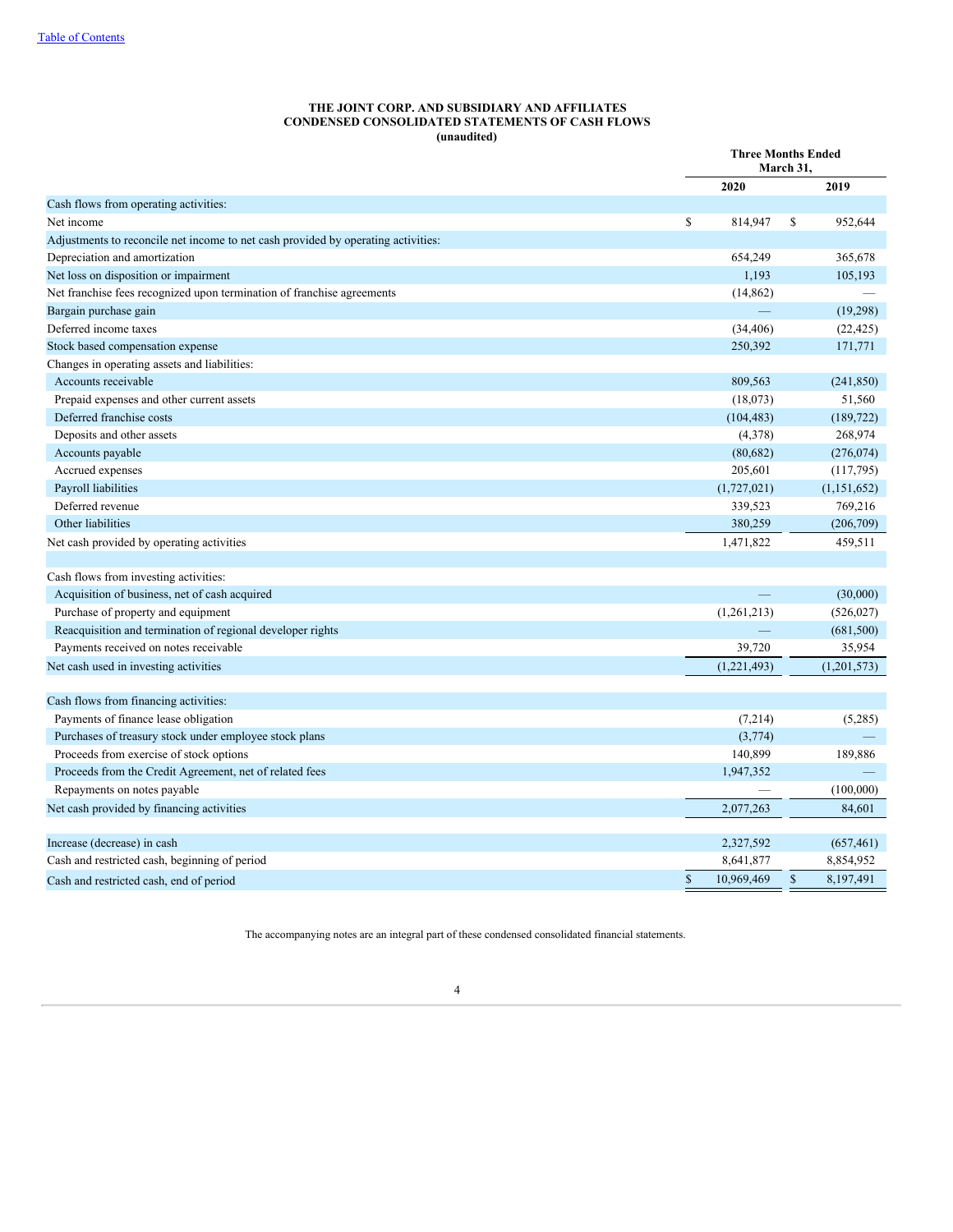During the three months ended March 31, 2020 and 2019, cash paid for income taxes was \$0 for both periods. During the three months ended March 31, 2020 and 2019, cash paid for interest was \$0 and \$25,000, respectively.

Supplemental disclosure of non-cash activity:

As of March 31, 2020, accounts payable and accrued expenses include property and equipment purchases of \$501,318 and \$14,097, respectively. As of December 31, 2019, accounts payable and accrued expenses include property and equipment purchases of \$196,671, and \$15,250, respectively.

In connection with the acquisitions during the three months ended March 31, 2019, the Company acquired \$9,166 of property and equipment and intangible assets of \$62,000, in exchange for \$30,000 in cash to the seller. Additionally, at the time of these transactions, the Company carried net deferred revenue of \$,847, representing net franchise fees collected upon the execution of the franchise agreement. The Company netted this amount against the purchase price of the acquisitions.

In connection with the Company's reacquisition and termination of regional developer rights during the three months ended March 31, 2019, the Company had deferred revenue of \$44,334 representing license fees collected upon the execution of the regional developer agreements. The Company netted these amounts against the aggregate purchase price of the acquisitions.

As of March 31, 2020, the Company had no stock option exercise proceeds included in accounts receivable. As of March 31, 2019, the Company had \$30,358 of proceeds from the exercise of stock options included in accounts receivable.

## **THE JOINT CORP. AND SUBSIDIARY AND AFFILIATES**

# **NOTES TO UNAUDITED CONDENSED CONSOLIDATED FINANCIAL STATEMENTS**

### <span id="page-7-0"></span>**Note 1: Nature of Operations and Summary of Significant Accounting Policies**

### *Basis of Presentation*

These unaudited financial statements represent the condensed consolidated financial statements of The Joint Corp. ("The Joint"), its variable interest entities ("VIEs"), and its wholly owned subsidiary, The Joint Corporate Unit No. 1, LLC (collectively, the "Company"). The accompanying unaudited condensed consolidated interim financial statements reflect all adjustments which are necessary for a fair statement of the financial position, results of operations and cash flows for the periods presented in accordance with U.S. generally accepted accounting principles ("GAAP"). Such unaudited interim condensed consolidated financial statements have been prepared in accordance with the instructions to Form 10-Q pursuant to the rules and regulations of the SEC. Certain information and footnote disclosures normally included in financial statements prepared in accordance with U.S. GAAP have been condensed or omitted pursuant to such rules and regulations. These unaudited condensed consolidated financial statements should be read in conjunction with The Joint Corp. and Subsidiary and Affiliates consolidated financial statements and the notes thereto as set forth in The Joint's Form 10-K, which included all disclosures required by U.S. GAAP. The results of operations for the periods ended March 31, 2020 and 2019 are not necessarily indicative of expected operating results for the full year. The information presented throughout the document as of and for the periods ended March 31, 2020 and 2019 is unaudited.

The preparation of financial statements in conformity with U.S. GAAP requires management to make estimates and assumptions that affect the amount of assets, liabilities, revenue, costs, expenses and other (expenses) income that are reported in the condensed consolidated financial statements and accompanying disclosures. These estimates are based on management's best knowledge of current events, historical experience, actions that the Company may undertake in the future and on various other assumptions that are believed to be reasonable under the circumstances. As a result, actual results may be different from these estimates. For a discussion of significant estimates and judgments made in recognizing revenue and accounting for leases, see Note 2, *Revenue Disclosures* and Note 11*, Commitments and Contingencies*, respectively*.*

#### *Principles of Consolidation*

The accompanying condensed consolidated financial statements include the accounts of The Joint and its wholly owned subsidiary, The Joint Corporate Unit No. 1, LLC, which was dormant for all periods presented. The Company consolidates VIEs in which the Company is the primary beneficiary in accordance with Accounting Standards Codification 810, Consolidations

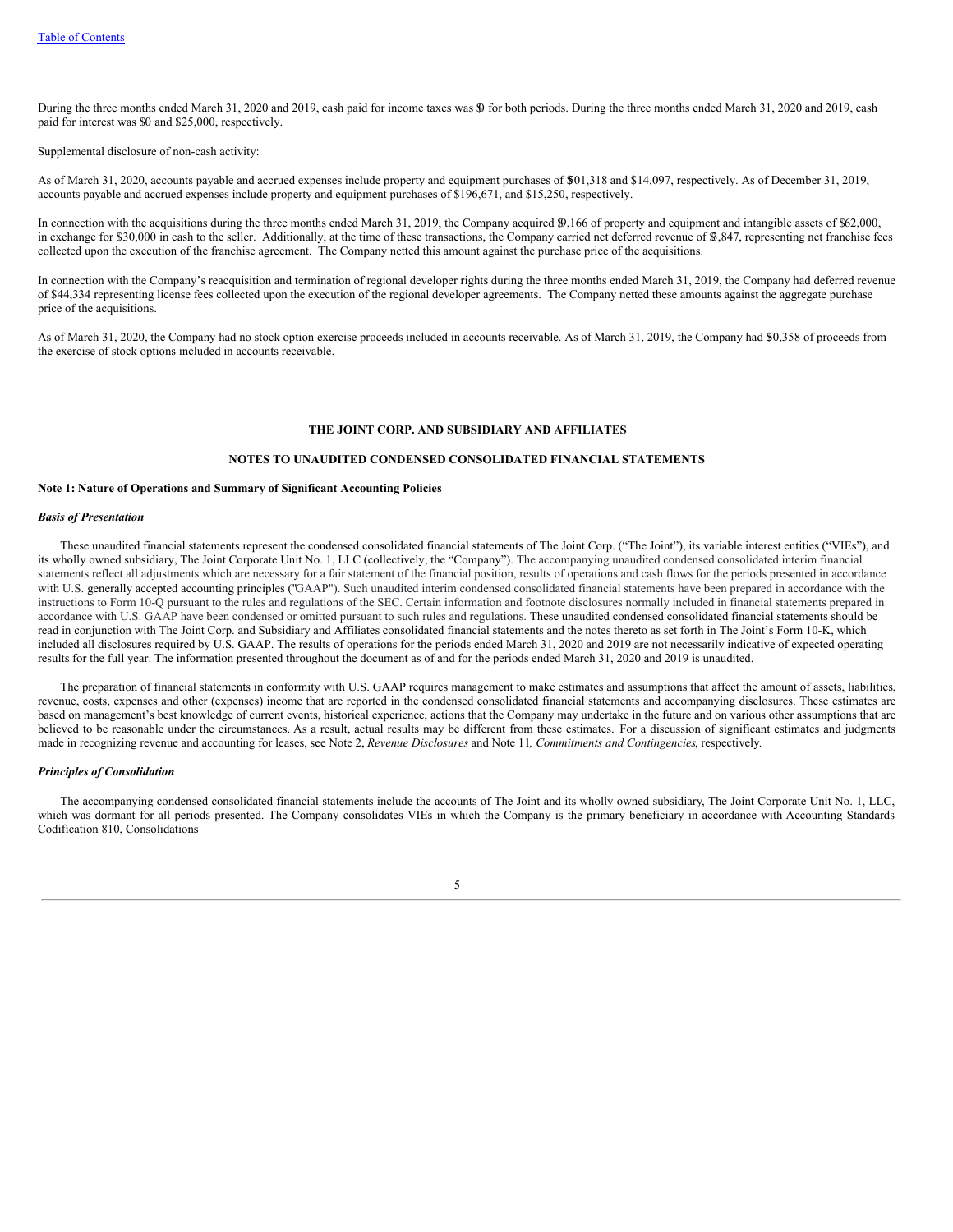("ASC 810"). Non-controlling interests represent third-party equity ownership interests in VIEs. All significant inter-affiliate accounts and transactions between The Joint and its VIEs have been eliminated in consolidation.

# *Comprehensive Income*

Net income and comprehensive income are the same for the three months ended March 31, 2020 and 2019.

### *Nature of Operations*

The Joint, a Delaware corporation, was formed on March 10, 2010 for the principal purpose of franchising, developing and managing chiropractic clinics, selling regional developer rights and supporting the operations of franchised chiropractic clinics at locations throughout the United States of America. The franchising of chiropractic clinics is regulated by the Federal Trade Commission and various state authorities.

The following table summarizes the number of clinics in operation under franchise agreements and as company-owned or managed clinics for the three months ended March 31, 2020 and 2019:

|                                                       |      | <b>Three Months Ended</b><br>March 31, |
|-------------------------------------------------------|------|----------------------------------------|
| <b>Franchised clinics:</b>                            | 2020 | 2019                                   |
| Clinics open at beginning of period                   | 453  | 394                                    |
| Opened during the period                              | 16   | 12                                     |
| Sold during the period                                |      | (1)                                    |
| Closed during the period                              |      | (1)                                    |
| Clinics in operation at the end of the period         | 469  | 404                                    |
|                                                       |      | <b>Three Months Ended</b><br>March 31, |
| Company-owned or managed clinics:                     | 2020 | 2019                                   |
| Clinics open at beginning of period                   | 60   | 48                                     |
| Opened during the period                              |      | 2                                      |
| Acquired during the period                            |      |                                        |
| Closed during the period                              |      | (1)                                    |
| Clinics in operation at the end of the period         | 61   | 50                                     |
|                                                       |      |                                        |
| Total clinics in operation at the end of the period   | 530  | 454                                    |
|                                                       |      |                                        |
| Clinic licenses sold but not yet developed            | 176  | 145                                    |
| Executed letters of intent for future clinic licenses | 36   | 27                                     |

## *Variable Interest Entities*

An entity deemed to hold the controlling interest in a voting interest entity or deemed to be the primary beneficiary of a VIE is required to consolidate the VIE in its financial statements. An entity is deemed to be the primary beneficiary of a VIE if it has both of the following characteristics: (a) the power to direct the activities of a VIE that most significantly impact the VIE's economic performance and (b) the obligation to absorb the majority of losses of the VIE or the right to receive the majority of benefits from the VIE.

Certain states in which the Company manages clinics regulate the practice of chiropractic care and require that chiropractic services be provided by legal entities organized under state laws as professional corporations or PCs. In these states, the Company has entered into management services agreements with PCs under which the Company provides, on an exclusive basis, all non-clinical services of the chiropractic practice. Such PCs are VIEs, as fees paid by the PCs to the Company as its management service provider are considered variable interests because they are liabilities on the PC's books and the fees do not meet all the following criteria: 1) The fees are compensation for services provided and are commensurate with the level of effort required to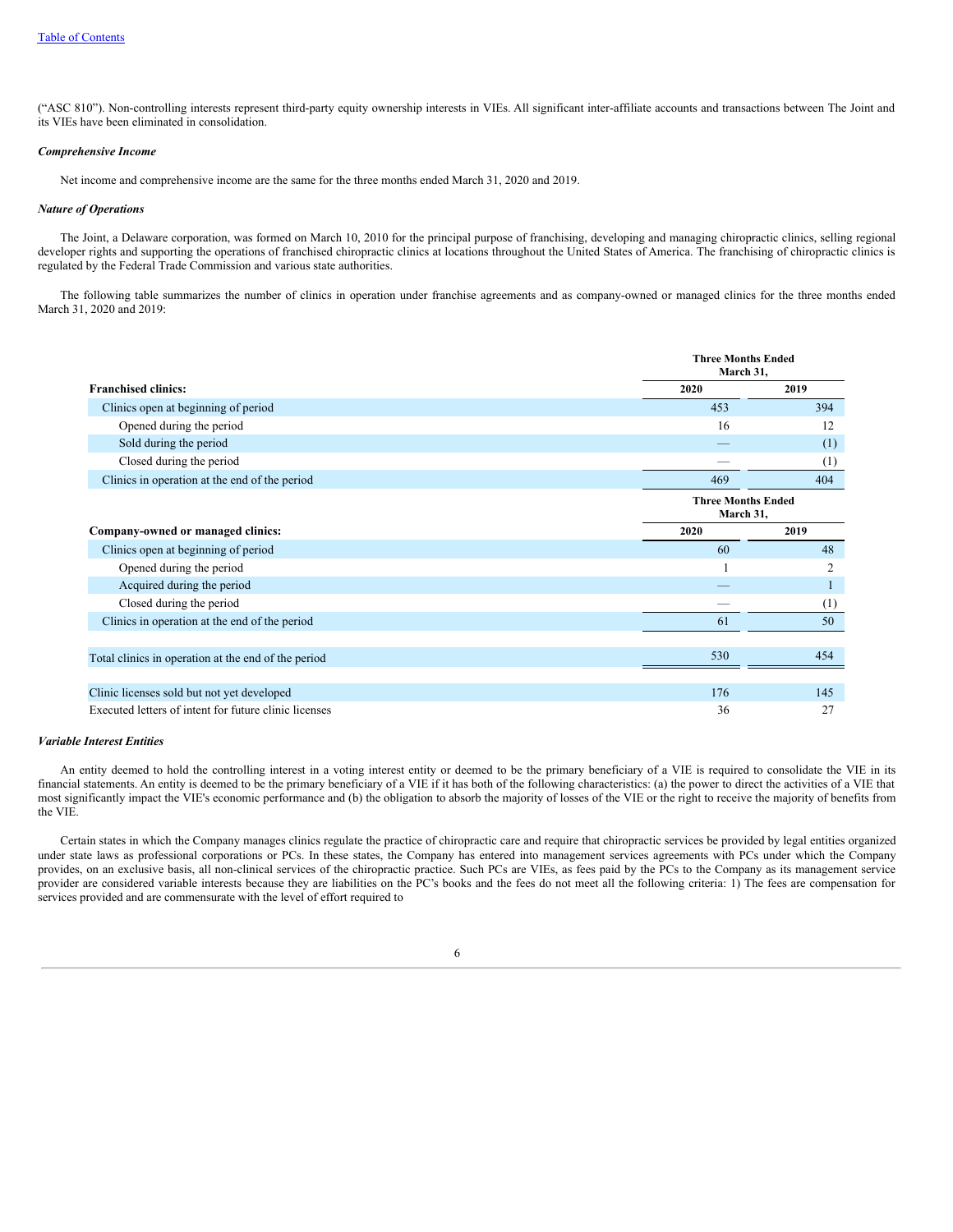provide those services; 2) The decision maker or service provider does not hold other interests in the VIE that individually, or in the aggregate, would absorb more than an insignificant amount of the VIE's expected losses or receive more than an insignificant amount of the VIE's expected residual returns; 3) The service arrangement includes only terms, conditions, or amounts that are customarily present in arrangements for similar services negotiated at arm's length. The Company assessed the governance structure and operating procedures of the PCs and determined that the Company has the power to control certain significant non-clinical activities of the PCs, as defined by ASC 810, Therefore, the Company is the primary beneficiary of the VIEs, and per ASC 810, must consolidate the VIEs. The carrying amount of VIE assets and liabilities are immaterial as of March 31, 2020, and December 31, 2019.

#### *Cash and Cash Equivalents*

The Company considers all highly liquid instruments purchased with an original maturity of three months or less to be cash equivalents. The Company continually monitors its positions with, and credit quality of, the financial institutions with which it invests. As of the balance sheet date and periodically throughout the period, the Company has maintained balances in various operating accounts in excess of federally insured limits. The Company has invested substantially all its cash in short-term bank deposits. The Company had no cash equivalents as of March 31, 2020 and December 31, 2019.

## *Restricted Cash*

Restricted cash relates to cash that franchisees and company-owned or managed clinics contribute to the Company's National Marketing Fund and cash that franchisees provide to various voluntary regional Co-Op Marketing Funds. Cash contributed by franchisees to the National Marketing Fund is to be used in accordance with the Company's Franchise Disclosure Document with a focus on regional and national marketing and advertising.

#### *Accounts Receivable*

Accounts receivable primarily represent amounts due from franchisees for royalty fees. The Company considers a reserve for doubtful accounts based on the creditworthiness of the entity. The provision for uncollectible amounts is continually reviewed and adjusted to maintain the allowance at a level considered adequate to cover future losses. The allowance is management's best estimate of uncollectible amounts and is determined based on specific identification and historical performance that the Company tracks on an ongoing basis. Actual losses ultimately could differ materially in the near term from the amounts estimated in determining the allowance. As of March 31, 2020 and December 31, 2019, the Company had an allowance for doubtful accounts of \$0.

#### *Deferred Franchise and Regional Development Costs*

Deferred franchise and regional development costs represent commissions that are direct and incremental to the Company and are paid in conjunction with the sale of a franchise license or regional development rights. These costs are recognized as an expense, in franchise and regional development cost of revenues when the respective revenue is recognized, which is generally over the term of the related franchise or regional development agreement.

#### *Property and Equipment*

Property and equipment are stated at cost or for property acquired as part of franchise acquisitions at fair value at the date of closing. Depreciation is computed using the straight-line method over estimated useful lives of three to seven years. Leasehold improvements are amortized using the straight-line method over the shorter of the lease term or the estimated useful life of the assets.

Maintenance and repairs are charged to expense as incurred; major renewals and improvements are capitalized. When items of property or equipment are sold or retired, the related cost and accumulated depreciation are removed from the accounts and any gain or loss is included in income.

### *Capitalized Software*

The Company capitalizes certain software development costs. These capitalized costs are primarily related to software used by clinics for operations and by the Company for the management of operations. Costs incurred in the preliminary stages of development are expensed as incurred. Once an application has reached the development stage, internal and external costs, if direct, are capitalized as assets in progress until the software is substantially complete and ready for its intended use.

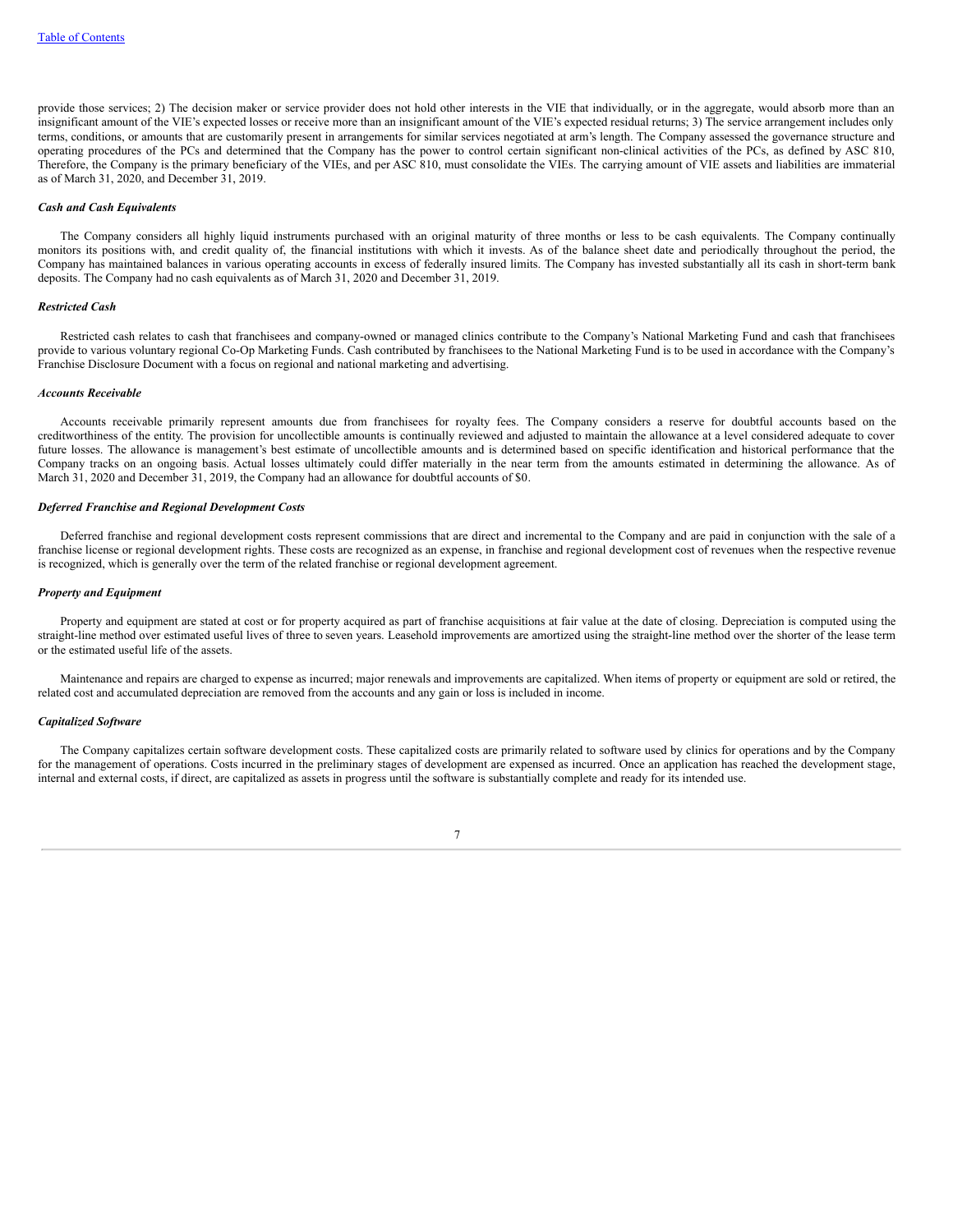Capitalization ceases upon completion of all substantial testing. The Company also capitalizes costs related to specific upgrades and enhancements when it is probable the expenditures will result in additional functionality. Software developed is recorded as part of property and equipment. Maintenance and training costs are expensed as incurred. Internal use software is amortized on a straight-line basis over its estimated useful life, which is generally five years.

#### *Leases*

The Company leases property and equipment under operating and finance leases. The Company leases its corporate office space and the space for each of the companyowned or managed clinic in the portfolio. The Company recognizes a right-of-use ("ROU") asset and lease liability for all leases. Determining the lease term and amount of lease payments to include in the calculation of the ROU asset and lease liability for leases containing options requires the use of judgment to determine whether the exercise of an option is reasonably certain and if the optional period and payments should be included in the calculation of the associated ROU asset and liability. In making this determination, all relevant economic factors are considered that would compel the Company to exercise or not exercise an option. When available, the Company uses the rate implicit in the lease to discount lease payments; however, the rate implicit in the lease is not readily determinable for substantially all of its leases. In such cases, the Company estimates its incremental borrowing rate as the interest rate it would pay to borrow an amount equal to the lease payments over a similar term, with similar collateral as in the lease, and in a similar economic environment. The Company estimates these rates using available evidence such as rates imposed by third-party lenders to the Company in recent financings or observable risk-free interest rate and credit spreads for commercial debt of a similar duration, with credit spreads correlating to the Company's estimated creditworthiness.

For operating leases that include rent holidays and rent escalation clauses, the Company recognizes lease expense on a straight-line basis over the lease term from the date it takes possession of the leased property. Pre-opening costs are recorded as incurred in general and administrative expenses. The Company records the straight-line lease expense and any contingent rent, if applicable, in general and administrative expenses on the condensed consolidated statements of operations. Many of the Company's leases also require it to pay real estate taxes, common area maintenance costs and other occupancy costs which are also included in general and administrative expenses on the condensed consolidated statements of operations.

## *Intangible Assets*

Intangible assets consist primarily of re-acquired franchise and regional developer rights and customer relationships. The Company amortizes the fair value of re-acquired franchise rights over the remaining contractual terms of the re-acquired franchise rights at the time of the acquisition, which generally range from three to eight years. In the case of regional developer rights, the Company generally amortizes the re-acquired regional developer rights over seven years. The fair value of customer relationships is amortized over their estimated useful life of two years.

#### *Goodwill*

Goodwill consists of the excess of the purchase price over the fair value of tangible and identifiable intangible assets acquired in the acquisitions of franchises. Goodwill and intangible assets deemed to have indefinite lives are not amortized but are subject to annual impairment tests. As required, the Company performs an annual impairment test of goodwill as of the first day of the fourth quarter or more frequently if events or circumstances change that would more likely than not reduce the fair value of a reporting unit below its carrying value.

In January 2017, the FASB issued ASU 2017-04, "Intangibles - Goodwill and Other (Topic 350): Simplifying the Test for Goodwill Impairment," which eliminates step 2 of the current goodwill impairment test that requires a hypothetical purchase price allocation to measure goodwill impairment. A goodwill impairment loss will instead be measured at the amount by which a reporting unit's carrying value exceeds its fair value, not to exceed the recorded amount of goodwill. The provision of this ASU is effective for years beginning after December 15, 2022 for smaller reporting companies, as defined by the SEC, with early adoption permitted for any impairment test performed on testing dates after January 1, 2017. The Company adopted this ASU provision on January 1, 2020. As a result of the current COVID-19 outbreak and its impact on the Company's projected cash flows, the Company tested goodwill for impairment at the end of the first quarter of 2020. No impairments of goodwill were recorded for the three months ended March 31, 2020 and 2019.

#### *Long-Lived Assets*

The Company reviews its long-lived assets for impairment whenever events or changes in circumstances indicate that the carrying amount of the asset may not be recovered. The Company looks primarily to estimated undiscounted future cash flows in

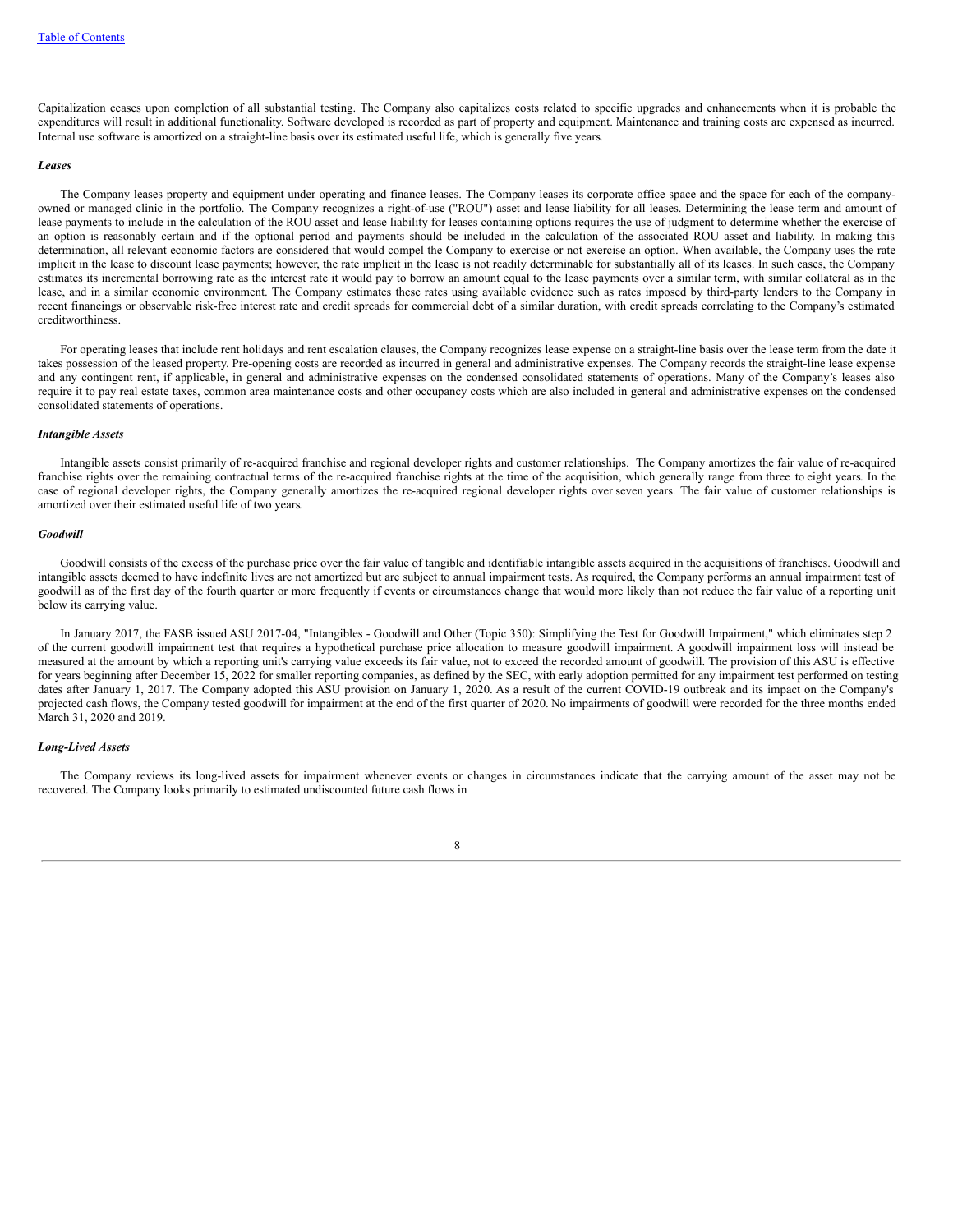its assessment of whether or not long-lived assets are recoverable. As a result of the current COVID-19 outbreak, the Company evaluated whether the carrying values of the long-lived assets in certain corporate clinics were recoverable. No impairments of long-lived assets were recorded for the three months ended March 31, 2020 and 2019.

# *Advertising Fund*

The Company has established an advertising fund for national/regional marketing and advertising of services offered by its clinics. The monthly marketing fee is2% of clinic sales. The Company segregates the marketing funds collected which are included in restricted cash on its consolidated balance sheets. As amounts are expended from the fund, the Company recognizes a related expense.

# *Co-Op Marketing Funds*

Some franchises have established regional Co-Ops for advertising within their local and regional markets. The Company maintains a custodial relationship under which the marketing funds collected are segregated and used for the purposes specified by the Co-Ops' officers. The marketing funds are included in restricted cash on the Company's condensed consolidated balance sheets.

#### *Revenue Recognition*

The Company generates revenue primarily through its company-owned and managed clinics, royalties, franchise fees, advertising fund, and through IT related income and computer software fees.

*Revenues from Company-Owned or Managed Clinics.* The Company earns revenues from clinics that it owns and operates or manages throughout the United States. In those states where the Company owns and operates or manages the clinic, revenues are recognized when services are performed. The Company offers a variety of membership and wellness packages which feature discounted pricing as compared with its single-visit pricing. Amounts collected in advance for membership and wellness packages are recorded as deferred revenue and recognized when the service is performed. The Company recognizes a contract liability (or a deferred revenue liability) related to the prepaid treatment plans for which the Company has an ongoing performance obligation. The Company recognizes this contract liability, and recognizes revenue, as the patient consumes his or her visits related to the package and the Company transfers its services. Based on a historical lag analysis and an evaluation of legal obligation by jurisdiction, the Company concluded that any remaining contract liability that exists after 12 to 24 months from transaction date will be deemed breakage. Breakage revenue is recognized only at that point, when the likelihood of the patient exercising his or her remaining rights becomes remote.

*Royalties and Advertising Fund Revenue.* The Company collects royalties, as stipulated in the franchise agreement, equal to7% of gross sales and a marketing and advertising fee currently equal to 2% of gross sales. Royalties, including franchisee contributions to advertising funds, are calculated as a percentage of clinic sales over the term of the franchise agreement. The franchise agreement royalties, inclusive of advertising fund contributions, represent sales-based royalties that are related entirely to the Company's performance obligation under the franchise agreement and are recognized as franchisee clinic level sales occur. Royalties are collected semi-monthly, two working days after each sales period has ended.

*Franchise Fees.* The Company requires the entire non-refundable initial franchise fee to be paid upon execution of a franchise agreement, which typically has an initial term of ten years. Initial franchise fees are recognized ratably on a straight-line basis over the term of the franchise agreement. The Company's services under the franchise agreement include: training of franchisees and staff, site selection, construction/vendor management and ongoing operations support. The Company provides no financing to franchisees and offers no guarantees on their behalf. The services provided by the Company are highly interrelated with the franchise license and as such are considered to represent a single performance obligation.

*Software Fees.* The Company collects a monthly fee for use of its proprietary chiropractic software, computer support, and internet services support. These fees are recognized ratably on a straight-line basis over the term of the respective franchise agreement.

*Regional Developer Fees*. During 2011, the Company established a regional developer program to engage independent contractors to assist in developing specified geographical regions. Under the historical program, regional developers paid a license fee for each franchise they received the right to develop within the region. In 2017, the program was revised to grant exclusive geographical territory and establish a minimum development obligation within that defined territory. Regional developer fees paid to the Company are non-refundable and are recognized as revenue ratably on a straight-line basis over the term of the regional

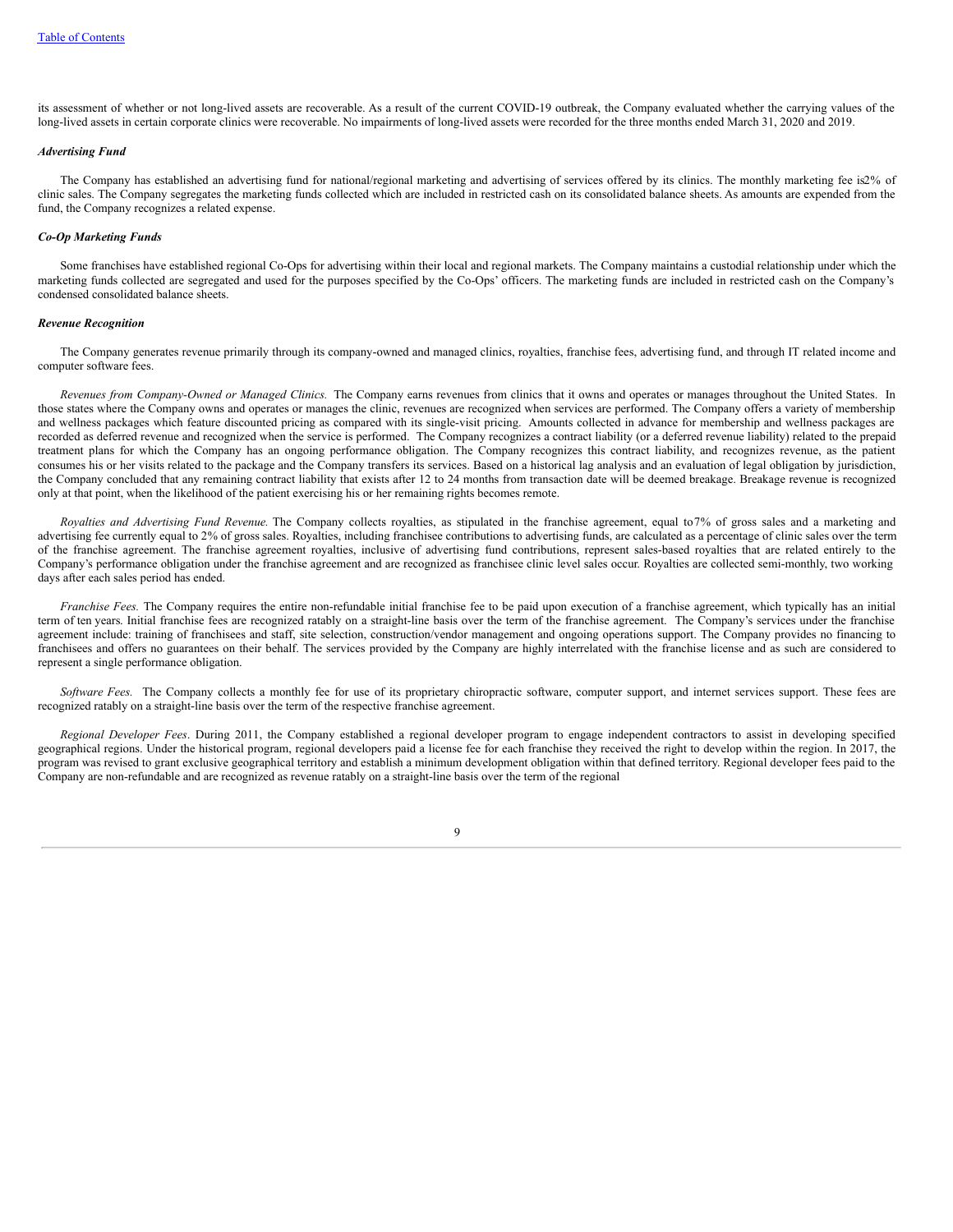developer agreement, which is considered to begin upon the execution of the agreement. The Company's services under regional developer agreements include site selection, grand opening support for the clinics, sales support for identification of qualified franchisees, general operational support and marketing support to advertise for ownership opportunities. The services provided by the Company are highly interrelated with the development of the territory and the resulting franchise licenses sold by the regional developer and as such are considered to represent a single performance obligation. In addition, regional developers receive fees which are funded by the initial franchise fees collected from franchisees upon the sale of franchises within their exclusive geographical territory and a royalty of 3% of sales generated by franchised clinics in their exclusive geographical territory. Fees related to the sale of franchises within their exclusive geographical territory are initially deferred as deferred franchise costs and are recognized as an expense in franchise cost of revenues when the respective revenue is recognized, which is generally over the term of the related franchise agreement. Royalties of 3% of sales generated by franchised clinics in their regions are also recognized as franchise cost of revenues as franchisee clinic level sales occur, which is funded by the 7% royalties collected from the franchisees in their regions. Certain regional developer agreements result in the regional developer acquiring the rights to existing royalty streams from clinics already open in the respective territory. In those instances, the revenue associated from the sale of the royalty stream is recognized over the remaining life of the respective franchise agreements.

The Company entered into one regional developer agreement for the three months ended March 31, 2020 for which it received approximately \$201,000. This fee was deferred as of the transaction date and will be recognized as revenue ratably on a straight-line basis over the term of the regional developer agreement, which is considered to begin upon the execution of the agreement.

## *Advertising Costs*

Advertising costs are expensed as incurred. Advertising expenses were \$658,673 and \$439,436 for the three months ended March 31, 2020, and 2019, respectively.

#### *Income Taxes*

The Company uses an estimated annual effective tax rate method in computing its interim tax provision. This effective tax rate is based on forecasted annual pre-tax income, permanent tax differences and statutory tax rates. Deferred income taxes are recognized for differences between the basis of assets and liabilities for financial statement and income tax purposes. The differences relate principally to depreciation of property and equipment, amortization of goodwill, accounting for leases and stock-based compensation and treatment of revenue for franchise fees and regional developer fees collected. Deferred tax assets and liabilities represent the future tax consequence for those differences, which will either be taxable or deductible when the assets and liabilities are recovered or settled. Deferred taxes are also recognized for operating losses that are available to offset future taxable income. Valuation allowances are established when necessary to reduce deferred tax assets to the amount expected to be realized.

The Company accounts for uncertainty in income taxes by recognizing the tax benefit or expense from an uncertain tax position only if it is more likely than not that the tax position will be sustained upon examination by the taxing authorities, based on the technical merits of the position. The Company measures the tax benefits and expenses recognized in the condensed consolidated financial statements from such a position based on the largest benefit that has a greater than 50% likelihood of being realized upon ultimate resolution. The Company has not identified any material uncertain tax positions as of March 31, 2020 and December 31, 2019. Interest and penalties associated with tax positions are recorded in the period assessed as general and administrative expenses.

With exceptions due to the generation and utilization of net operating losses or credits, as of March 31, 2020 and December 31, 2019, the Company is no longer subject to federal and state examinations by taxing authorities for tax years before 2016 and 2015, respectively.

### *Earnings per Common Share*

Basic earnings per common share is computed by dividing the net income by the weighted-average number of common shares outstanding during the period. Diluted earnings per common share is computed by giving effect to all potentially dilutive common shares including restricted stock and stock options.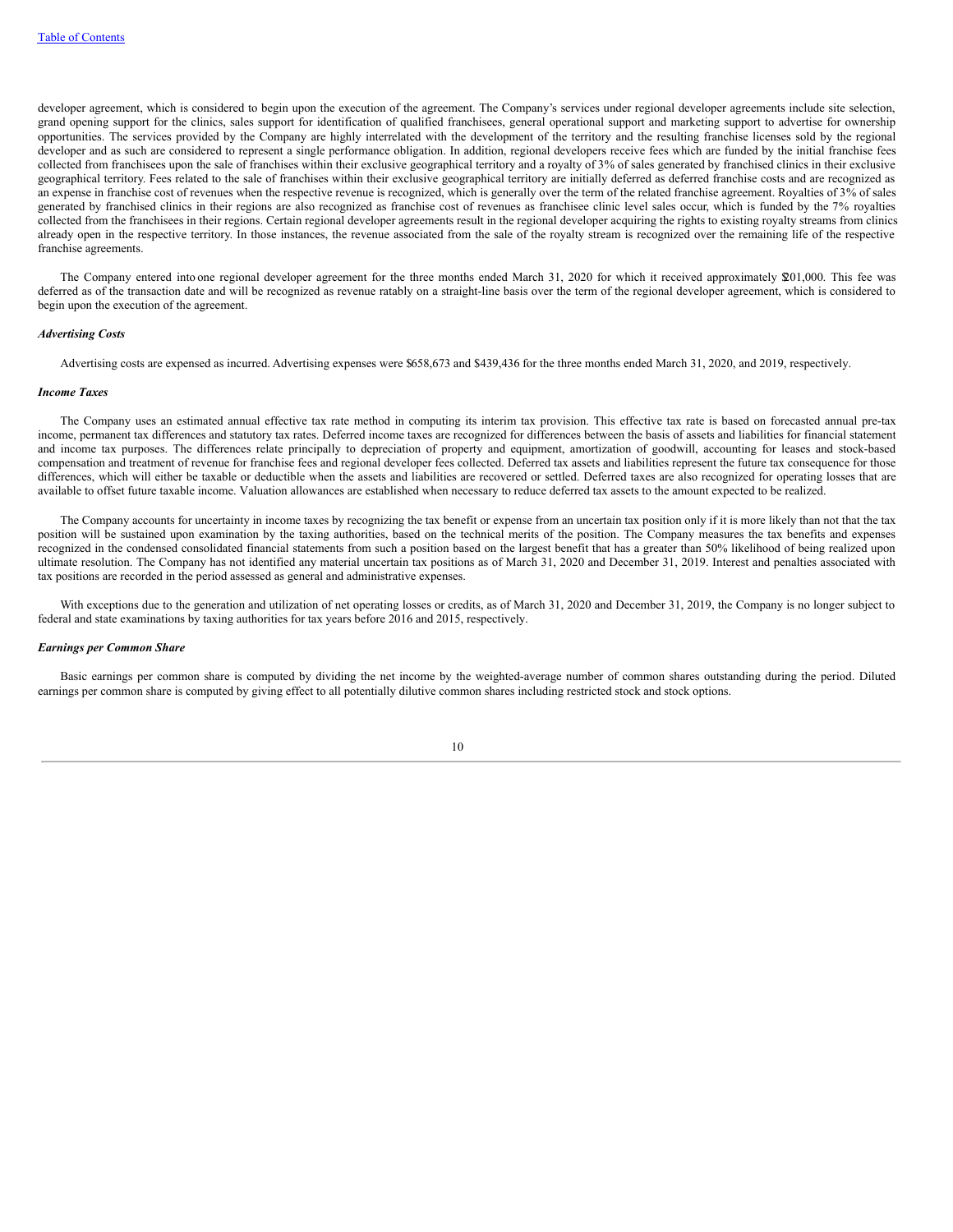| <b>Three Months Ended</b><br>March 31, |                          |            |
|----------------------------------------|--------------------------|------------|
| 2020                                   |                          | 2019       |
| 814,947                                | S                        | 952,644    |
|                                        |                          |            |
|                                        |                          | 13,751,196 |
|                                        |                          |            |
| 592,911                                |                          | 504,810    |
|                                        |                          | 14,256,006 |
|                                        |                          |            |
| 0.06                                   | S                        | 0.07       |
| 0.06                                   | S                        | 0.07       |
|                                        | 13,890,673<br>14,483,584 |            |

Potentially dilutive securities excluded from the calculation of diluted net income per common share as the effect would be anti-dilutive were as follows:

|                                                   | <b>Three Months Ended</b><br>March 31. |        |
|---------------------------------------------------|----------------------------------------|--------|
| Weighted average potentially dilutive securities: | 2020                                   | 2019   |
| Unvested restricted stock                         |                                        | 3,339  |
| Stock options                                     | 101.692                                | 69.675 |

## *Stock-Based Compensation*

The Company accounts for share-based payments by recognizing compensation expense based upon the estimated fair value of the awards on the date of grant. The Company determines the estimated grant-date fair value of restricted shares using the closing price on the date of the grant and the grant-date fair value of stock options using the Black-Scholes-Merton model. In order to calculate the fair value of the options, certain assumptions are made regarding the components of the model, including risk-free interest rate, volatility, expected dividend yield and expected option life. Changes to the assumptions could cause significant adjustments to the valuation. The Company recognizes compensation costs ratably over the period of service using the straight-line method. Forfeitures are estimated based on historical and forecasted turnover.

## *Retirement Benefit Plan*

Employees of the Company are eligible to participate in a defined contribution retirement plan, the Joint Corp. 401(k). Retirement Plan ("401(k) Plan"), under Section 401(k) of the Internal Revenue Code. Under the 401(k) Plan, employees may contribute their eligible compensation, not to exceed the annual limits set by the IRS. The 401(k) Plan allows the Company to match participants' contributions in an amount determined at the sole discretion of the Company.

## *Use of Estimates*

The preparation of the consolidated financial statements in conformity with GAAP requires management to make estimates and assumptions that affect the amounts reported in the consolidated financial statements and accompanying notes. Actual results could differ from those estimates. Items subject to significant estimates and assumptions include the allowance for doubtful accounts, share-based compensation arrangements, fair value of stock options, useful lives and realizability of long-lived assets, classification of deferred revenue and revenue recognition related to breakage, classification of deferred franchise costs, calculation of ROU assets and liabilities related to leases, realizability of deferred tax assets, impairment of goodwill, intangible assets, and other long-lived assets, and purchase price allocations and related valuations.

### *Recent Accounting Pronouncements*

On January 1, 2020, the Company early adopted ASU 2017-04, "Intangibles - Goodwill and Other (Topic 350): Simplifying the Test for Goodwill Impairment," which eliminates step 2 of the current goodwill impairment test that requires a hypothetical purchase price allocation to measure goodwill impairment. The Company reviewed other newly issued accounting pronouncements and concluded that they either are not applicable to the Company's operations or that no material effect is expected on the Company's financial statements upon future adoption.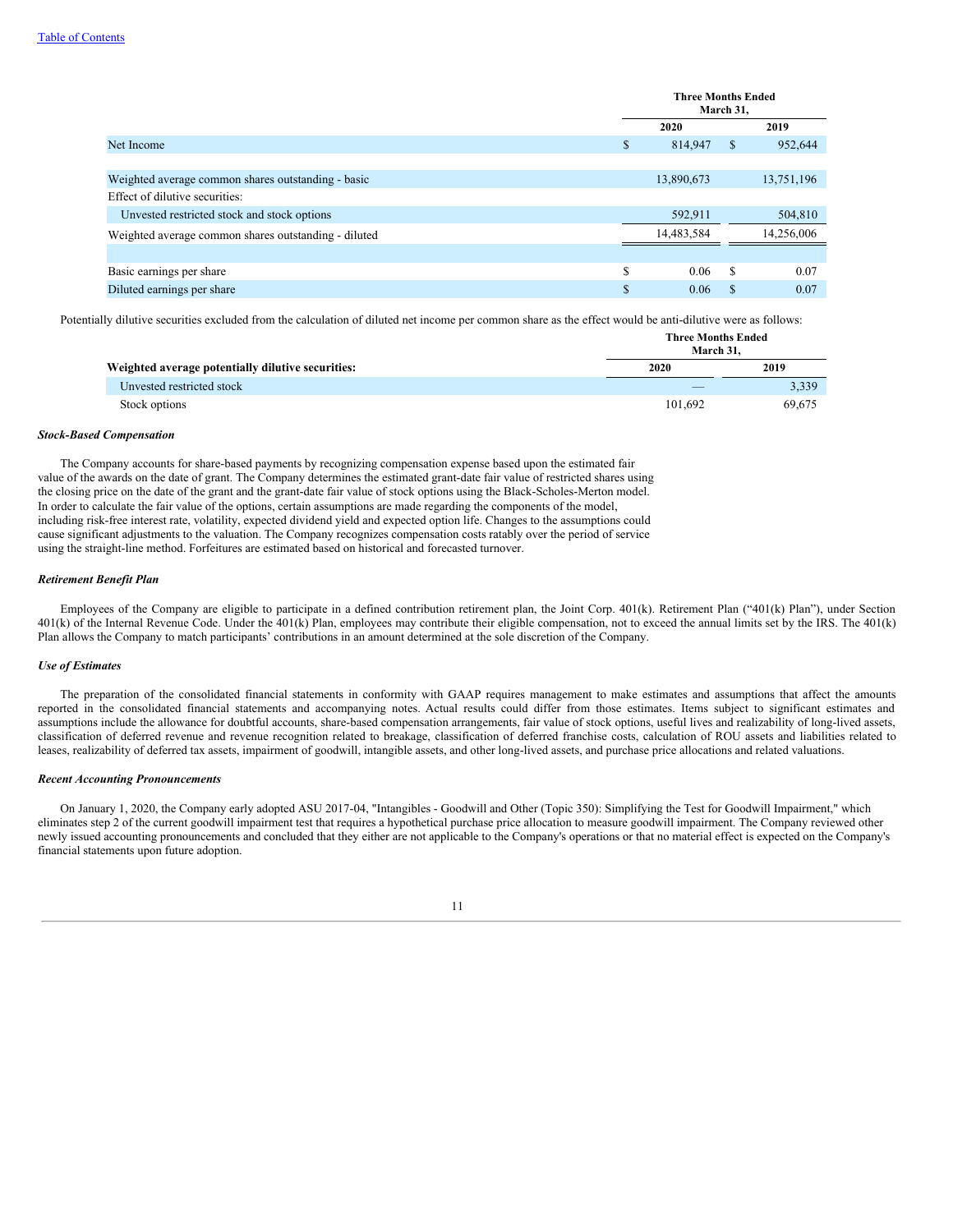## **Note 2: Revenue Disclosures**

#### *Company-owned or Managed Clinics*

The Company earns revenues from clinics that it owns and operates or manages throughout the United States. Revenues are recognized when services are performed. The Company offers a variety of membership and wellness packages which feature discounted pricing as compared with its single-visit pricing. Amounts collected in advance for membership and wellness packages are recorded as deferred revenue and recognized when the service is performed or in accordance with the Company's breakage policy as discussed in Note 1, *Revenue Recognition*.

## *Franchising Fees, Royalty Fees, Advertising Fund Revenue, and Software Fees*

The Company currently franchises its concept across33 states. The franchise arrangement is documented in the form of a franchise agreement. The franchise arrangement requires the Company to perform various activities to support the brand that do not directly transfer goods and services to the franchisee, but instead represent a single performance obligation, which is the transfer of the franchise license. The intellectual property subject to the franchise license is symbolic intellectual property as it does not have significant standalone functionality, and substantially all of the utility is derived from its association with the Company's past or ongoing activities. The nature of the Company's promise in granting the franchise license is to provide the franchisee with access to the brand's symbolic intellectual property over the term of the license. The services provided by the Company are highly interrelated with the franchise license and as such are considered to represent a single performance obligation.

The transaction price in a standard franchise arrangement primarily consists of (a) initial franchise fees; (b) continuing franchise fees (royalties); (c) advertising fees; and (d) software fees. Since the Company considers the licensing of the franchising right to be a single performance obligation, no allocation of the transaction price is required.

The Company recognizes the primary components of the transaction price as follows:

- Franchise fees are recognized as revenue ratably on a straight-line basis over the term of the franchise agreement commencing with the execution of the franchise agreement. As these fees are typically received in cash at or near the beginning of the franchise term, the cash received is initially recorded as a contract liability until recognized as revenue over time.
- The Company is entitled to royalties and advertising fees based on a percentage of the franchisee's gross sales as defined in the franchise agreement. Royalty and advertising revenue are recognized when the franchisee's sales occur. Depending on timing within a fiscal period, the recognition of revenue results in either what is considered a contract asset (unbilled receivable) or, once billed, accounts receivable, on the balance sheet.
- The Company is entitled to a software fee, which is charged monthly. The Company recognizes revenue related to software fees ratably on a straight-line basis over the term of the franchise agreement.

In determining the amount and timing of revenue from contracts with customers, the Company exercises significant judgment with respect to collectability of the amount; however, the timing of recognition does not require significant judgment as it is based on either the franchise term or the reported sales of the franchisee, none of which require estimation. The Company believes its franchising arrangements do not contain a significant financing component.

The Company recognizes advertising fees received under franchise agreements as advertising fund revenue.

#### *Regional Developer Fees*

The Company currently utilizes regional developers to assist in the development of the brand across certain geographic territories. The arrangement is documented in the form of a regional developer agreement. The arrangement between the Company and the regional developer requires the Company to perform various activities to support the brand that do not directly transfer goods and services to the regional developer, but instead represent a single performance obligation, which is the transfer of the development rights to the defined geographic region. The intellectual property subject to the development rights is symbolic intellectual property as it does not have significant standalone functionality, and substantially all of the utility is derived from its association with the Company's past or ongoing activities. The nature of the Company's promise in granting the development rights is to provide the regional developer with access to the brand's symbolic intellectual property over the term of the

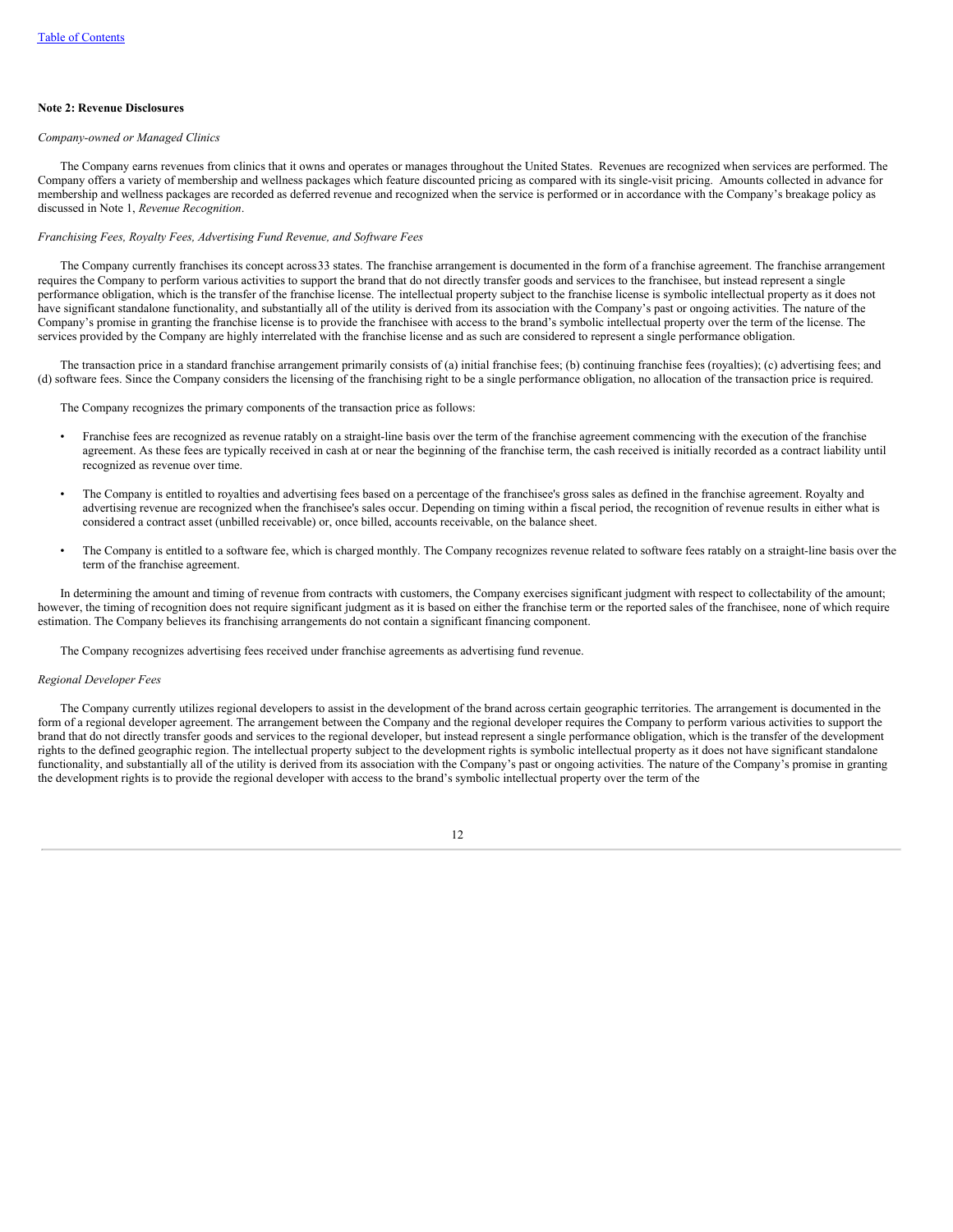agreement. The services provided by the Company are highly interrelated with the development of the territory and the resulting franchise licenses sold by the regional developer and as such are considered to represent a single performance obligation.

The transaction price in a standard regional developer arrangement primarily consists of the initial territory fees. The Company recognizes the regional developer fee as revenue ratably on a straight-line basis over the term of the regional developer agreement commencing with the execution of the regional developer agreement. As these fees are typically received in cash at or near the beginning of the term of the regional developer agreement, the cash received is initially recorded as a contract liability until recognized as revenue over time.

## *Disaggregation of Revenue*

The Company believes that the captions contained on the condensed consolidated statements of operations appropriately reflect the disaggregation of its revenue by major type for the three months ended March 31, 2020 and 2019. Other revenues primarily consist of merchant income associated with credit card transactions.

### *Rollforward of Contract Liabilities and Contract Assets*

Changes in the Company's contract liability for deferred franchise and regional development fees during the three months ended March 31, 2020 were as follows:

|                                                                         | <b>Deferred Revenue</b><br>short and long-term |
|-------------------------------------------------------------------------|------------------------------------------------|
| Balance at December 31, 2019                                            | 15, 107, 276                                   |
| Recognized as revenue during the three months ended March 31, 2020      | (720, 393)                                     |
| Fees received and deferred during the three months ended March 31, 2020 | 938,701                                        |
| Balance at March 31, 2020                                               | 15,325,584                                     |

Changes in the Company's contract assets for deferred franchise and regional development costs during the three months ended March 31, 2020 were as follows:

|                                                                            | <b>Deferred Franchise</b><br>and Development<br>Costs<br>short and long-term |
|----------------------------------------------------------------------------|------------------------------------------------------------------------------|
| Balance at December 31, 2019                                               | 4,392,733                                                                    |
| Recognized as cost of revenue during the three months ended March 31, 2020 | (203, 501)                                                                   |
| Costs incurred and deferred during the three months ended March 31, 2020   | 293,123                                                                      |
| Balance at March 31, 2020                                                  | 4,482,355                                                                    |

The following table illustrates estimated revenues expected to be recognized in the future related to performance obligations that were unsatisfied (or partially unsatisfied) as of March 31, 2020:

| Contract liabilities expected to be recognized in |   | Amount     |
|---------------------------------------------------|---|------------|
| 2020 (remainder)                                  | ъ | 2,130,191  |
| 2021                                              |   | 2,720,283  |
| 2022                                              |   | 2,334,730  |
| 2023                                              |   | 2,001,921  |
| 2024                                              |   | 1,565,354  |
| Thereafter                                        |   | 4,573,105  |
| Total                                             |   | 15,325,584 |

**Note 3. Restricted Cash**

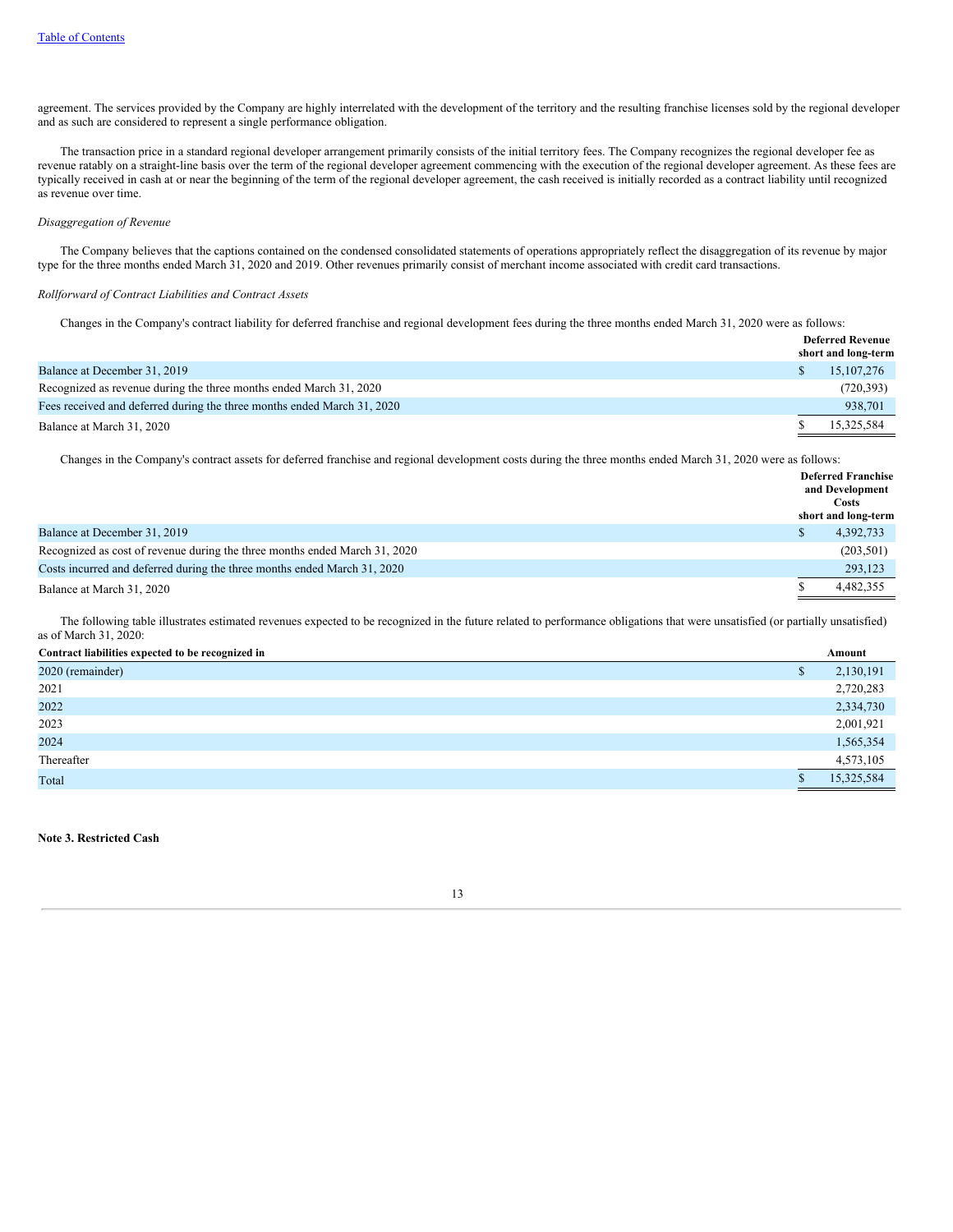The table below reconciles the cash and cash equivalents balance and restricted cash balances from The Company's condensed consolidated balance sheet to the amount of cash reported on the condensed consolidated statement of cash flows:

|                                                  | <b>March 31, 2020</b> | <b>December 31, 2019</b> |
|--------------------------------------------------|-----------------------|--------------------------|
| Cash and cash equivalents                        | 10.712.846            | 8,455,989                |
| Restricted cash                                  | 256,623               | 185.888                  |
| Total cash, cash equivalents and restricted cash | 10.969.469            | 8,641,877                |

## **Note 4: Notes Receivable**

Effective April 29, 2017, the Company entered into a regional developer agreement for certain territories in the state of Florida in exchange for \$320,000, of which \$187,000 was funded through a promissory note. The note bears interest at 0% per annum for 42 months and requires monthly principal and interest payments over3 years, beginning November 1, 2017 and maturing on October 1, 2020. The note is secured by the regional developer rights in the respective territory.

Effective August 31, 2017, the Company entered into a regional developer agreement for certain territories in Maryland/Washington DC in exchange for \$220,000, of which \$117,475 was funded through a promissory note. The note bears interest at 0% per annum for 3 years and requires monthly principal and interest payments over 3 years, beginning September 1, 2017 and maturing on August 1, 2020. The note is secured by the regional developer rights in the respective territory.

Effective October 10, 2017, the Company entered into a regional developer agreement for certain territories in Texas, Oklahoma and Arkansas in exchange for \$170,000, of which \$135,688 was funded through a promissory note. The note bears interest at 0% per annum for 3 years and requires monthly principal and interest payments over 3 years, maturing on October 24, 2020. The note is secured by the regional developer rights in the territory.

Effective April 26, 2019, the Company entered into a promissory note valued at \$31,086. The note bears interest at0% per annum for 3 years and requires monthly principal payments over 3 years, beginning May 15, 2019 and maturing on May 15, 2022.

The net outstanding balances of the notes as of March 31, 2020 and December 31, 2019 were \$114,590 and \$155,810, respectively. The allowance for uncollectible amounts on the outstanding notes as of March 31, 2020, and December 31, 2019 were \$25,586, and \$27,086, respectively. Maturities of notes receivable as of March 31, 2020 are as follows:

|                  | Amount (gross) |         |
|------------------|----------------|---------|
| 2020 (remaining) | S              | 95,904  |
| 2021             |                | 9,600   |
| 2022             |                | 9,086   |
| Total            | S              | 114,590 |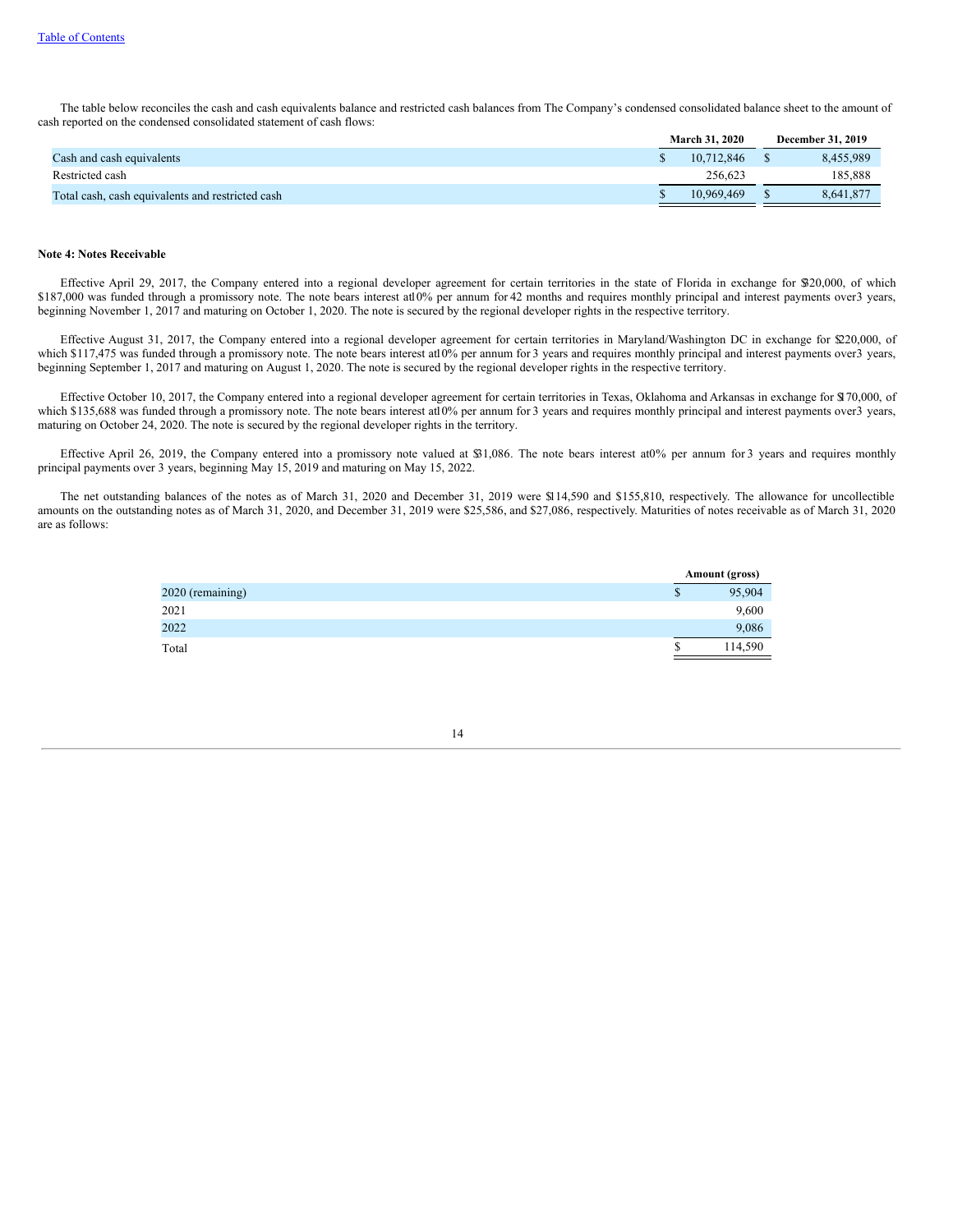#### **Note 5: Property and Equipment**

Property and equipment consist of the following:

|                                           |   | March 31.<br>2020 |              | December 31,<br>2019 |
|-------------------------------------------|---|-------------------|--------------|----------------------|
| Office and computer equipment             | æ | 2,005,872         | <sup>3</sup> | 1,594,364            |
| Leasehold improvements                    |   | 7,631,395         |              | 7,154,156            |
| Software developed                        |   | 1,193,007         |              | 1,193,007            |
| Finance lease assets                      |   | 232,001           |              | 80,604               |
|                                           |   | 11,062,275        |              | 10,022,131           |
| Accumulated depreciation and amortization |   | (5,929,760)       |              | (5,671,366)          |
|                                           |   | 5,132,515         |              | 4,350,765            |
| Construction in progress                  |   | 2,926,878         |              | 2,230,823            |
| Property and equipment, net               |   | 8,059,393         |              | 6,581,588            |

Depreciation expense was \$287,076 and \$193,805 for the three months ended March 31, 2020 and 2019, respectively.

Amortization expense related to finance lease assets was \$10,554 and \$6,169 for the three months ended March 31, 2020 and 2019, respectively.

Construction in progress at March 31, 2020 and December 31, 2019 principally relate to development costs for a software to be used by clinics for operations and by the Company for the management of operations.

#### **Note 6: Fair Value Consideration**

The Company's financial instruments include cash, restricted cash, accounts receivable, notes receivable, accounts payable, accrued expenses and notes payable. The carrying amounts of its financial instruments approximate their fair value due to their short maturities.

The Company does not use derivative financial instruments to hedge exposures to cash-flow, market or foreign-currency risks.

Authoritative guidance defines fair value as the price that would be received to sell an asset or paid to transfer a liability (an exit price) in an orderly transaction between market participants at the measurement date. The guidance establishes a hierarchy for inputs used in measuring fair value that maximizes the use of observable inputs and minimizes the use of unobservable inputs by requiring that the most observable inputs be used when available. Observable inputs are inputs that market participants would use in pricing the asset or liability, developed based on market data obtained from sources independent of the Company. Unobservable inputs are inputs that reflect the Company's assumptions of what market participants would use in pricing the asset or liability developed based on the best information available in the circumstances. The hierarchy is broken down into three levels based on reliability of the inputs as follows:

Level 1: Observable inputs such as quoted prices in active markets;

Level 2: Inputs, other than the quoted prices in active markets, that are observable either directly or indirectly; and

Level 3: Unobservable inputs in which there is little or no market data, which require the reporting entity to develop its own assumptions.

As of March 31, 2020, and December 31, 2019, the Company did not have any financial instruments that were measured on a recurring basis as Level 1, 2 or 3.

The intangible assets resulting from the acquisition (reference Note 7) were recorded at fair value on a non-recurring basis and are considered Level 3 within the fair value hierarchy.

**Note 7: Intangible Assets**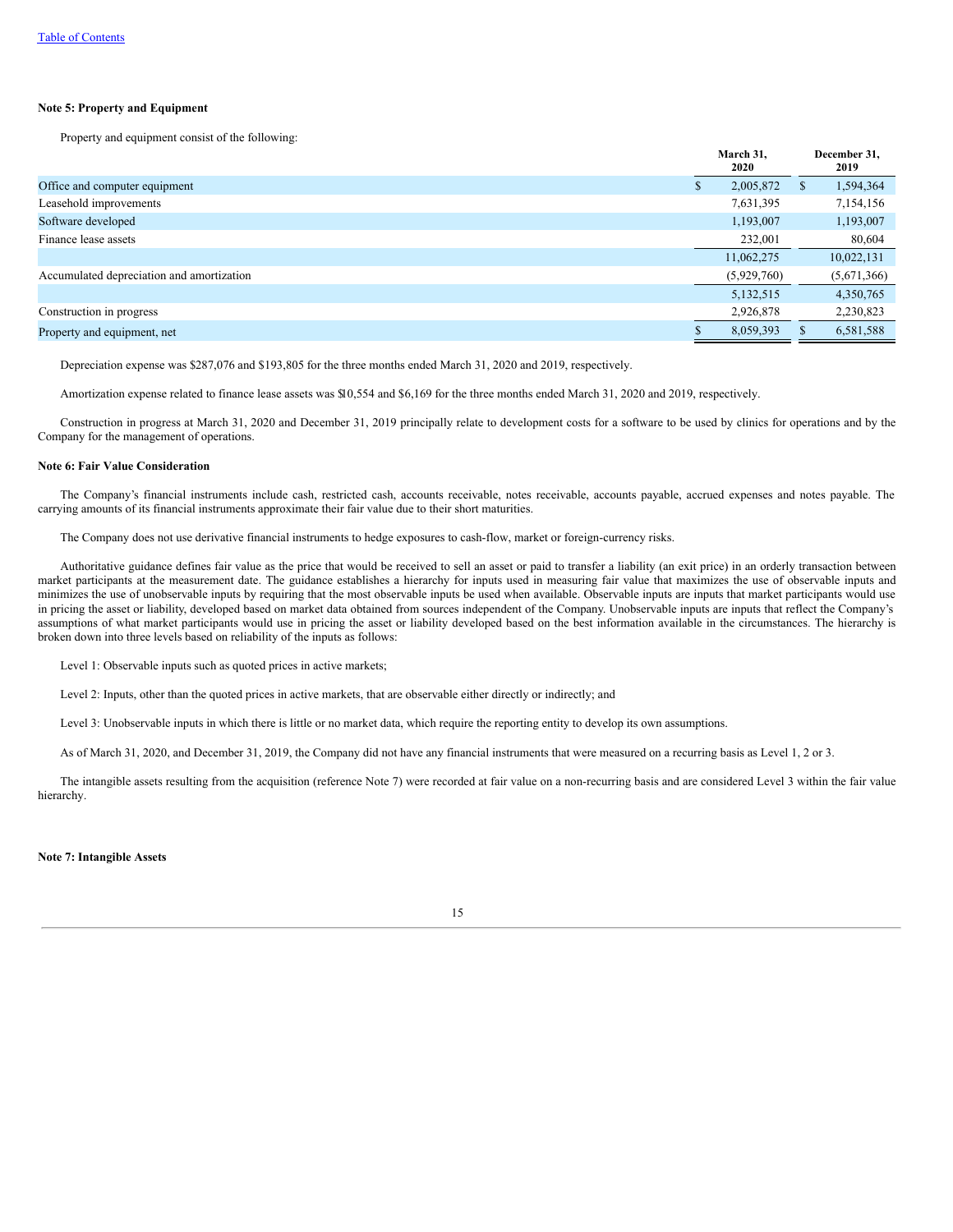On February 4, 2019, the Company entered into an agreement under which it repurchased the right to develop franchises in various counties in South Carolina and Georgia. The total consideration for the transaction was \$681,500. The Company carried a deferred revenue balance associated with these transactions of \$44,334, representing license fees collected upon the execution of the regional developer agreements. The Company accounted for the termination of development rights associated with unsold or undeveloped franchises as a cancellation, and the associated deferred revenue was netted against the aggregate purchase price.

Intangible assets consist of the following:

|                                            |  | As of March 31, 2020            |           |                             |               |  |           |                              |
|--------------------------------------------|--|---------------------------------|-----------|-----------------------------|---------------|--|-----------|------------------------------|
|                                            |  | <b>Gross Carrying</b><br>Amount |           | Accumulated<br>Amortization |               |  |           | <b>Net Carrying</b><br>Value |
| Intangible assets subject to amortization: |  |                                 |           |                             |               |  |           |                              |
| Reacquired franchise rights                |  | S.                              | 3,246,494 |                             | (1,576,947)   |  | 1,669,547 |                              |
| Customer relationships                     |  |                                 | 1,255,975 |                             | (934, 938)    |  | 321,037   |                              |
| Reacquired development rights              |  |                                 | 2,050,481 |                             | (1, 177, 893) |  | 872,588   |                              |
|                                            |  |                                 | 6,552,950 |                             | (3,689,778)   |  | 2,863,172 |                              |

|                                            | As of December 31, 2019         |           |                             |             |  |                              |
|--------------------------------------------|---------------------------------|-----------|-----------------------------|-------------|--|------------------------------|
|                                            | <b>Gross Carrying</b><br>Amount |           | Accumulated<br>Amortization |             |  | <b>Net Carrying</b><br>Value |
| Intangible assets subject to amortization: |                                 |           |                             |             |  |                              |
| Reacquired franchise rights                |                                 | 3.246.494 |                             | (1,400,086) |  | 1,846,408                    |
| Customer relationships                     |                                 | 1,255,975 |                             | (865, 478)  |  | 390,497                      |
| Reacquired development rights              |                                 | 2.050.481 |                             | (1,067,595) |  | 982,886                      |
|                                            |                                 | 6,552,950 |                             | (3,333,159) |  | 3,219,791                    |

Amortization expense related to the Company's intangible assets was \$356,619 and \$165,704 for the three months ended March 31, 2020 and 2019, respectively.

Estimated amortization expense for 2020 and subsequent years is as follows:

|                  |    | Amount    |
|------------------|----|-----------|
| 2020 (remainder) | \$ | 1,053,343 |
| 2021             |    | 1,212,703 |
| 2022             |    | 539,750   |
| 2023             |    | 57,376    |
| Total            | S  | 2,863,172 |

**Amount**

#### **Note 8: Debt**

## *Credit Agreement*

On February 28, 2020, the Company entered into a Credit Agreement (the "Credit Agreement"), with JPMorgan Chase Bank, N.A., individually, and as Administrative Agent and Issuing Bank ("JPMorgan Chase" or the "Lender"). The Credit Agreement provides for senior secured credit facilities (the "Credit Facilities") in the amount of \$7,500,000, including a \$2,000,000 revolver (the "Revolver") and \$5,500,000 development line of credit (the "Line of Credit"). The Revolver includes amounts available for letters of credit of up to \$1,000,000 and an uncommitted additional amount of \$2,500,000. All outstanding principal and interest on the Revolver are due on February 28, 2022. Principal and interest outstanding on the Line of Credit at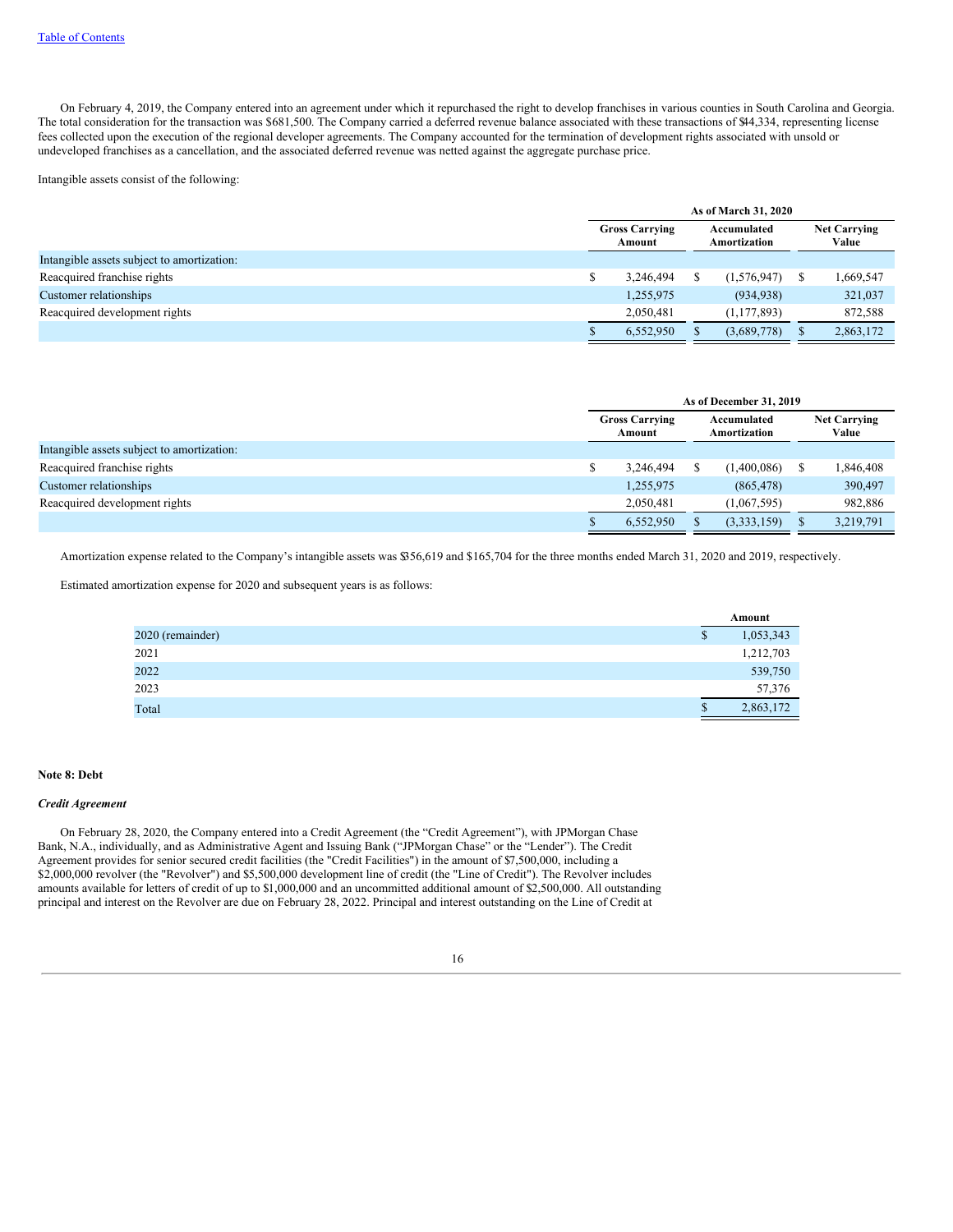the end of the first year are converted to a term loan payable in36 monthly payments with a final maturity date of March 31,

2024. Principal amounts on the Line of Credit borrowed during the second year plus interest thereon which are outstanding at the end of the second year are converted to a second term loan payable in 36 monthly payments with a final maturity date of March 31, 2025. Borrowings under the Credit Facilities bear interest at a rate equal to an applicable margin, which is a one-, three- or six-month reserve adjusted Eurocurrency rate plus 2.00% or, at the election of the Company, an alternative base rate, plus 1.00%. The alternative base rate is the greatest of the prime rate, the Federal Reserve Bank of New York rate plus 0.50% and the one-month reserve adjusted Eurocurrency plus 1.00%. Unused portions of the Credit Facilities bear interest at a rate equal to 0.25% per annum. If the current Eurocurrency rate is no longer available or representative, the loan agreement provides a mechanism for replacing that benchmark rate. The Credit Facilities are pre-payable at any time without penalty, other than customary breakage fees, and any voluntary repayments made by the Company would reduce the future required repayment amounts.

The Credit Facilities contain customary events of default, including but not limited to nonpayment; material inaccuracy of representations and warranties; violations of covenants; certain bankruptcies and liquidations; cross-default to material indebtedness; certain material judgments; and certain fundamental changes such as a merger or sale of substantially all assets (as further defined in the Credit Facilities). The Credit Facilities require the Company to comply with customary affirmative, negative and financial covenants, including minimum interest coverage and maximum net leverage. A breach of any of these operating or financial covenants would result in a default under the Credit Facilities. If an event of default occurs and is continuing, the lenders could elect to declare all amounts then outstanding, together with accrued interest, to be immediately due and payable. The Credit Facilities are collateralized by substantially all of the Company's assets, including the assets in the Company's company-owned or managed clinics. The Company intends to use the Revolver for general working capital needs and the Line of Credit for acquiring and developing new chiropractic clinics.

On March 18, 2020, the Company drew down \$2,000,000 under the Revolver as a precautionary measure in order to further strengthen its cash position and provide financial flexibility in light of the current uncertainty in the global markets resulting from the COVID-19 outbreak. As of March 31, 2020, the Company was in compliance with all applicable financial and non-financial covenants under the Credit Agreement.

#### **Note 9: Stock-Based Compensation**

The Company grants stock-based awards under its 2014 Incentive Stock Plan (the "2014 Plan") and the 2012 Stock Plan (the "2012 Plan"). The 2014 Plan replaced the 2012 Plan, but the 2012 plan remains in effect for the administration of awards made prior to its replacement by the 2014 Plan. The shares issued as a result of stock-based compensation transactions generally have been funded with the issuance of new shares of the Company's common stock.

The Company may grant the following types of incentive awards under the 2014 Plan: (i) non-qualified stock options; (ii) incentive stock options; (iii) stock appreciation rights; (iv) restricted stock; and (v) restricted stock units. Each award granted under the 2014 Plan is subject to an award agreement that incorporates, as applicable, the exercise price, the term of the award, the periods of restriction, the number of shares to which the award pertains, and such other terms and conditions as the plan committee determines. Awards granted under the 2014 Plan are classified as equity awards, which are recorded in stockholders' equity in the Company's Consolidated Balance Sheets.

#### *Stock Options*

The Company's closing price on the date of grant is the basis of fair value of its common stock used in determining the value of share-based awards. To the extent the value of the Company's share-based awards involves a measure of volatility, the Company historically relied on the volatilities from publicly-traded companies with similar business models as its common stock lacked enough trading history for it to utilize its own historical volatility. Effective July 1, 2019, the Company uses available historical volatility of the Company's common stock over a period of time corresponding to the expected stock option term. The Company uses the simplified method to calculate the expected term of stock option grants to employees as the Company does not have sufficient historical exercise data to provide a reasonable basis upon which to estimate the expected term of stock options granted to employees. Accordingly, the expected life of the options granted is based on the average of the vesting term, which is generally four years and the contractual term, which is generally ten years. The Company will continue to evaluate the appropriateness of utilizing such method. The risk-free interest rate is based on United States Treasury yields in effect at the date of grant for periods corresponding to the expected stock option term.

The Company has computed the fair value of all options granted using the Black-Scholes-Merton model during the three months ended March 31, 2020 and 2019, using the following assumptions:

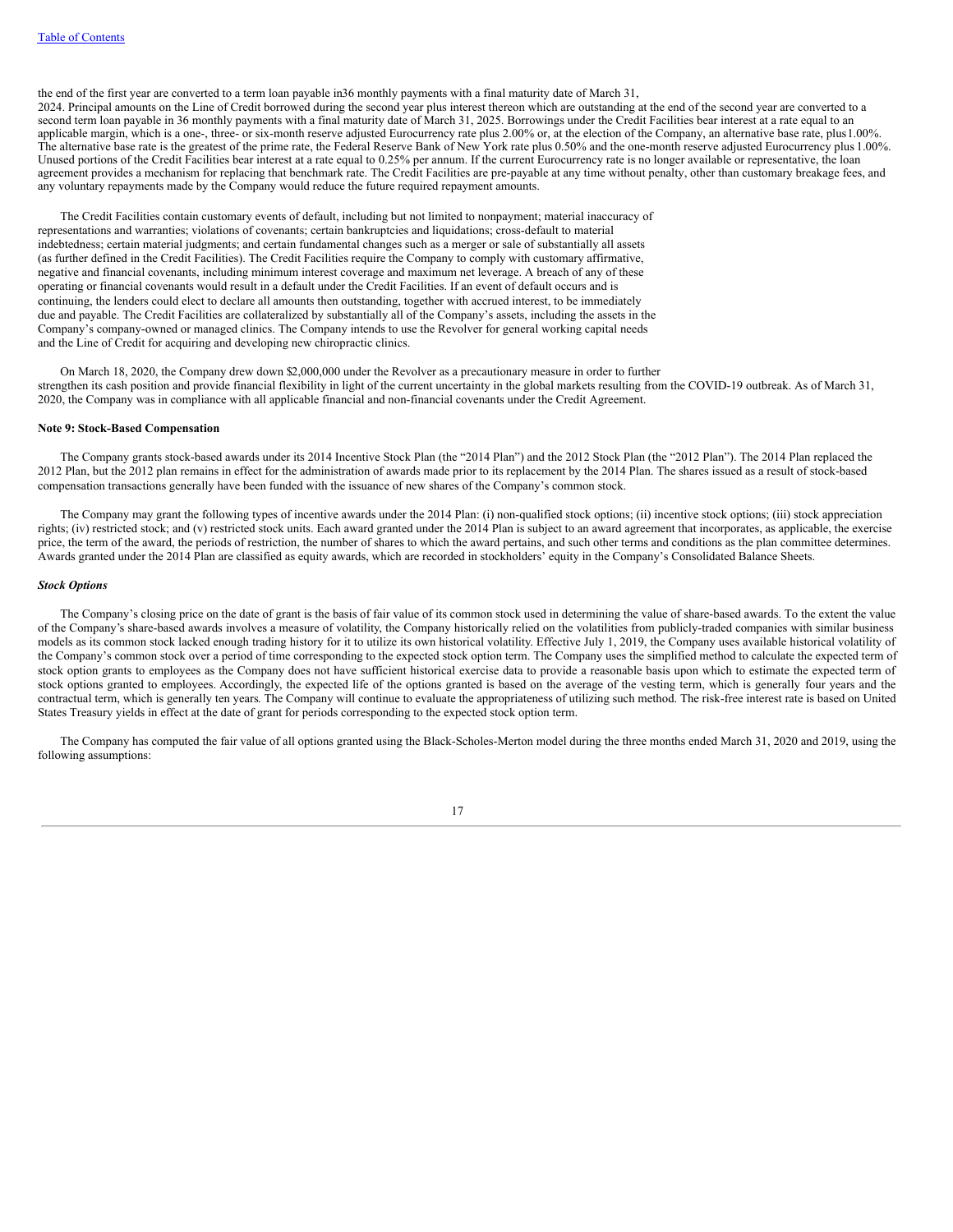|                            | Three Month Ended March 31, |          |
|----------------------------|-----------------------------|----------|
|                            | 2020                        | 2019     |
| <b>Expected volatility</b> | 53%                         | 35%      |
| Expected dividends         | None                        | None     |
| Expected term (years)      |                             |          |
| Risk-free rate             | 0.89%                       | $2.61\%$ |
| Forfeiture rate            | $5\%$                       | 20%      |

The information below summarizes the stock options activity for the three months ended March 31, 2020:

|                                  | Number of<br><b>Shares</b> |    | Weighted<br>Average<br><b>Exercise</b><br>Price | Weighted<br>Average<br>Remaining<br><b>Contractual Life</b><br>(Years) |
|----------------------------------|----------------------------|----|-------------------------------------------------|------------------------------------------------------------------------|
| Outstanding at December 31, 2019 | 949,245                    |    | 5.19                                            | 6.5                                                                    |
| Granted                          | 108,454                    |    | 14.72                                           |                                                                        |
| Exercised                        | (35,500)                   |    | 3.97                                            |                                                                        |
| Cancelled                        |                            |    | _                                               |                                                                        |
| Outstanding at March 31, 2020    | 1,022,199                  |    | 6.24                                            | 6.8                                                                    |
| Exercisable at March 31, 2020    | 640,123                    | Ж. | 4.73                                            | 5.9                                                                    |

For the three months ended March 31, 2020 and 2019, stock-based compensation expense for stock options was \$147,008 and \$96,804, respectively.

## *Restricted Stock*

Restricted stocks granted to employees generally vest in four equal annual installments. Restricted stocks granted to non-employee directors typically vest in full one year after the date of grant.

The information below summaries the restricted stock activity for the three months ended March 31, 2020:

| <b>Restricted Stock Awards</b>  | <b>Shares</b> |    | <b>Weighted Average</b><br><b>Grant-Date Fair</b><br>Value per Award |
|---------------------------------|---------------|----|----------------------------------------------------------------------|
| Non-vested at December 31, 2019 | 38,976        | -S | 12.31                                                                |
| Granted                         | 12,798        |    | 14.68                                                                |
| Vested                          | (2,780)       |    | 12.02                                                                |
| Cancelled                       |               |    |                                                                      |
| Non-vested at March 31, 2020    | 48,994        |    | 12.95                                                                |

For the three months ended March 31, 2020 and 2019, stock-based compensation expense for restricted stock was \$103,384 and \$74,967, respectively.

# **Note 10:Income Taxes**

During the three months ended March 31, 2020 and 2019, the Company recorded income tax benefit of \$65,934 and \$1,319, respectively. The Company's effective tax rate differs from the federal statutory tax rate due to permanent differences, state taxes and changes in the valuation allowance. The Company's negative effective tax rate for the three months ended March 31, 2020 is due to a projected tax expense on a projected loss for the year. The Company's negative effective tax rate for the three months ended March 31, 2019 is due to changes in the valuation allowance and the impact of certain discrete item.

The CARES Act was signed into law on March 27, 2020, which, may benefit the Company. The Company will continue to assess the income tax effect of the CARES Act and ongoing government guidance related to COVID-19 that may be issued.

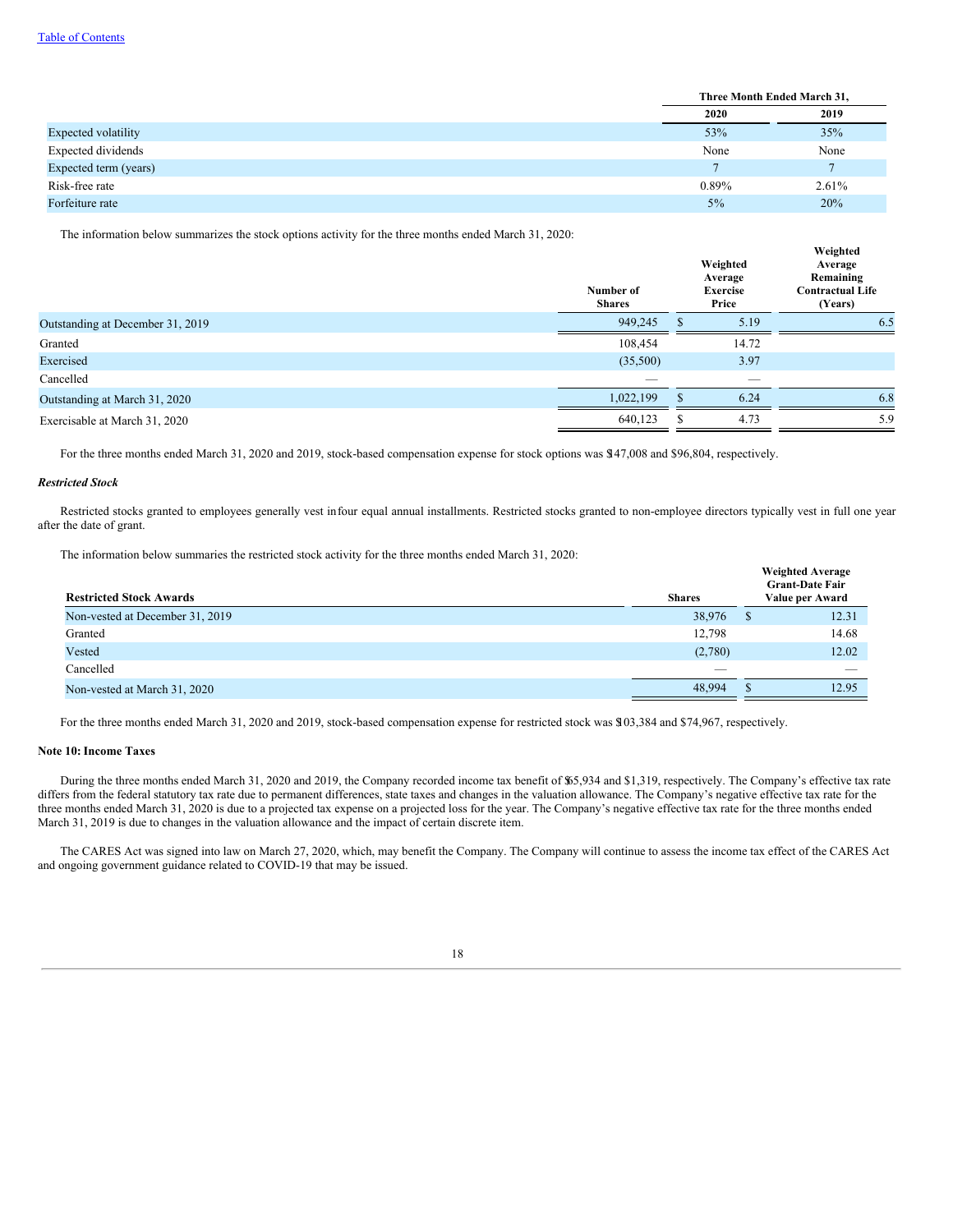# **Note 11: Commitments and Contingencies**

# *Leases*

The table below summarizes the components of lease expense and income statement location for the three months ended March 31, 2020 and 2019:

|                               | Line Item in the<br><b>Company's Consolidated</b><br><b>Statements of Operations</b> | Ended |         | <b>Three Months</b><br><b>Three Months</b><br><b>March 31, 2020</b><br>March 31, 2019 |         |
|-------------------------------|--------------------------------------------------------------------------------------|-------|---------|---------------------------------------------------------------------------------------|---------|
| Finance lease costs:          |                                                                                      |       |         |                                                                                       |         |
| Amortization of assets        | Depreciation and amortization                                                        |       | 10.554  | S                                                                                     | 6,169   |
| Interest on lease liabilities | Other expense, net                                                                   |       | 2,283   |                                                                                       | 1,911   |
| Total finance lease costs     |                                                                                      |       | 12.837  |                                                                                       | 8,080   |
| Operating lease costs         | General and administrative expenses                                                  |       | 849.891 |                                                                                       | 697,755 |
| Total lease costs             |                                                                                      |       | 862.728 |                                                                                       | 705,835 |

Supplemental information and balance sheet location related to leases is as follows:

|                                                    |              | March 31, 2020 |               | December 31, 2019 |  |
|----------------------------------------------------|--------------|----------------|---------------|-------------------|--|
| <b>Operating Leases:</b>                           |              |                |               |                   |  |
| Operating lease right-of-use asset                 | \$           | 12,430,910     | \$            | 12,486,672        |  |
| Operating lease liability - current portion        | \$           | 2,497,097      | <sup>S</sup>  | 2,313,109         |  |
| Operating lease liability - net of current portion |              | 11,856,766     |               | 11,901,040        |  |
| Total operating lease liability                    | \$           | 14,353,863     | $\mathbb{S}$  | 14,214,149        |  |
| <b>Finance Leases:</b>                             |              |                |               |                   |  |
| Property and equipment, at cost                    | $\mathbb{S}$ | 232,001        | $\mathbb{S}$  | 80,604            |  |
| Less accumulated amortization                      |              | (35, 228)      |               | (24, 675)         |  |
| Property and equipment, net                        | $\mathbf{s}$ | 196,773        | <sup>\$</sup> | 55,929            |  |
| Finance lease liability - current portion          |              | 46,607         |               | 24,253            |  |
| Finance lease liability - net of current portion   |              | 156,227        |               | 34,398            |  |
| Total finance lease liabilities                    |              | 202,834        | \$            | 58,651            |  |
| Weighted average remaining lease term (in years):  |              |                |               |                   |  |
| Operating leases                                   |              | 5.2            |               | 5.4               |  |
| Finance lease                                      |              | 5.1            |               | 2.3               |  |
| Weighted average discount rate:                    |              |                |               |                   |  |
| <b>Operating leases</b>                            |              | $8.6\%$        |               | 8.7 %             |  |
| Finance leases                                     |              | $5.7\%$        |               | $10.0 \%$         |  |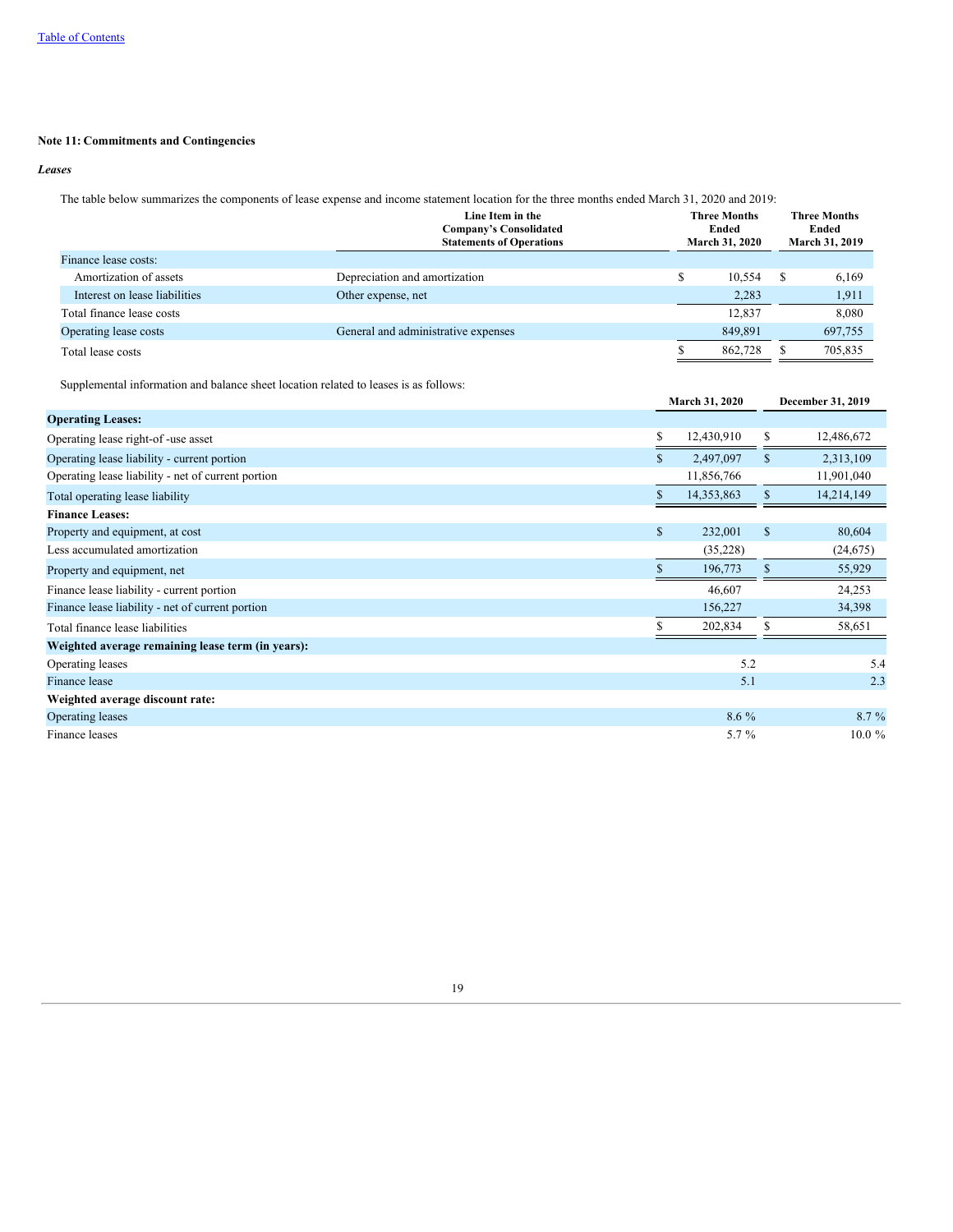Supplemental cash flow information related to leases is as follows:

|                                                                              | <b>Three</b><br><b>Months Ended March Months Ended March</b><br>31, 2020 |    | Three<br>31, 2019 |
|------------------------------------------------------------------------------|--------------------------------------------------------------------------|----|-------------------|
| Cash paid for amounts included in measurement of liabilities:                |                                                                          |    |                   |
| Operating cash flows from operating leases                                   | 765,093                                                                  | £. | 735,426           |
| Operating cash flows from finance leases                                     | 2,283                                                                    |    | 1,911             |
| Financing cash flows from finance leases                                     | 7,214                                                                    |    | 5,285             |
|                                                                              |                                                                          |    |                   |
| Non-cash transactions: ROU assets obtained in exchange for lease liabilities |                                                                          |    |                   |
| Operating lease                                                              | 549,004                                                                  | S  |                   |
| Finance lease                                                                | 151,396                                                                  |    | 80,604            |

Maturities of lease liabilities as of March 31, 2020 are as follows:

|                            | <b>Operating Leases</b> |             | <b>Finance Lease</b> |           |
|----------------------------|-------------------------|-------------|----------------------|-----------|
| 2020 (remainder)           | D                       | 2,651,054   | <sup>\$</sup>        | 42,290    |
| 2021                       |                         | 3,680,753   |                      | 56,386    |
| 2022                       |                         | 3,564,346   |                      | 35,276    |
| 2023                       |                         | 2,851,906   |                      | 27,600    |
| 2024                       |                         | 2,233,014   |                      | 27,600    |
| Thereafter                 |                         | 2,794,811   |                      | 39,100    |
| Total lease payments       | ъ                       | 17,775,884  | \$                   | 228,252   |
| Less: Imputed interest     |                         | (3,422,021) |                      | (25, 418) |
| Total lease obligations    |                         | 14,353,863  |                      | 202,834   |
| Less: Current obligations  |                         | (2,497,097) |                      | (46,607)  |
| Long-term lease obligation |                         | 11,856,766  |                      | 156,227   |

## *Litigation*

In the normal course of business, the Company is party to litigation from time to time. The Company maintains insurance to cover certain actions and believes that resolution of such litigation will not have a material adverse effect on the Company.

#### **Note 12: Segment Reporting**

An operating segment is defined as a component of an enterprise for which discrete financial information is available and is reviewed regularly by the Chief Operating Decision Maker ("CODM") to evaluate performance and make operating decisions. The Company has identified its CODM as the Chief Executive Officer.

The Company hastwo operating business segments and one non-operating business segment. The Corporate Clinics segment is composed of the operating activities of the company-owned or managed clinics. As of March 31, 2020, the Company operated or managed 61 clinics under this segment. The Franchise Operations segment is composed of the operating activities of the franchise business unit. As of March 31, 2020, the franchise system consisted of 469 clinics in operation. Corporate is a non-operating segment that develops and implements strategic initiatives and supports the Company's two operating business segments by centralizing key administrative functions such as finance and treasury, information technology, insurance and risk management, legal and human resources. Corporate also provides the necessary administrative functions to support the Company as a publicly-traded company. A portion of the expenses incurred by Corporate are allocated to the operating segments.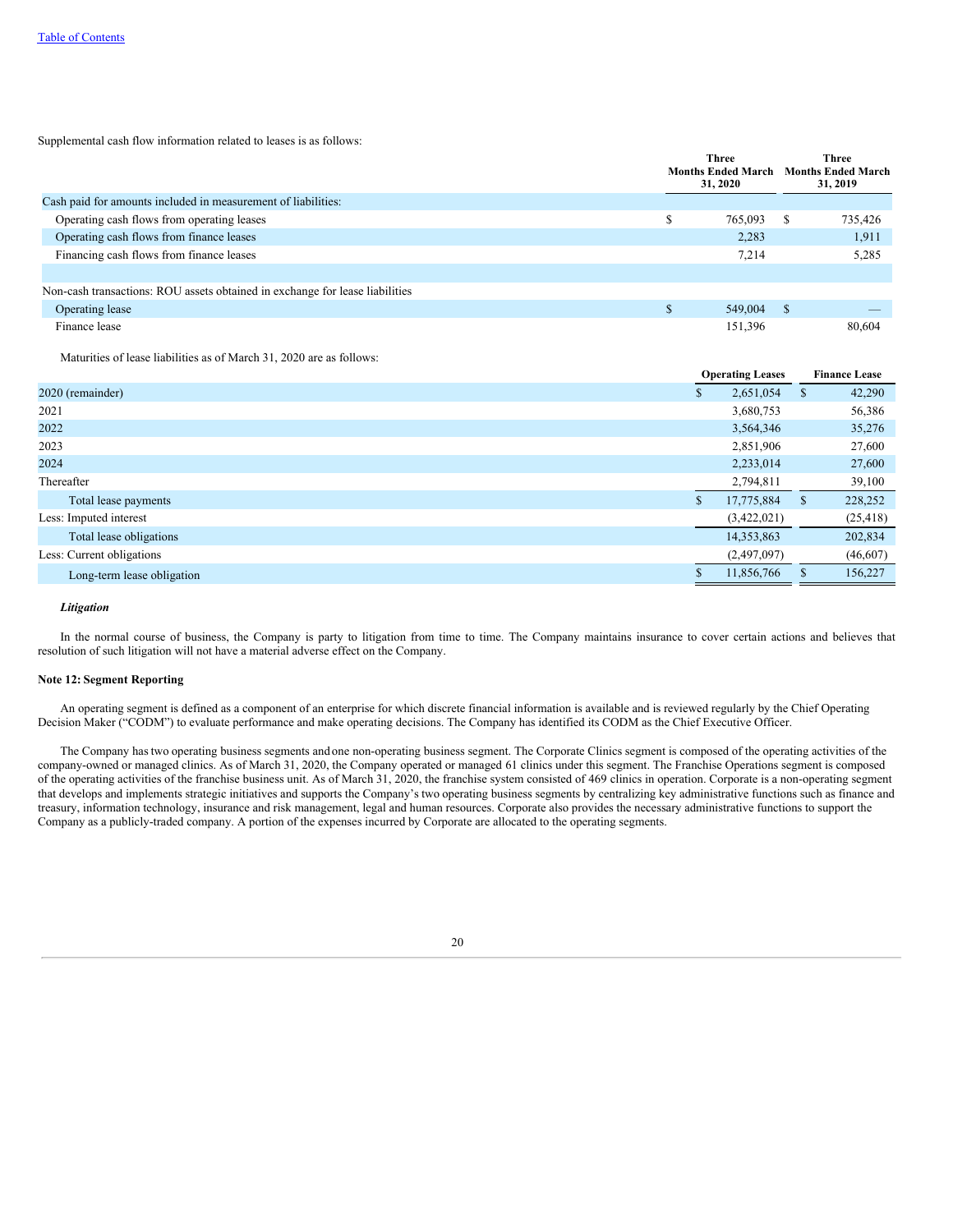The tables below present financial information for the Company'stwo operating business segments.

|                                                                                                |              | <b>Three Months Ended</b><br>March 31, |              |                      |  |  |  |
|------------------------------------------------------------------------------------------------|--------------|----------------------------------------|--------------|----------------------|--|--|--|
| Revenues:                                                                                      |              | 2020                                   |              | 2019                 |  |  |  |
| Corporate clinics                                                                              | \$           | 7,294,295                              | \$           | 5,639,076            |  |  |  |
| Franchise operations                                                                           |              | 6,350,191                              |              | 5,040,300            |  |  |  |
| Total revenues                                                                                 | \$           | 13,644,486                             | \$           | 10,679,376           |  |  |  |
| Depreciation and amortization:                                                                 |              |                                        |              |                      |  |  |  |
| Corporate clinics                                                                              |              | 577,543                                |              | 312,654              |  |  |  |
| Franchise operations                                                                           |              | 342                                    |              | 169                  |  |  |  |
| Corporate administration                                                                       |              | 76.364                                 |              | 52,855               |  |  |  |
| Total depreciation and amortization                                                            | \$           | 654,249                                | \$           | 365,678              |  |  |  |
| Segment operating income:                                                                      |              |                                        |              |                      |  |  |  |
| Corporate clinics                                                                              | $\mathbb{S}$ | 783,706                                | $\mathbb{S}$ | 839,981              |  |  |  |
| Franchise operations                                                                           |              | 2,844,298                              |              | 2,389,349            |  |  |  |
| Total segment operating income                                                                 | \$           | 3,628,004                              | $\mathbb{S}$ | 3,229,330            |  |  |  |
| Reconciliation of total segment operating income to consolidated earnings before income taxes: |              |                                        |              |                      |  |  |  |
| Total segment operating income                                                                 | $\mathbb{S}$ | 3,628,004                              | $\mathbb{S}$ | 3,229,330            |  |  |  |
| Unallocated corporate                                                                          |              | (2,874,654)                            |              | (2, 285, 658)        |  |  |  |
| Consolidated income from operations                                                            |              | 753,350                                |              | 943,672              |  |  |  |
| Bargain purchase gain                                                                          |              |                                        |              | 19,298               |  |  |  |
| Other expense, net                                                                             |              | 4,337                                  |              | 11,645               |  |  |  |
| Income before income tax expense (benefit)                                                     | \$           | 749,013                                | \$           | 951,325              |  |  |  |
| Segment assets:                                                                                |              | March 31,<br>2020                      |              | December 31,<br>2019 |  |  |  |
| Corporate clinics                                                                              | $\mathbf S$  | 25,084,849                             | $\mathbb{S}$ | 25,389,147           |  |  |  |
| Franchise operations                                                                           |              | 7,880,855                              |              | 7,466,629            |  |  |  |
| Total segment assets                                                                           |              | 32,965,704                             |              | 32,855,776           |  |  |  |
| Unallocated cash and cash equivalents and restricted cash                                      |              | 10,969,469                             |              | 8,641,877            |  |  |  |
| Unallocated property and equipment                                                             |              | 1,236,556                              |              | 996,385              |  |  |  |
| Other unallocated assets                                                                       |              | 1,242,392                              |              | 1,211,629            |  |  |  |
| Total assets                                                                                   | $\mathbb{S}$ | 46,414,121                             | $\mathbb{S}$ | 43,705,667           |  |  |  |

"Unallocated cash and cash equivalents and restricted cash" relates primarily to corporate cash and cash equivalents and restricted cash (see Note 1), "unallocated property and equipment" relates primarily to corporate fixed assets, and "other unallocated assets" relates primarily to deposits, prepaid and other assets. Certain unallocated property and equipment balances were reclassified

to Corporate clinics and Franchise operations segments as of December 31, 2019 to conform to the current year presentation.

**Note 13: Subsequent Events**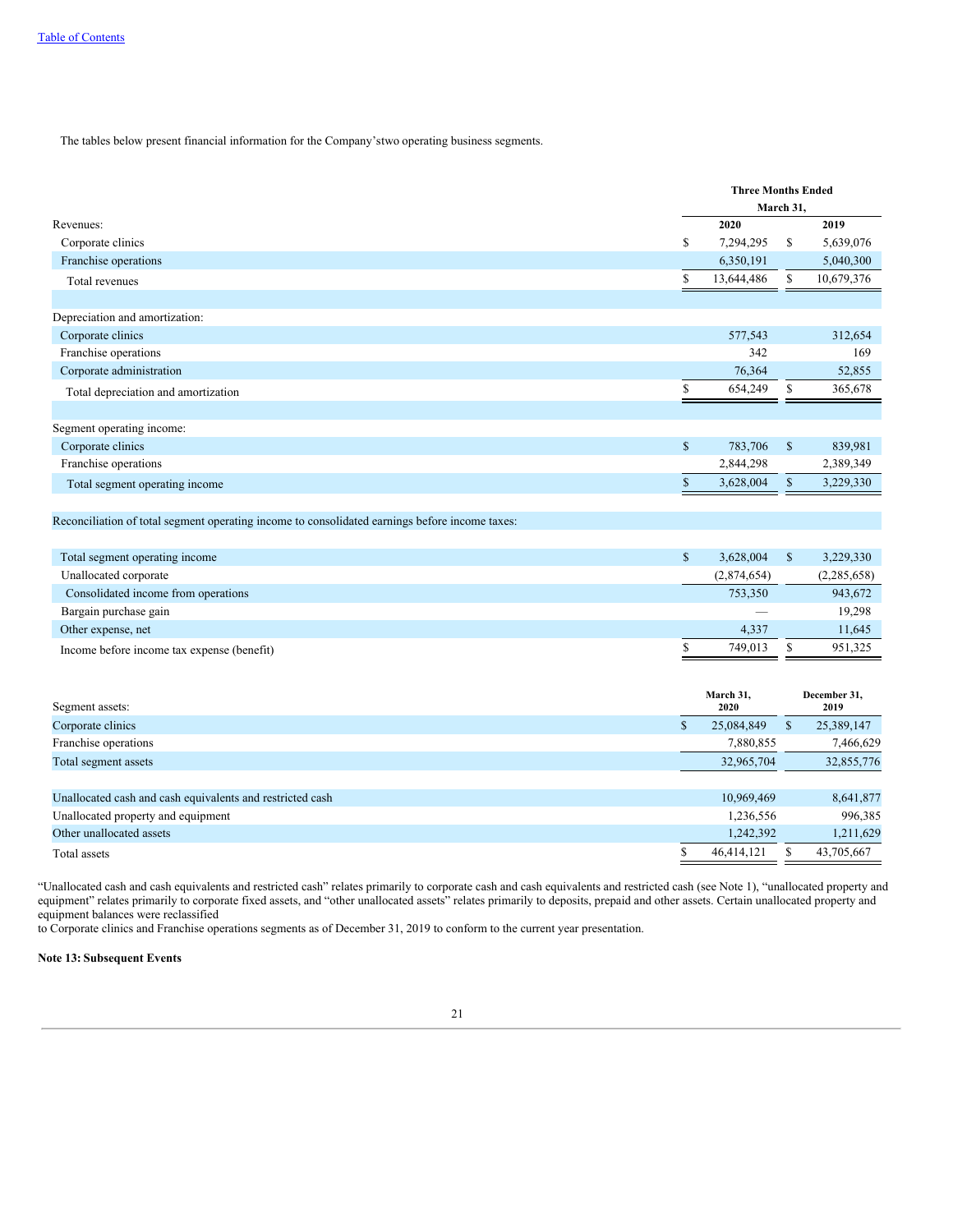On April 10, 2020, the Company received a loan in the amount of approximately \$2.7 million from JPMorgan Chase Bank, N.A. (the "Loan"), pursuant to the Paycheck Protection Program (the "PPP") administered by the United States Small Business Administration (the "SBA"). The PPP is part of the Coronavirus Aid, Relief, and Economic Security Act (the "Cares Act"), which provides for forgiveness of up to the full principal amount and accrued interest of qualifying loans guaranteed under the PPP.

The Loan was granted pursuant to a Note dated April 9, 2020 issued by the Company. The Note matures on April 11, 2022 and bears interest at a rate of 98% per annum. Principal and accrued interest are payable monthly in equal installments through the maturity date, commencing on November 9, 2020, unless forgiven as described below. The Note may be prepaid at any time prior to maturity with no prepayment penalties. Loan proceeds may only be used for the Company's eligible payroll costs (with salary capped at \$100,000 on an annualized basis for each employee), rent, and utilities, in each case paid during the eight-week period following the Loan disbursement. However, at least 75 percent of the Loan proceeds must be used for eligible payroll costs. The Loan will be fully forgiven if (1) proceeds are used to pay eligible payroll costs, rent, and utilities and (2) full-time employee headcount and salaries are either maintained during the applicable eight-week period or restored by June 30, 2020. If not so maintained or restored, forgiveness of the Loan will be reduced in accordance with the regulations issued by the SBA. The Company will carefully monitor all qualifying expenses and other requirements necessary to maximize loan forgiveness.

## <span id="page-24-0"></span>**ITEM 2. MANAGEMENT'S DISCUSSION AND ANALYSIS OF FINANCIAL CONDITION AND RESULTS OF OPERATIONS**

The following discussion and analysis of our financial condition and results of operations should be read in conjunction with our unaudited condensed consolidated financial statements and related notes included in this Quarterly Report on Form 10-Q and the audited consolidated financial statements and notes thereto as of and for the year ended December 31, 2019 and the related Management's Discussion and Analysis of Financial Condition and Results of Operations, both of which are contained in our *Annual Report on Form 10-K.*

## **Forward-Looking Statements**

The information in this discussion contains forward-looking statements and information within the meaning of Section 27A of the Securities Act of 1933, as amended, and Section 21E of the Securities Exchange Act of 1934, as amended, ("the Exchange Act"), which are subject to the "safe harbor" created by those sections. These forwardlooking statements include, but are not limited to, statements concerning our strategy, future operations, future financial position, future revenues, projected costs, prospects and plans and objectives of management; and accounting estimates and the impact of new or recently issued accounting pronouncements. The words "anticipates," "believes," "estimates," "expects," "intends," "may," "plans," "projects," "will," "should," "could," "predicts," "potential," "continue," "would" and similar expressions are intended to identify forward-looking statements, although not all forward-looking statements contain these identifying words. We may not actually achieve the plans, intentions or expectations disclosed in our forward-looking statements and you should not place undue reliance on our forward-looking statements. Actual results or events could differ materially from the plans, intentions and expectations disclosed in the forward-looking statements that we make. The forward-looking statements are applicable only as of the date on which they are made, and we do not assume any obligation to update any forward-looking statements. All forward-looking statements in this Form 10-Q are made based on our current expectations, forecasts, estimates and assumptions, and involve risks, uncertainties and other factors that could cause results or events to differ materially from those expressed in the forward-looking statements. In evaluating these statements, you should specifically consider various factors, uncertainties and risks that could affect our future results or operations as described from time to time in our SEC reports, including those risks outlined under "Risk Factors" which are contained in Part I, Item 1A of our Form 10-K for the year ended December 31, 2019 and in Part II, Item 1A of this Form 10-O. These factors, uncertainties and risks may cause our actual results to differ materially from any forward-looking statement set forth in this Form 10-Q. You should carefully consider these risks and uncertainties and other information contained in the reports we file with or furnish to the SEC before making any investment decision with respect to our securities. All forward-looking statements attributable to us or persons acting on our behalf are expressly qualified in their entirety by this cautionary statement. Some of the important factors contained in Part I, Item 1A of our Form 10-K for the year ended December 31, 2019 and in Part II, Item 1A of this Form 10-Q that could cause our actual results to differ materially from those projected in any forward-looking *statements include, but are not limited to, the following:*

- major public health concerns, including the outbreak of epidemic or pandemic contagious disease, may adversely affect revenue at our clinics and disrupt financial markets, adversely affecting our stock price; in the case of COVID-19, our revenue and stock price have already been adversely affected and will likely continue to be *adversely af ected;*
- the impact of the COVID-19 outbreak on the economy and our operations, including the measures taken by governmental authorities to address it, may precipitate or *exacerbate other risks and/or uncertainties;*

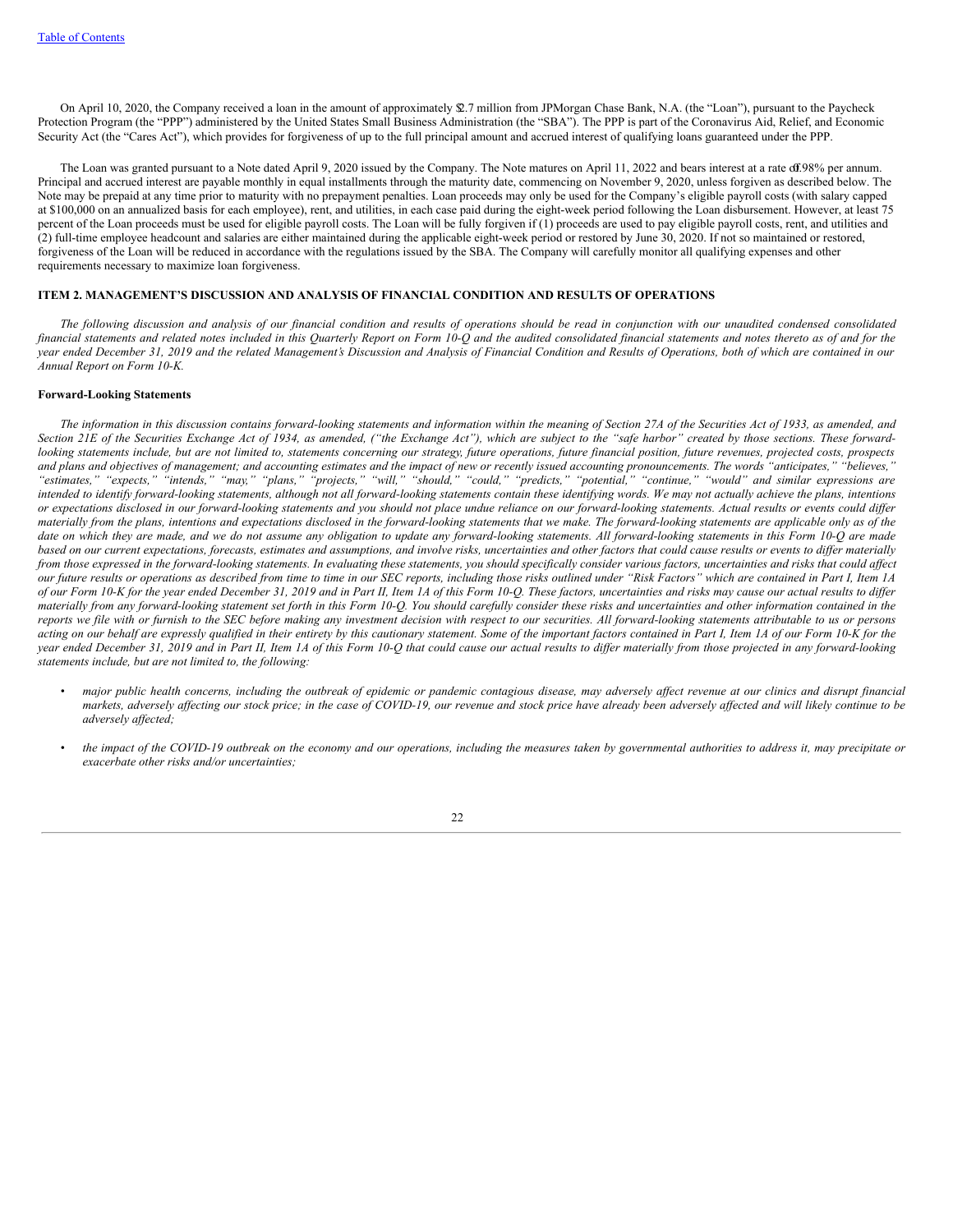- we may not be able to successfully implement our growth strategy if we or our franchisees are unable to locate and secure appropriate sites for clinic locations, obtain favorable lease terms, and attract patients to our clinics;
- we have limited experience operating company-owned or managed clinics, and we may not be able to duplicate the *success of some of our franchisees;*
- we may not be able to acquire operating clinics from existing franchisees or develop company-owned or managed *clinics on attractive terms;*
- we may fail to successfully design and maintain our proprietary and third-party management information systems or *implement new systems;*
- we may fail to properly maintain the integrity of our data or to strategically implement, upgrade or consolidate *existing information systems;*
- as we increase the number of franchisee acquisitions that we make, it could disrupt our business and harm our *financial condition;*
- we may not be able to continue to sell regional developer licenses to qualified regional developers or sell franchises to qualified franchisees, and our regional *developers and franchisees may not succeed in developing profitable territories and clinics;*
- we may not be able to identify, recruit and train enough qualified chiropractors to staff our clinics;
- new clinics may not reach the point of profitability, and we may not be able to maintain or improve revenues and *franchise fees from existing franchised clinics;*
- *• the chiropractic industry is highly competitive, with many well-established independent competitors, which could prevent us from increasing our market share or result in reduction in our market share;*
- administrative actions and rulings regarding the corporate practice of medicine and joint employer responsibility may jeopardize our business model;
- we may face negative publicity or damage to our reputation, which could arise from concerns expressed by opponents *of chiropractic and by chiropractors operating under traditional service models;*
- our security systems may be breached, and we may face civil liability and public perception of our security measures *could be diminished, either of which would negatively af ect our ability to attract and retain patients;*
- legislation, regulations, as well as new medical procedures and techniques could reduce or eliminate our competitive *advantages; and*
- *• we face increased costs as a result of being a public company.*

## **Overview**

Our principal business is to develop, own, operate, support and manage chiropractic clinics through direct ownership, management arrangements, franchising and the sale of regional developer rights throughout the United States.

We seek to be the leading provider of chiropractic care in the markets we serve and to become the most recognized brand in our industry through the rapid and focused expansion of chiropractic clinics in key markets throughout North America and potentially abroad.

*Key Performance Measures.* We receive monthly performance reports from our system and our clinics which include key performance indicators per clinic including gross sales, comparable same-store sales growth, or "Comp Sales," number of new patients, conversion percentage, and member attrition. In addition, we review monthly reporting related to system-wide sales,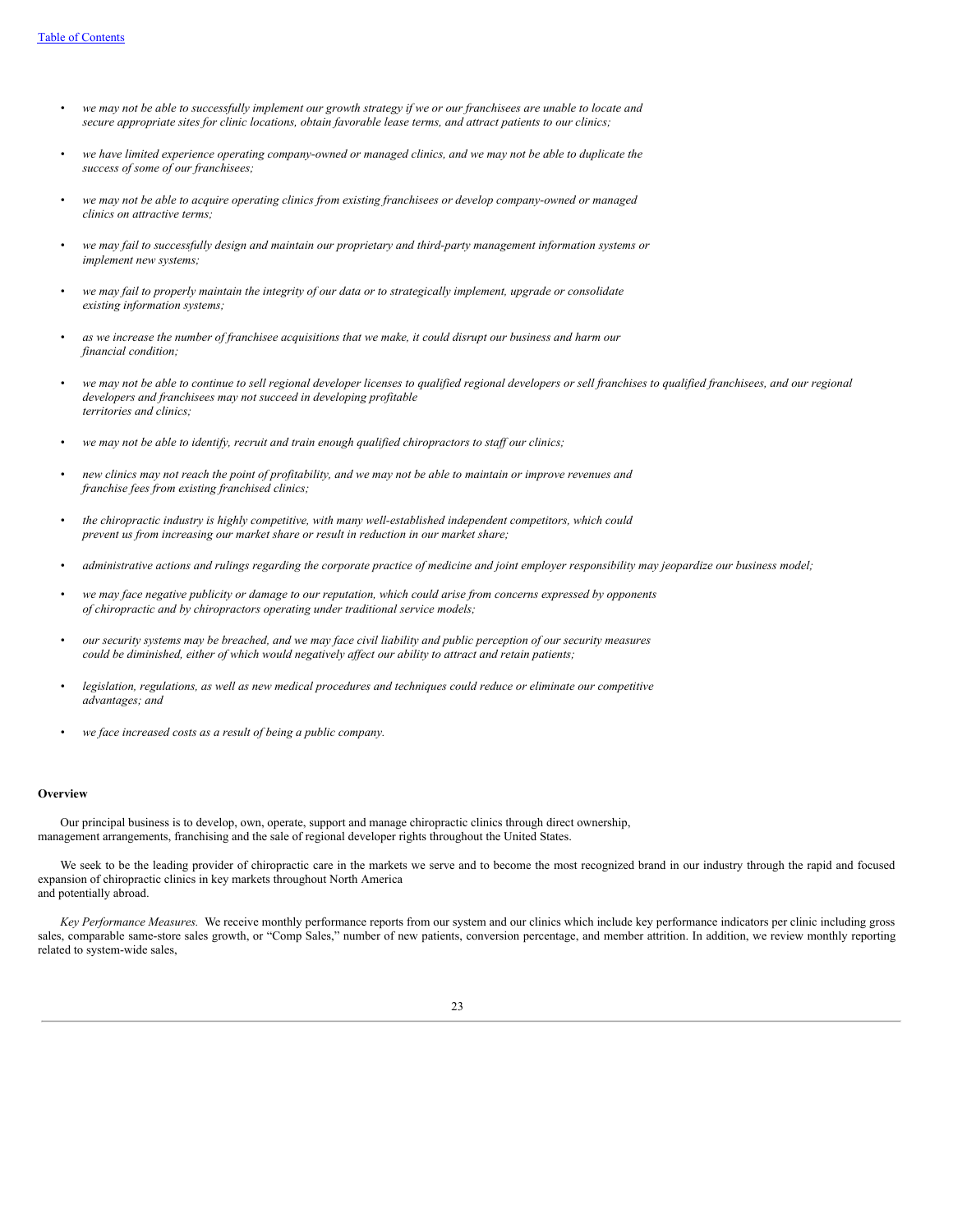clinic openings, clinic license sales, and various earnings metrics in the aggregate and per clinic. We believe these indicators provide us with useful data with which to measure our performance and to measure our franchisees' and clinics' performance. Comp Sales include the sales from both company-owned or managed clinics and franchised clinics that in each case have been open at least 13 full months and exclude any clinics that have closed. System-wide sales include sales at all clinics, whether operated by us or by franchisees. While franchised sales are not recorded as revenues by us, management believes the information is important in understanding the overall brand's financial performance, because these sales are the basis on which we calculate and record royalty fees and are indicative of the financial health of the franchisee base.

*Key Clinic Development Trends*. As of March 31, 2020, we and our franchisees operated 530 clinics, of which 469 were operated by franchisees and 61 were operated as company-owned or managed clinics. Of the 61 company-owned or managed clinics, 21 were constructed and developed by us, and 40 were acquired from franchisees.

Our current strategy is to grow through the sale and development of additional franchises, build upon our regional developer strategy, and continue to expand our corporate clinic portfolio within clustered locations in a deliberate and measured manner. The number of franchise licenses sold for the year ended December 31, 2019 increased to 126 licenses, up from 99 and 37 licenses for the years ended December 31, 2018 and 2017, respectively. We ended the first three months of 2020 with 22 regional developers who were responsible for 92% of the 24 licenses sold during the period. The growth reflects the power of the regional developer program to accelerate the number of clinics sold, and eventually opened, across the country.

In addition, we believe that we can accelerate the development of, and revenue generation from, company-owned or managed clinics through the further selective acquisition of existing franchised clinics and opening of greenfield units. We will seek to acquire existing franchised clinics that meet our criteria for demographics, site attractiveness, proximity to other clinics and additional suitability factors. During the quarter ended March 31, 2020, we opened one greenfield unit, and as of March 31, 2020, we executed four leases for future greenfield clinic locations, and had eight additional letters-of-intent in place for further greenfield expansion.

We believe that The Joint has a sound concept, benefiting from the fundamental changes taking place in the manner in which Americans access chiropractic care and their growing interest in seeking effective, affordable natural solutions for general wellness. These trends join with the strong preference we have seen among chiropractic doctors to reject the insurance-based model to produce a combination that benefits the consumer and the service provider alike. We believe that these forces create an important opportunity to accelerate the growth of our network.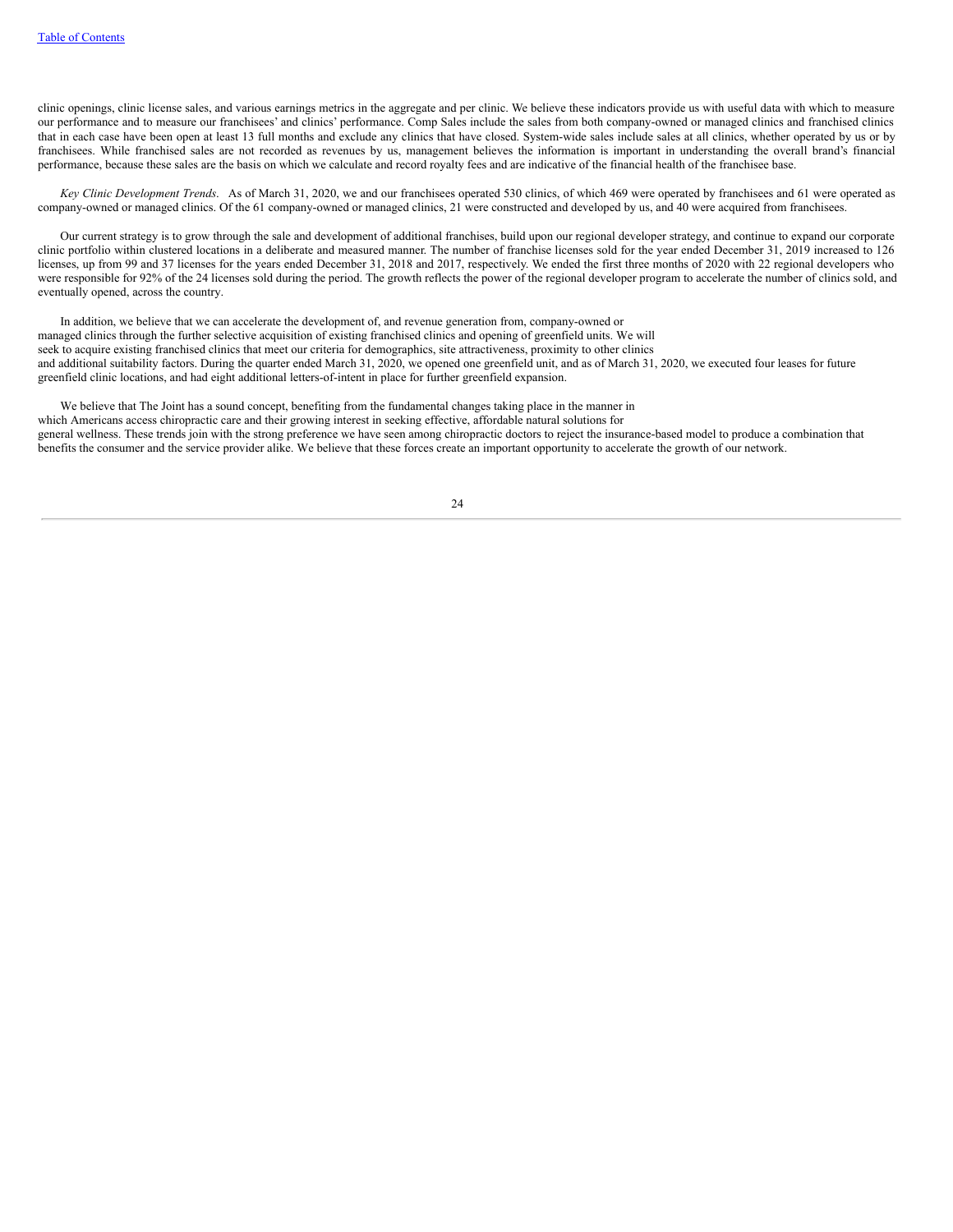# **COVID-19 Outbreak**

The COVID-19 outbreak is having a significant impact on our business, financial condition, cash flows and results of operations in 2020. Virus-related concerns, temporary clinic closures and government-imposed restrictions have resulted in reduced patient traffic and spending trends and in membership freezes and cancellations in our clinics during the second quarter of 2020. This negative impact on our franchisees' clinics also negatively impacts our royalty revenue.

There is significant uncertainty about the duration and extent of the impact of the COVID-19 outbreak. There will be a significant negative impact to our 2020 revenue and net income, and we currently expect that our 2020 revenue and net income will decrease compared to 2019. In light of the negative impacts on our business resulting from the COVID-19 outbreak, we are taking measures to reduce expenses in 2020.

Further, our first quarter 2020 revenue and earnings were negatively impacted compared to our pre-COVID-19 outbreak expectations as a result of the onset of the COVID-19 outbreak.

As a result of the COVID-19 outbreak, we have taken or are continuing to take the following steps to preserve liquidity and ensure the Company's financial flexibility:

- Drew down \$2 million under our recently established \$7.5 million revolving credit facility with J.P. Morgan Chase Bank, N.A., noting the remaining \$5.5 million is under a developmental line of credit and those funds may not be used for general corporate purposes.
- Reviewing every opportunity to eliminate or reduce discretionary operating expenses, while deferring capital expenditures and put all hiring on hold.
- Working closely with vendors and landlords to extend payables.
- Secured \$2.7 million loan under CARES Act Paycheck Protection Program, bringing total cash to \$13.6 million as of April 14, 2020.

## **Other Significant Events and/or Recent Developments**

For the three months ended March 31, 2020:

- Comp Sales of clinics that have been open for at least 13 full months increased 15%.
- Comp Sales for mature clinics open 48 months or more increased 10%.
- System-wide sales for all clinics open for any amount of time grew 24%.

We saw over 585,000 new patients in 2019, an increase of 26% from our new patient count in 2018, with approximately 26% of those new patients having never been to a chiropractor before. We are not only increasing our percentage of market share, but expanding the chiropractic market.

On March 17, 2020, we entered into a regional developer agreement for the states of Iowa, Nebraska, South Dakota and the county of Rock Island in the state of Illinois for which we received approximately \$201,000. The development schedule requires a minimum of 18 clinics to open over a ten-year period.

For the three months ended March 31, 2020, we constructed and developed one new corporate clinic.

| $\sim$ |
|--------|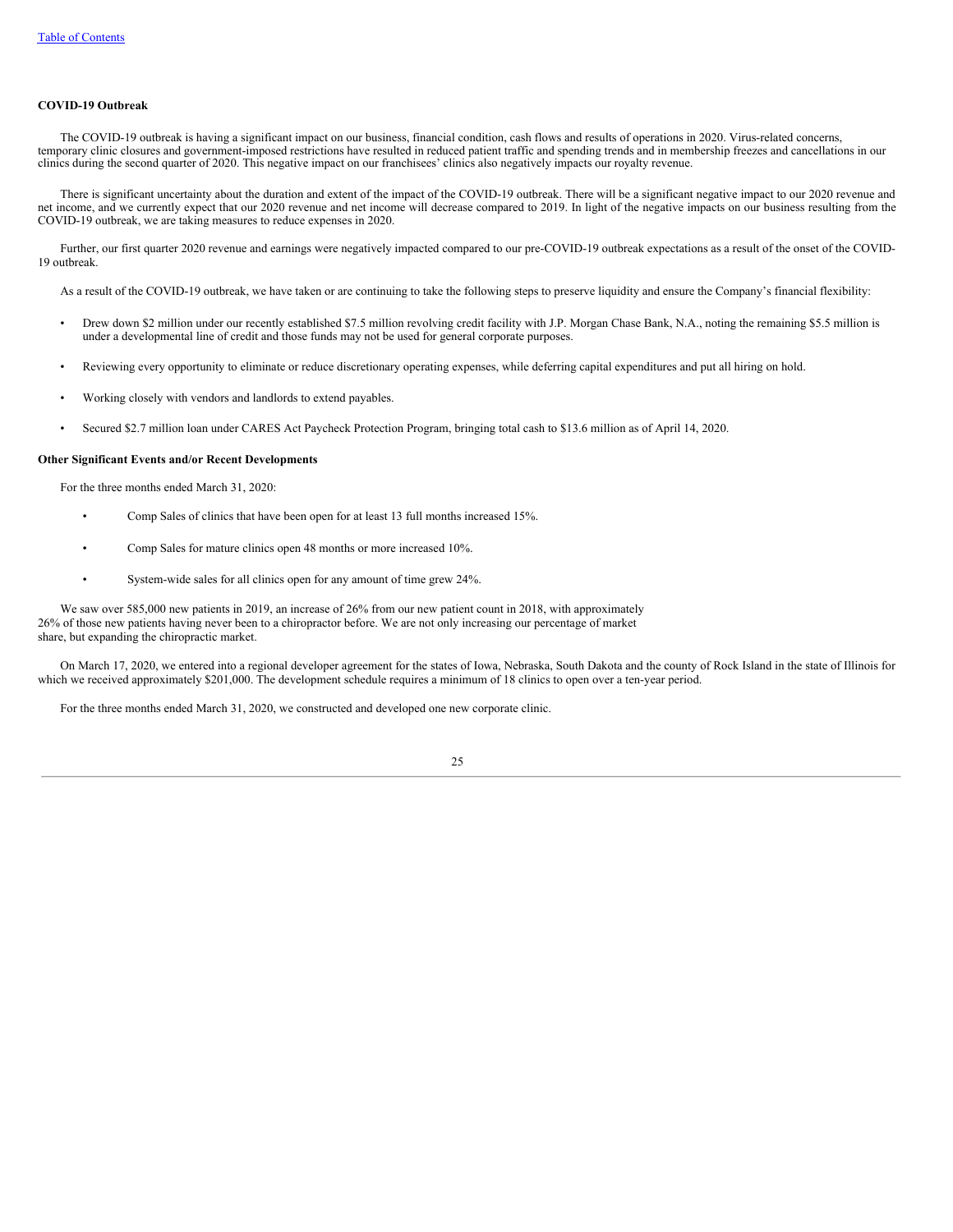## **Factors Affecting Our Performance**

Our operating results may fluctuate significantly as a result of a variety of factors, including the timing of new clinic sales, openings, closures, markets in which they are contained and related expenses, general economic conditions, consumer confidence in the economy, consumer preferences, competitive factors, and disease epidemics and other health-related concerns, such as the current COVID-19 outbreak.

## **Significant Accounting Polices and Estimates**

There were no changes in our significant accounting policies and estimates during the three months ended March 31, 2020 from those set forth in "Significant Accounting Policies and Estimates" in our Annual Report on Form 10-K for the year ended December 31, 2019, except as outlined in Note 1, *Nature of Operations and Summary of Significant Accounting Policies*, to our condensed consolidated financial statements included in this report as it relates to goodwill impairment under ASU 2017-04, "Intangibles - Goodwill and Other (Topic 350): Simplifying the Test for Goodwill Impairment,".

#### **Results of Operations**

The following discussion and analysis of our financial results encompasses our consolidated results and results of our two business segments: Corporate Clinics and Franchise Operations.

### *Total Revenues - three months ended March 31, 2020 compared with three months ended March 31, 2019*

Components of revenues were as follows:

|                                                |              | <b>Three Months Ended</b><br>March 31, |               |                                         |                                          |           |          |
|------------------------------------------------|--------------|----------------------------------------|---------------|-----------------------------------------|------------------------------------------|-----------|----------|
|                                                | 2019<br>2020 |                                        |               | <b>Change from</b><br><b>Prior Year</b> | <b>Percent Change</b><br>from Prior Year |           |          |
| Revenues:                                      |              |                                        |               |                                         |                                          |           |          |
| Revenues from company-owned or managed clinics | $\mathbb{S}$ | 7,294,295                              | <sup>\$</sup> | 5,639,076                               | <sup>S</sup>                             | 1,655,219 | 29.4 %   |
| Royalty fees                                   |              | 3,718,230                              |               | 3,026,815                               | S                                        | 691,415   | 22.8 %   |
| Franchise fees                                 |              | 512,751                                |               | 417,073                                 | <sup>S</sup>                             | 95,678    | 22.9 %   |
| Advertising fund revenue                       |              | 1,057,618                              |               | 891,567                                 | <sup>\$</sup>                            | 166,051   | 18.6 $%$ |
| IT related income and software fees            |              | 645,725                                |               | 365,236                                 | <sup>\$</sup>                            | 280,489   | 76.8 %   |
| Regional developer fees                        |              | 207,642                                |               | 183,858                                 | <sup>\$</sup>                            | 23,784    | 12.9 $%$ |
| Other revenues                                 |              | 208,225                                |               | 155,751                                 | <sup>S</sup>                             | 52,474    | 33.7 %   |
| Total revenues                                 |              | 13,644,486                             |               | 10,679,376                              |                                          | 2,965,110 | 27.8 %   |
|                                                |              |                                        |               |                                         |                                          |           |          |

### *Consolidated Results*

• Total revenues increased by \$3.0 million, primarily due to the continued revenue growth and expansion of our company-owned or managed clinics portfolio and continued expansion and revenue growth of our franchise base.

### *Corporate Clinics*

• Revenues from company-owned or managed clinics increased, primarily due to improved same-store sales growth, as well as due to the expansion of our corporateowned or managed clinics portfolio.

## *Franchise Operations*

- Royalty fees and advertising fund revenue increased due to an increase in the number of franchised clinics in operation during the current period along with continued sales growth in existing franchised clinics. As of March 31, 2020 and 2019, there were 469 and 404 franchised clinics in operation, respectively.
- Franchise fees increased due to the sale of additional franchise licenses and the related revenue recognition over the term of the franchise agreement.

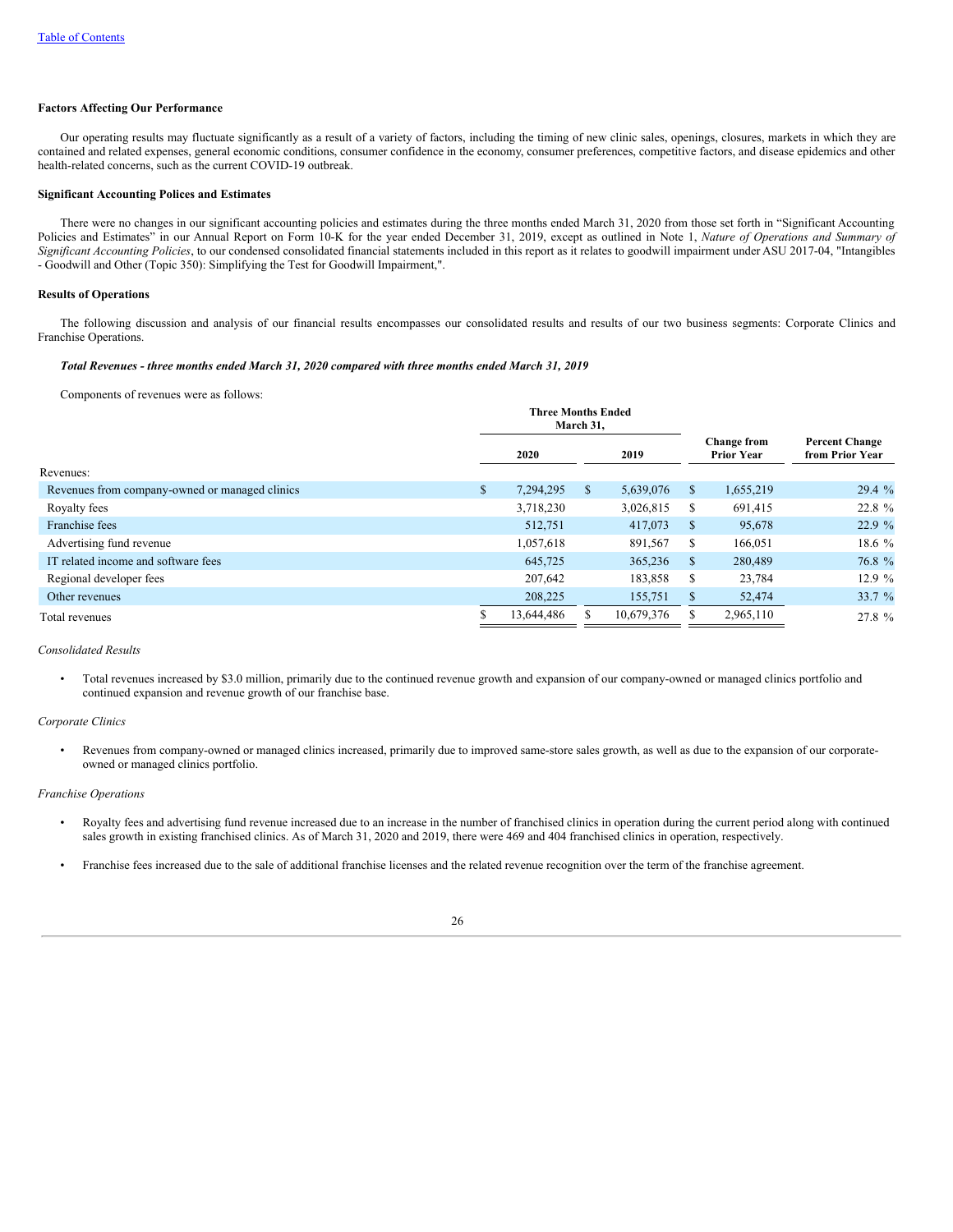• Software fees revenue increased due to an increase in our franchise clinic base and the related revenue recognition over the term of the franchise agreement as described above.

| <b>Cost of Revenues</b>      | 2019<br>2020<br>$\sim$ $\sim$ |           | <b>Change from</b><br><b>Prior Year</b> | <b>Percent Change</b><br>from Prior Year  |
|------------------------------|-------------------------------|-----------|-----------------------------------------|-------------------------------------------|
|                              |                               |           |                                         |                                           |
| Three Months Ended March 31. | .486.155                      | 1,205,941 | 280,214                                 | $2\frac{9}{6}$<br>2 <sup>2</sup><br>ے. دے |

For the three months ended March 31, 2020, as compared with the three months ended March 31, 2019, the total cost of revenues increased primarily due to an increase in regional developer royalties of \$0.3 million, which is in line with an increase in franchise royalty revenues of approximately 22.8%, coupled with a larger portion of our franchise base operating in regional developer territories.

## *Selling and Marketing Expenses*

| <b>Selling and Marketing Expenses</b> | 2020      | 2019     | <b>Change from</b><br><b>Prior Year</b> | <b>Percent Change</b><br>from Prior Year |
|---------------------------------------|-----------|----------|-----------------------------------------|------------------------------------------|
| Three Months Ended March 31.          | 2,055,289 | .505,988 | 549,301                                 | $36.5 \%$                                |

Selling and marketing expenses increased for the three months ended March 31, 2020, as compared to the three months ended March 31, 2019, driven by an increase in advertising fund expenditures from a larger franchise base and an increase in local marketing expenditures by the company-owned or managed clinics.

## *Depreciation and Amortization Expenses*

| <b>Depreciation and Amortization Expenses</b> | 2020    | 2019    | Change from<br><b>Prior Year</b> |         | <b>Percent Change</b><br>from Prior Year |
|-----------------------------------------------|---------|---------|----------------------------------|---------|------------------------------------------|
| Three Months Ended March 31,                  | 654,249 | 365,678 |                                  | 288.571 | 78.9 %                                   |

Depreciation and amortization expenses increased for the three months ended March 31, 2020, as compared to the three months ended March 31, 2019, primarily due to the amortization of intangibles related to the 2019 acquisitions, coupled with depreciation expenses associated with the expansion of our corporate-owned or managed clinics portfolio in 2019.

## *General and Administrative Expenses*

| <b>General and Administrative Expenses</b> | <b>2020</b> | 2019      | Change from<br><b>Prior Year</b> | <b>Percent Change</b><br>from Prior Year |
|--------------------------------------------|-------------|-----------|----------------------------------|------------------------------------------|
|                                            |             |           |                                  |                                          |
| Three Months Ended March 31,               | 8,694,250   | 6.552.904 | 2.141.346                        | 32.7%                                    |

General and administrative expenses increased during the three months ended March 31, 2020 compared to the three months ended March 31, 2019, primarily due to an increase in payroll and related expenses to support continued clinic count and revenue growth. As a percentage of revenue, general and administrative expenses during the three months ended March 31, 2020 and 2019 were 64% and 61%, respectively. General and administrative expenses as a percentage of revenue increased during the current year period primarily due to the shift in timing of hiring prior to the COVID-19 outbreak and higher professional expenses, as well as lower than anticipated revenue growth in the month of March 2020 due to the COVID-19 outbreak.

## *Profit from Operations*

| <b>Profit from Operations</b> | 2020    | 2019    | <b>Change from</b><br><b>Prior Year</b> |            | <b>Percent Change</b><br>from Prior Year |
|-------------------------------|---------|---------|-----------------------------------------|------------|------------------------------------------|
| Three Months Ended March 31,  | 753.350 | 943,672 |                                         | (190, 322) | $(20.2)\%$                               |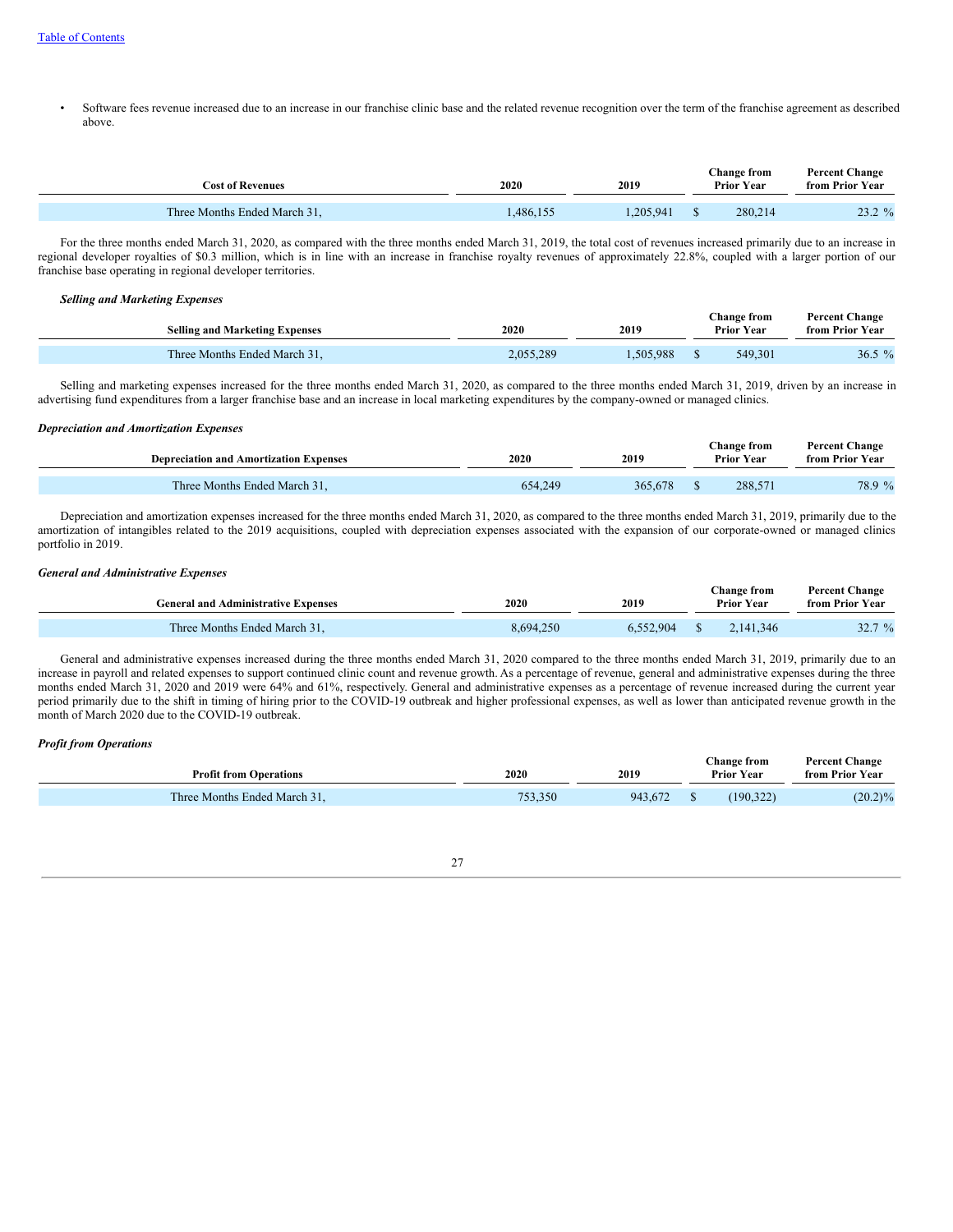# *Consolidated Results*

Consolidated profit from operations decreased by \$0.2 million for the three months ended March 31, 2020 compared to the three months ended March 31, 2019, primarily due to the increased expenses in the unallocated corporate segment, which was partially offset by the higher operating income in the franchise operations segment discussed below.

#### *Corporate Clinics*

Our corporate clinics segment had income from operations of \$783,706 for the three months ended March 31, 2020, a decrease of \$56,275 compared to income from operations of \$839,981 for the prior year period. The decrease was primarily due to:

- A \$1.72 million increase in operating expenses, primarily in general and administrative expenses. Increase in general and administrative expenses is primarily driven by an increase in payroll-related expenses due to a higher head count; partially offset by
- An increase in revenues of \$1.66 million from company-owned or managed clinics.

## *Franchise Operations*

Our franchise operations segment had income from operations of \$2.84 million for the three months ended March 31, 2020, an increase of \$0.45 million, compared to net income from operations of \$2.39 million for the prior year period. This increase was primarily due to:

- An increase of \$1.3 million in total revenues; partially offset by
- An increase of \$0.3 million in cost of revenues primarily due to an increase in regional developer royalties and an increase of \$0.6 million in operating expenses, primarily due to an increase in selling and marketing expenses resulting from a larger franchise base, as well as due to an increase in payroll-related expenses due to a higher head count.

#### *Unallocated Corporate*

Unallocated corporate expenses for the three months ended March 31, 2020 increased by \$0.6 million compared to the prior year period, primarily due to the higher professional service fees and IT related expenses.

## **Liquidity and Capital Resources**

### *Sources of Liquidity*

As of March 31, 2020, we had unrestricted cash and short-term bank deposits of \$10.7 million. Cash flow from operating activities in the three months ended March 31, 2020 was \$1.5 million. In February 2020, we executed a line of credit agreement, which provides a credit facility of up to \$7.5 million, including a \$2.0 million revolver and \$5.5 million development line of credit. On March 18, 2020, we drew down \$2.0 million under the credit agreement as a precautionary measure in order to further strengthen our cash position and provide financial flexibility in light of the current uncertainty in the global markets resulting from the COVID-19 outbreak. In addition, on April 10, 2020, we received a loan in the amount of approximately \$2.7 million from JPMorgan Chase Bank, N.A., pursuant to the Paycheck Protection Program ("PPP"), bringing total cash to \$13.6 million as of April 14, 2020.

We will continue to preserve cash, and while we have deferred the majority of our previously planned 2020 capital expenditures given the dynamic nature of the COVID-19 outbreak, our long-term goal and growth opportunities remain unchanged. We currently plan to resume the acquisition and development of company-owned or managed clinics in 2021 and or beyond, and to continue to progress towards our goal at a measured pace, targeting geographic clusters where we are able to

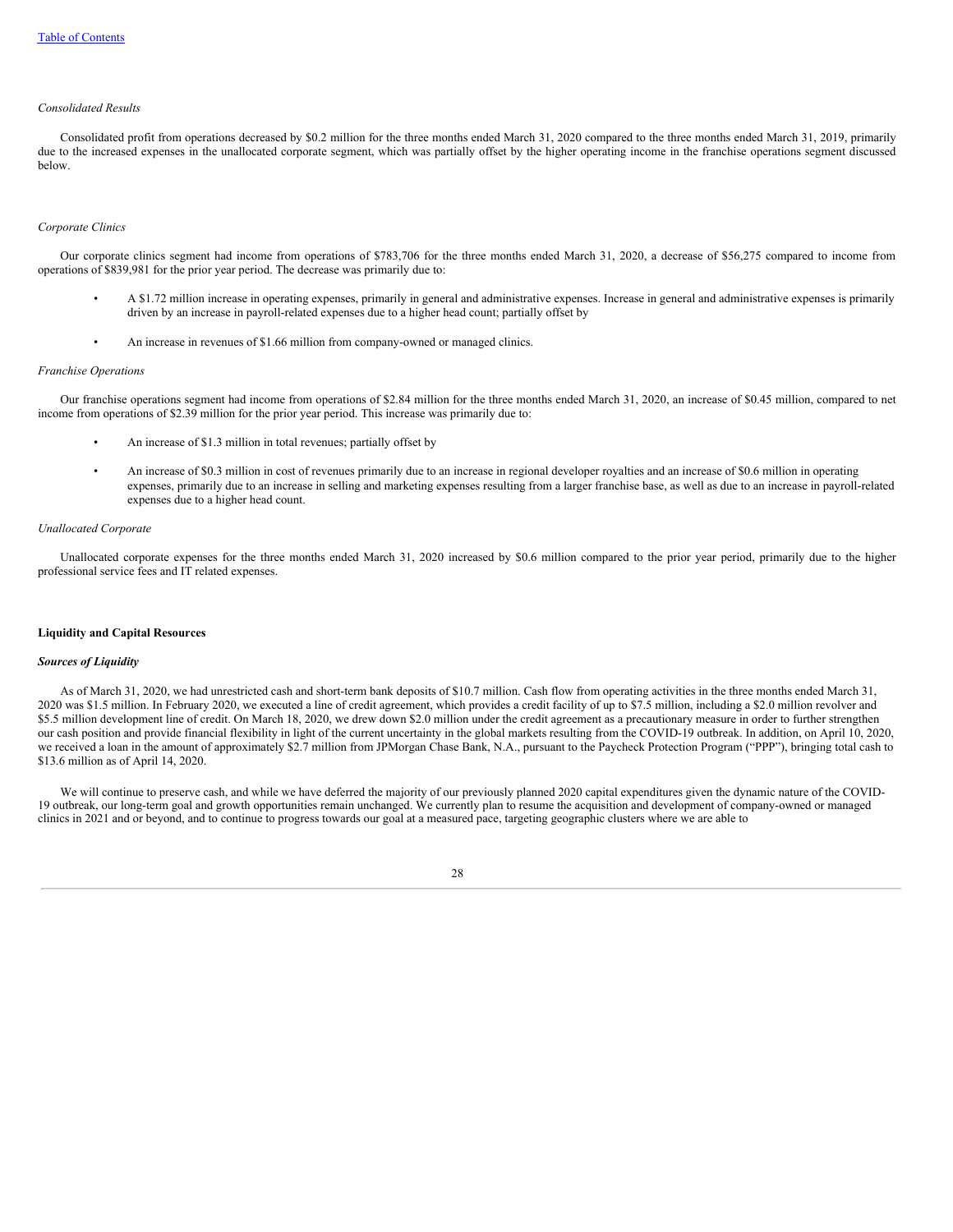increase efficiencies through a consolidated real estate penetration strategy, leverage cooperative advertising and marketing and attain general corporate and administrative operating efficiencies.

In addition to \$10.7 million of unrestricted cash on hand as of March 31, 2020, our principal sources of liquidity are expected to be cash flows from operations and proceeds from the credit facility and the PPP loan, debt financings or equity issuances, and/or proceeds from the sale of assets. We expect our available cash and cash flows from operations, the credit facility and the PPP loan to be sufficient to fund our short-term working capital requirements. In addition, we believe we will be able fund future liquidity and capital requirements through cash flows generated from operating activities for a period of at least twelve months from the date our financial statements are issued. Our long-term capital requirements, primarily for acquisitions and other corporate initiatives, could be dependent on our ability to access additional funds through the debt and/or equity markets. From time to time, we consider and evaluate transactions related to our portfolio and capital structure including debt financings, equity issuances, purchases and sales of assets, and other transactions. We anticipate that, due to the COVID-19 outbreak, the levels of our cash flows from operations for 2020 will be below the levels obtained in 2019. There can be no assurance that we will be able generate sufficient cash flows or obtain the capital necessary to meet our short and long-term capital requirements.

#### *Analysis of Cash Flows*

Net cash provided by operating activities increased by \$1.0 million to \$1.5 million for the three months ended March 31, 2020, compared to \$0.5 million for the three months ended March 31, 2019. The increase was primarily attributable to: (i) an increase in revenue over the prior year period, (ii) the collection of tenant leasehold improvement allowance of \$0.7 million, and (iii) the sale of one regional developer agreement for which we received approximately \$0.2 million, partially offset by the higher general and administrative expenses.

Net cash used in investing activities was \$1.2 million each for the three months ended March 31, 2020 and 2019. For the three months ended March 31, 2020, this included purchases of property and equipment of \$1.3 million. For the three months ended March 31, 2019, this included purchases of property and equipment of \$0.5 million and reacquisition and termination of regional developer rights of \$0.7 million.

Net cash provided by financing activities was \$2.1 million and \$0.1 million for the three months ended March 31, 2020 and 2019, respectively. For the three months ended March 31, 2020, this included proceeds from the credit facility, net of related fees of \$1.9 million and from the exercise of stock options of \$0.1 million. For the three months ended March 31, 2019, this included proceeds from the exercise of stock options of \$0.2 million and repayments on notes payable of \$0.1 million.

#### **Recent Accounting Pronouncements**

See Note 1, *Nature of Operations and Summary of Significant Accounting Policies,* to our condensed consolidated financial statements included in this report for information regarding recently issued accounting pronouncements that may impact our financial statements.

#### **Off-Balance Sheet Arrangements**

During the three months ended March 31, 2020, we did not have any relationships with unconsolidated organizations or financial partnerships, such as structured finance or special purpose entities that would have been established for the purpose of facilitating off-balance sheet arrangements.

### <span id="page-31-0"></span>**ITEM 4. CONTROLS AND PROCEDURES**

## *Evaluation of Disclosure Controls and Procedures*

Our management evaluated the effectiveness of our disclosure controls and procedures as of March 31, 2020. The term "disclosure controls and procedures," as defined in Rules 13a-15(e) and 15d-15(e) under the Exchange Act, means controls and other procedures of a company that are designed to ensure that information required to be disclosed by a company in the reports that it files or submits under the Exchange Act are recorded, processed, summarized, and reported within the time periods specified in the SEC's rules and forms. Disclosure controls and procedures include, without limitation, controls and procedures designed to ensure that information required to be disclosed by a company in the reports that it files or submits under the Exchange Act are accumulated and communicated to the company's management, including its principal executive and principal financial officers, as appropriate to allow timely decisions regarding required disclosure. Our disclosure controls and procedures were designed to provide reasonable assurance of achieving such objectives, and management necessarily applies its judgment in evaluating the cost-benefit relationship of possible controls and procedures. Based on the evaluation of our disclosure controls and

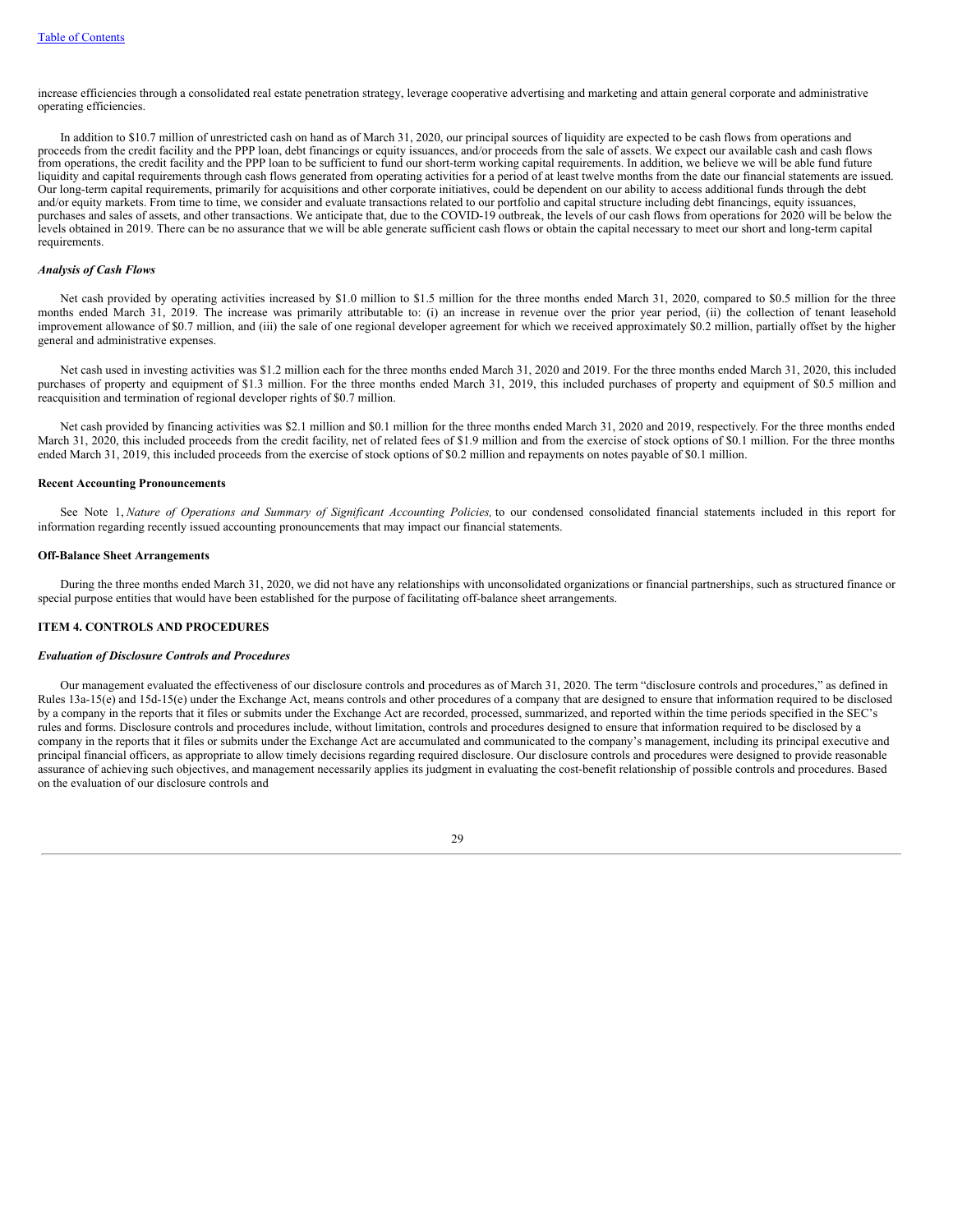procedures as of March 31, 2020, our management has concluded the disclosure controls and procedures were not effective as of that date due to a material weakness in internal control over financial reporting that was disclosed in our Form 10-K for the year ended December 31, 2019.

# *Changes in Internal Control over Financial Reporting*

There were no changes in our internal control over financial reporting (as defined in Rules 13a-15(f) and 15d-15(f) under the Exchange Act) during the three months ended March 31, 2020 that have materially affected, or are reasonably likely to materially affect, our internal control over financial reporting. As a result of the COVID-19 outbreak, employees at our corporate headquarters began working remotely in March 2020 but these changes to the working environment did not have a material effect on our internal control over financial reporting. We will continue to monitor the impact of COVID-19 on our internal control over financial reporting.

#### *Remediation*

As previously described in Part II, Item 9A of our Form 10-K for the year ended December 31, 2019, we began implementing a remediation plan to address the material weakness mentioned above. The weakness will not be considered remediated until the applicable controls operate for a sufficient period of time and management has concluded, through testing, that these controls are operating effectively. We expect that the remediation of this material weakness will be completed prior to the end of fiscal 2020.

# <span id="page-32-1"></span><span id="page-32-0"></span>**PART II OTHER INFORMATION**

# **ITEM 1. LEGAL PROCEEDINGS**

<span id="page-32-2"></span>In the normal course of business, we are a party to litigation from time to time.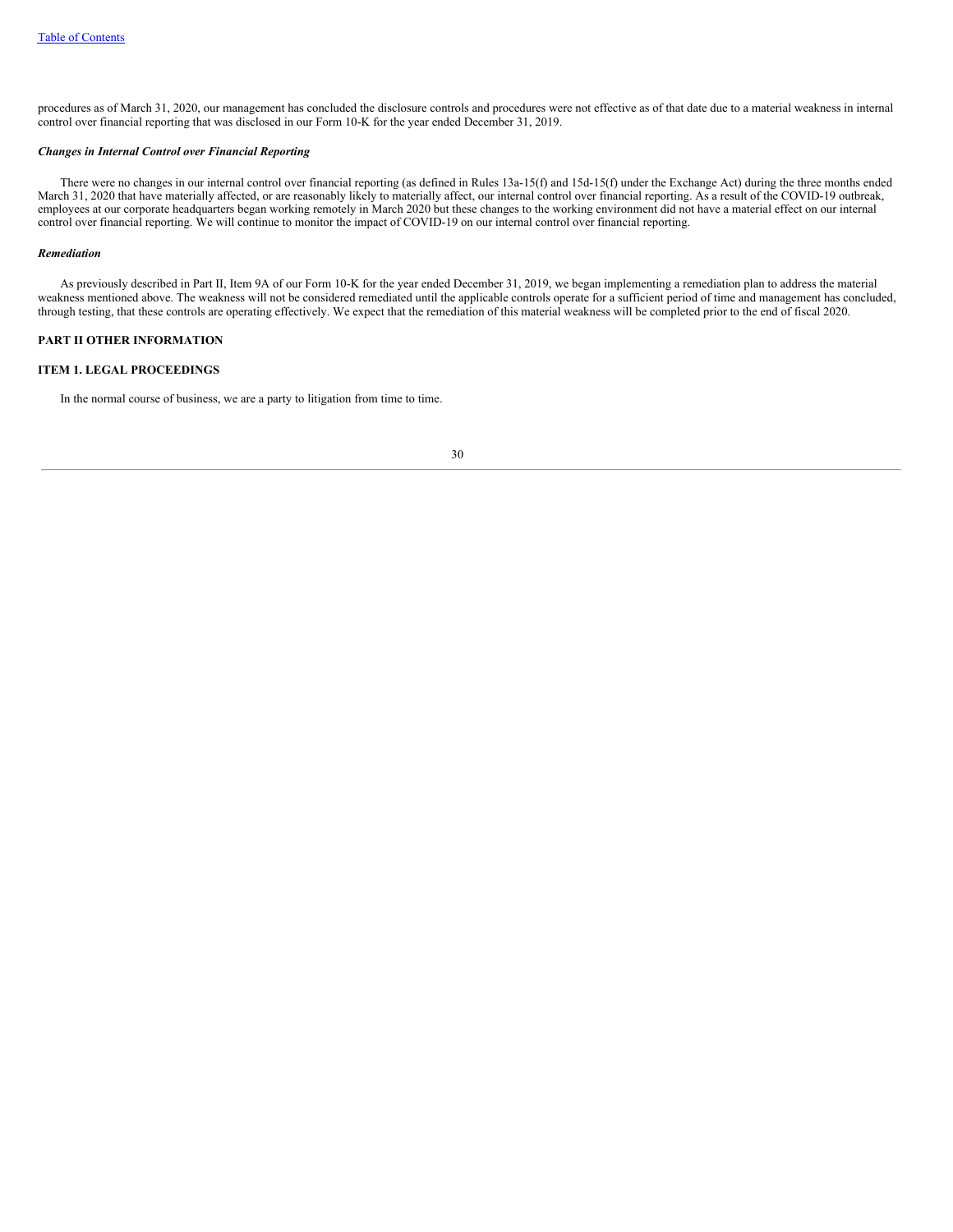# **ITEM 1A. RISK FACTORS**

We documented our risk factors in Item 1A of Part I of our Form 10-K for the year ended December 31, 2019. Other than the additional risk factors and updates identified below, which should be read in conjunction with the risk factors as they appear in such Form 10-K, there have been no material changes to our risk factors since the filing of that report.

The following risks related to our business have been added:

#### **Our level of debt could impair our financial condition and ability to operate.**

In order to increase our cash position and preserve financial flexibility in responding to the impacts of the COVID-19 outbreak on our business, we drew down \$2.0 million under the Credit Agreement, and in April 2020, we secured a \$2.7 million loan under CARES Act Paycheck Protection Program, bringing total debt to \$4.7 million as of April 14, 2020. Our level of debt could have important consequences to investors, including:

- requiring a portion of our cash flows from operations be used for the payment of interest on our debt, thereby reducing the funds available to us for our operations or other capital needs;
- limiting our flexibility in planning for, or reacting to, changes in our business and the industry in which we operate because our available cash flow, after paying principal and interest on our debt, may not be sufficient to make the capital and other expenditures necessary to address these changes;
- increasing our vulnerability to general adverse economic and industry conditions, since we will be required to devote a proportion of our cash flow to paying principal and interest on our debt during periods in which we experience lower earnings and cash flow, such as during the current COVID-19 outbreak;
- limiting our ability to obtain additional financing in the future to fund working capital, capital expenditures, acquisitions, and general corporate requirements; and
- placing us at a competitive disadvantage to other relatively less leveraged competitors that have more cash flow available to fund working capital, capital expenditures, acquisitions, and general corporate requirements.

### Our balance sheet includes intangible assets and goodwill. A decline in the estimated fair value of an intangible asset or a reporting unit could result in an **impairment charge recorded in our operating results, which could be material.**

Goodwill is tested for impairment annually and between annual tests if an event occurs or circumstances change that would indicate the carrying amount may be impaired. Also, we review our amortizable intangible assets for impairment if an event occurs or circumstances change that would indicate the carrying amount may not be recoverable. If the carrying amount of our goodwill or another intangible asset were to exceed its fair value, the asset would be written down to its fair value, with the impairment charge recognized as a noncash expense in our operating results. Adverse changes in future market conditions or weaker operating results compared to our expectations, including, for example, as a result of the current COVID-19 outbreak, may impact our projected cash flows and estimates of weighted average cost of capital, which could result in a potentially material impairment charge if we are unable to recover the carrying value of our goodwill and other intangible assets.

## Our balance sheet includes a significant amount of long-lived assets in our corporate clinics, including operating lease right-of-use assets and property, plant and equipment. A decline in the current and projected cash flows in our corporate clinics could result in impairment charges, which could be material.

Long-lived assets, such as operating lease right-of-use assets and property, plant and equipment in our corporate clinics, are tested for impairment if an event occurs or circumstances change that would indicate the carrying amount may not be recoverable. If the carrying amount of a long-lived asset were to exceed its fair value, the asset would be written down to its fair value and an impairment charge recognized as a noncash expense in our operating results. Adverse changes in future market conditions or weaker operating results compared to our expectations, including, for example, as a result of the current COVID-19 outbreak, may impact our projected cash flows and estimates of weighted average cost of capital, which could result in a potentially material impairment charge if we are unable to recover the carrying value of our long-lived assets.

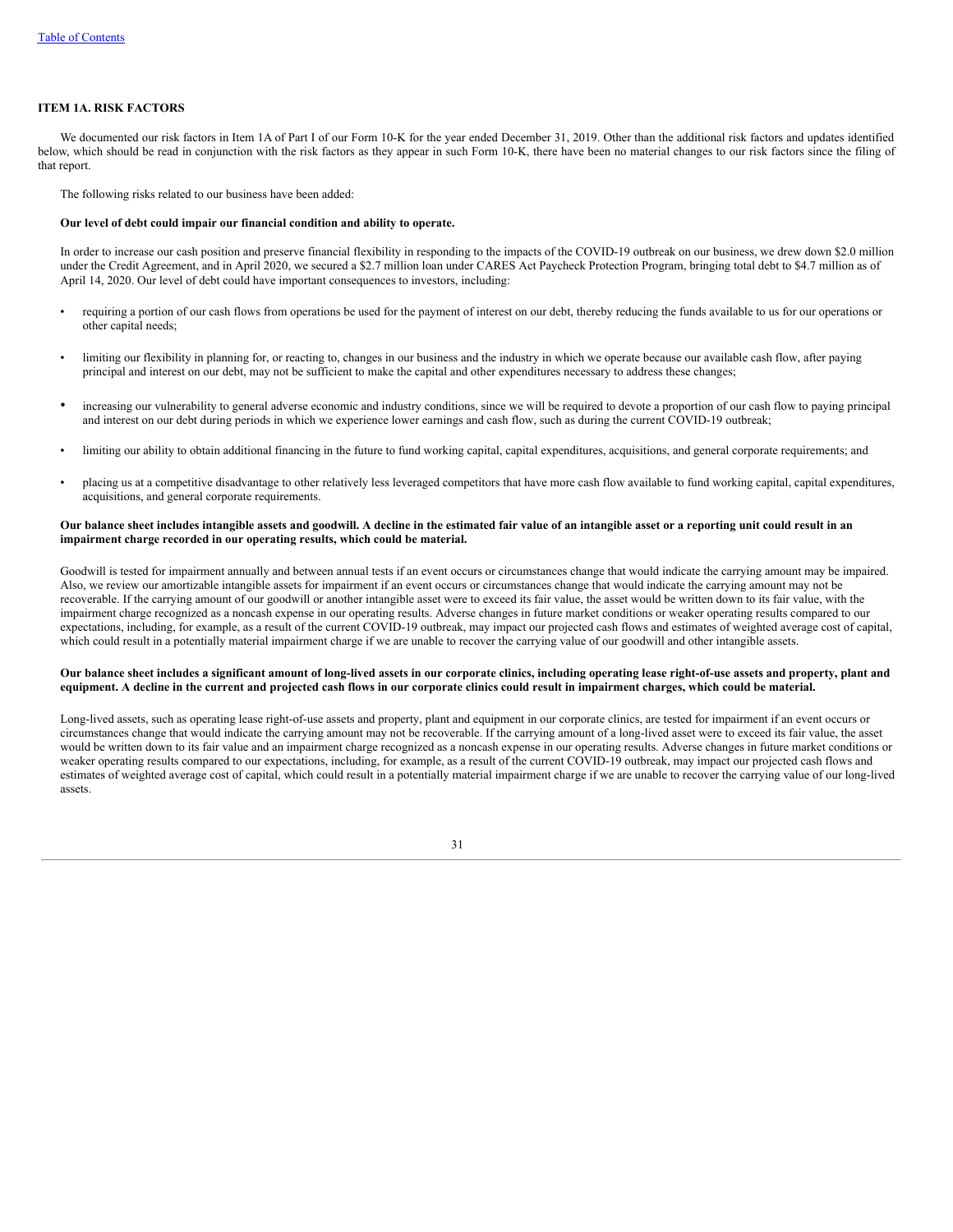The following risks related to our business have been updated:

## The disclosures in the risk factor under the heading "Major public health concerns, including the outbreak of epidemic or pandemic contagious disease, such as the coronavirus, may adversely affect revenue at our clinics and disrupt financial markets" have been updated below with regard to the COVID-19 outbreak

Major public health concerns, including the outbreak of epidemic or pandemic contagious disease, such as COVID-19, may adversely affect revenue at our clinics and disrupt financial markets. In the case of COVID-19, revenue at our clinics has been adversely affected and financial markets have been disrupted, both of **which are likely to continue.**

In January 2020, the World Health Organization declared that the COVID-19 outbreak, which began in China and has

since spread to other areas, is a global health emergency. In March 2020, the World Health Organization declared the outbreak of COVID-19 a pandemic, which continues to spread throughout the U.S. and the world and has resulted in authorities implementing numerous measures to contain the virus, including travel bans and restrictions, quarantines, shelter-in-place orders, and business limitations and shutdowns. The spread of the virus in the U.S. or a similar public health threat, or fear of such an event, may result in (and in the case of the COVID-19 outbreak, has resulted in), among other things, a reduced willingness of patients to visit our clinics or the shopping centers in which they are located out of concern over exposure to contagious disease, closed clinics, reduced business hours, and a decline in revenue. A prolonged outbreak, resulting in reduced patient traffic and continued disruptions to capital and financial markets, could have (and in case of the COVID-19 outbreak, has resulted in) a material adverse impact on our business, financial condition, results of operations, and the market price of our stock.

#### The disclosures in the risk factor under the heading "Our dependence on the success of our franchisees exposes us to risks including the loss of royalty revenue and harm to our brand" have been updated below with regard to our royalty revenue and other fees from franchisees

A substantial portion of our revenues comes from royalties generated by our franchised clinics, which royalties are based on the revenues generated by those clinics. We anticipate that franchise royalties will represent a substantial part of our revenues in the future. As of March 31, 2020, we had franchisees operating or managing 469 clinics.<br>We are reliant on the performance of our fran franchise system subjects us to a number of risks as described here and in the next four risk factors. These risks include a significant decline in our franchisees' revenue, which has occurred as a result of the current COVID-19 outbreak. Furthermore, we have taken actions to support our franchisees experiencing challenges during the COVID-19 outbreak, further reducing our royalty revenues and other fees from franchisees. These actions include a waiver of the minimum royalty requirement for the remainder of 2020, and for franchised clinics closed 16 days or more in a given month, a waiver of the monthly software fee for use of our proprietary or selected chiropractic or customer relationship management software, computer support and internet services support. We also have waived the minimum required expenditure for local advertising, promotion<br>and marketing for the remainder of the second quarter the marketplace. We may need to expand or extend these accommodations to franchisees, further reducing our revenues from franchised clinics. These accommodations, the decline in our franchisees' revenue and the occurrence of any of the other events described here and in the next four risk factors could impact our ability to collect royalty payments from our franchisees, harm the goodwill associated with our brand, and materially adversely affect our business and results of operations . Please refer to our risk factors in Item 1A of Part I of our Form 10-K for the year ended December 31, 2019 for the next four risk factors related to our franchise system.

## The disclosures in the risk factor under the heading "Our stock price could be volatile and could decline" have been updated below with regard to the price of our **common stock**:

#### Our stock price could be volatile and could decline (and has done so as a result of the COVID-19 pandemic).

The price at which our common stock will trade could be extremely volatile and may fluctuate substantially due to the following factors, some of which are beyond our control:

- the outbreak of epidemic or pandemic contagious disease;
- variations in our operating results;
- variations between our actual operating results and the expectations of securities analysts, investors and the financial community;
- announcements of developments affecting our business or expansion plans by us or others; and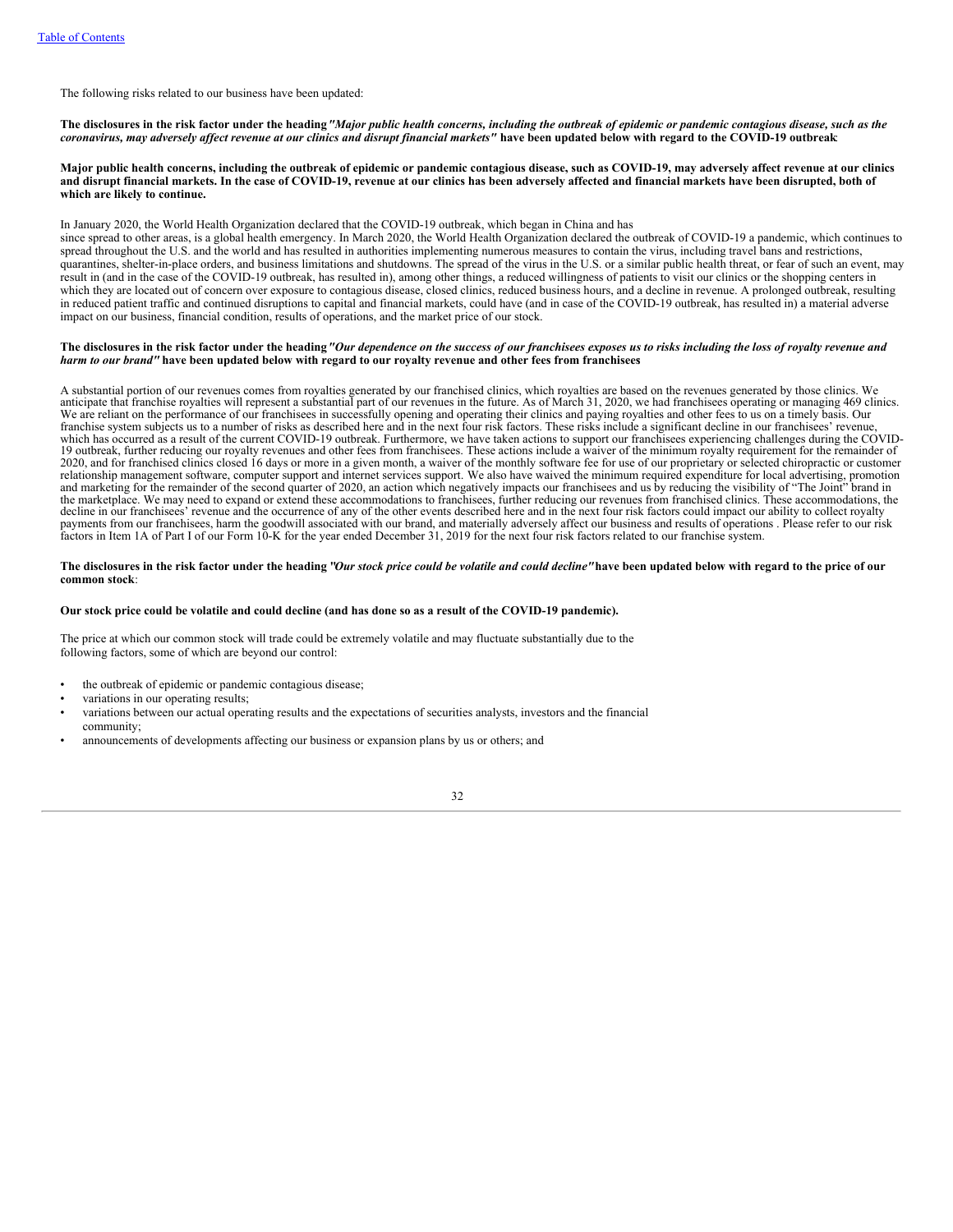• regulations, conditions, and trends in the chiropractic industry.

Since the outbreak of COVID-19 in the U.S., our stock price has declined significantly and continues to fluctuate.

As a result of these and other factors, investors in our common stock may not be able to resell their shares at or above their purchase price.

In the past, securities class action litigation often has been instituted against companies following periods of volatility in the market price of their securities. This type of litigation, if directed at us, could result in substantial costs and a diversion of management's attention and resources.

## The disclosures in the risk factor under the heading "Our actual results may differ from forecasts." have been updated below with regard to our forecasts:

It is difficult to accurately forecast our revenues, operating expenses and results, and operating data. The inability by us or the financial community to accurately forecast our operating results could cause our net income in a given quarter to be less than expected or our net losses in a given quarter to be greater than expected, which could cause a decline in the trading price of our common stock. We base our current and forecasted expense and cash expenditure levels on our operating plans and estimates of future revenues, which are dependent on the growth of the number of patients and the demand for our services. As a result, we may be unable to make accurate financial forecasts or to adjust our spending in a timely manner to compensate for any unexpected shortfalls in revenues. We believe that these difficulties in forecasting are even greater for financial analysts that may publish their own estimates of our financial results.

We are unable to accurately predict the full impact that COVID-19 will have on our results from operations, financial condition, liquidity and cash flows due to numerous uncertainties, including the duration and severity of the pandemic and containment measures. As a result, we currently do not expect to provide financial guidance for 2020 until we have better visibility of the COVID-19 outbreak's impact on our results for the remainder of the year.

### The disclosures in the risk factor under the heading "State regulations on corporate practice of chiropractic" have been updated below with regard to the State of **Washington**:

In February 2020, the State of Washington Chiropractic Quality Assurance Commission delivered notices that it was investigating complaints made against three chiropractors who own clinics, or are (or were) employed by clinics, in Washington for which our franchisees provide management services. The notices contained allegations of fee-splitting, specifically targeting a provision in our Franchise Disclosure Document providing for the payment of royalty fees based on revenue derived from the furnishing of chiropractic care. The notices appear to question our business model. The Commission posed a number of questions to the chiropractors and requested documentation describing the fee structure and related matters. All three chiropractors have responded to the Commission. The investigations initiated by the Commission have just begun, and we are not yet aware of the full extent of the Commission's concerns. As these investigations proceed, we are assisting, and will continue to assist, the chiropractors in working toward a resolution.

#### The disclosures in the risk factor under the heading "Past decisions by the United States National Labor Relations Board expanding the meaning of 'joint employer' and evolving state laws mean that we could have liability for employment law violations by our franchisees" have been updated below to revise the fourth and fifth **paragraphs addressing California Assembly Bill 5, or AB-5**:

California adopted Assembly Bill 5, or AB-5, which took effect on January 1, 2020. This legislation codifies the standard established in a California Supreme Court case (Dynamex Operations West v. Superior Court) for determining whether workers should be classified as employees or independent contractors, with a strict test that puts the burden of proof on employers to establish that workers are not employees. The law is aimed at the so-called "gig economy" where workers in many industries, particularly ride-sharing industries, are treated as independent contractors, rather than employees, and lack the protections of wage and hour laws. AB-5 is not a franchise-specific law and does not address joint employer liability; however, a significant concern exists in the franchise industry that an expansive interpretation of AB-5 could be used to hold franchisors jointly liable for the labor law violations of its franchisees. Courts addressing this issue have come to differing conclusions. Two different panels of the U.S. Circuit Court of Appeals for the Ninth Circuit, in applying California law, reached contradictory conclusions, with one panel implicitly concluding that the Dynamex standard was applicable to joint liability claims in the franchise industry and a second panel later concluding in December 2019 that it was not applicable. In February 2020, in reviewing the case decided by the first panel, the California Supreme Court denied requests to consider whether the Dynamex standard applies to joint liability claims. It remains uncertain as to how the joint employer issue will ultimately be resolved.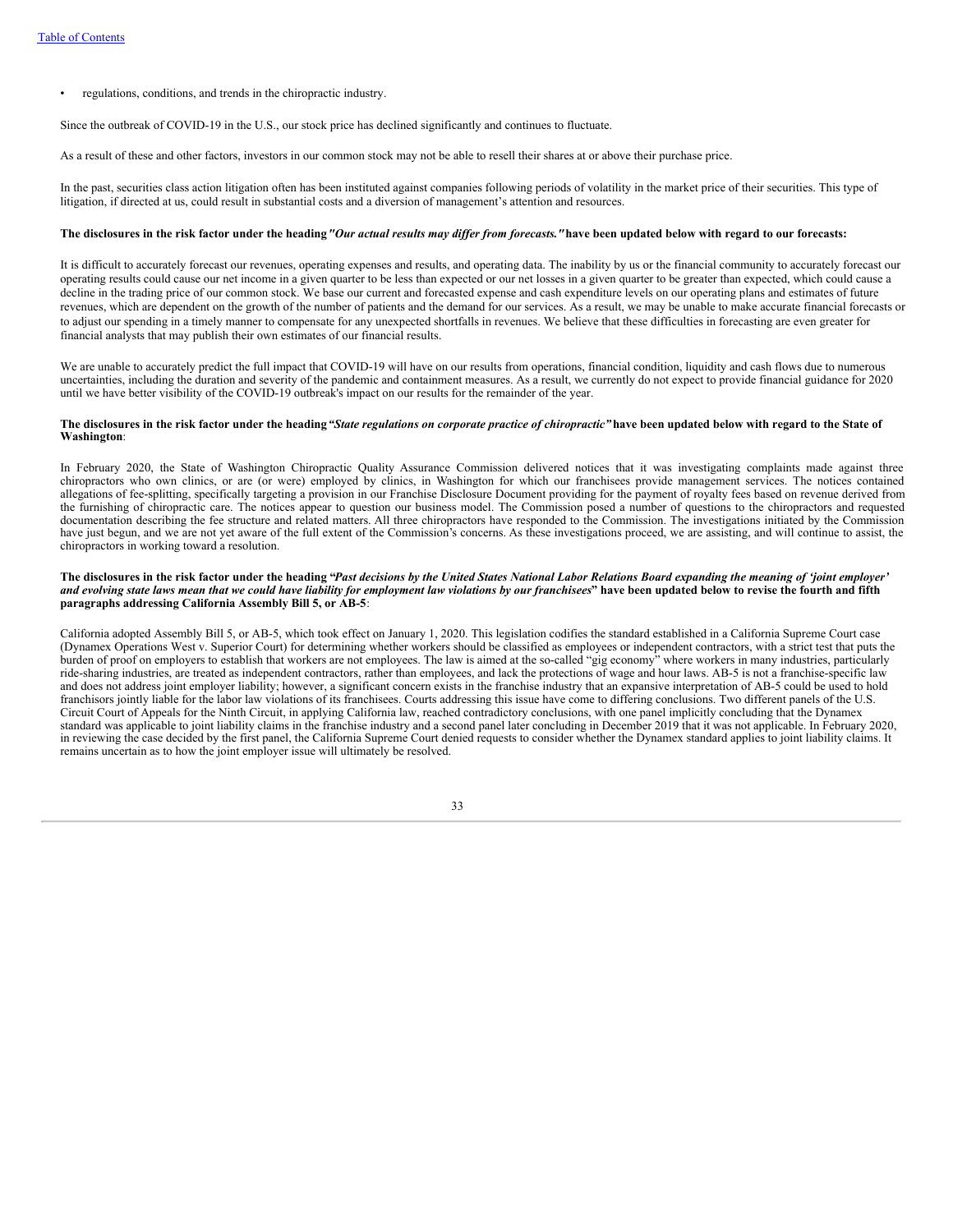<span id="page-36-0"></span>AB-5 has been the subject of widespread national discussion. Other states are considering similar approaches. Some states have adopted similar laws in narrower contexts, and a handful of other states have adopted similar laws for broader purposes. All of these laws or proposed laws may similarly raise concerns with respect to the expansion of joint liability to the franchise industry. Furthermore, there have been private lawsuits in which parties have alleged that a franchisor and its franchisee "jointly employ" the franchisee's staff, that the franchisor is responsible for the franchisees' staff (under theories of apparent agency, ostensible agency, or actual agency), or otherwise.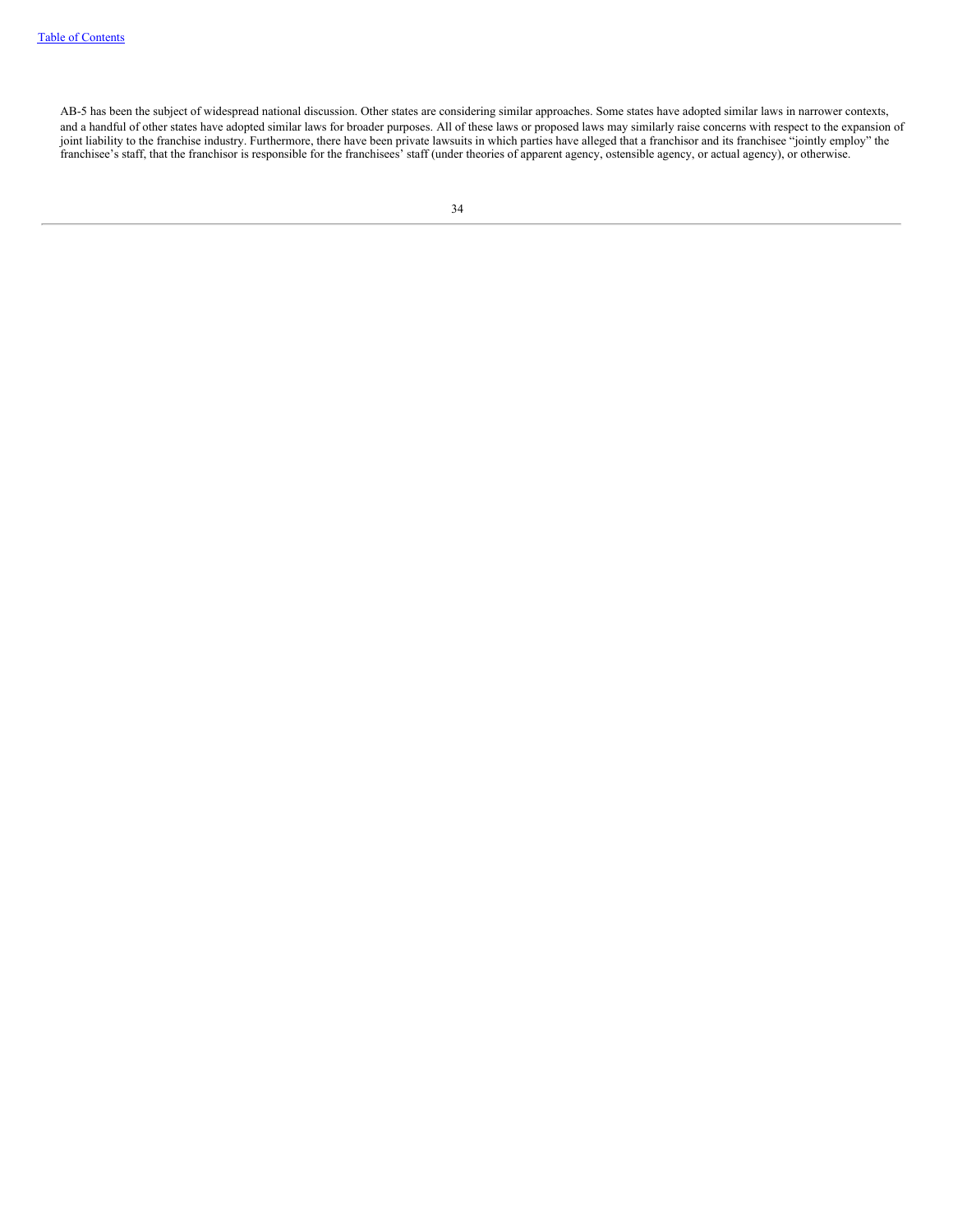# **ITEM 2. UNREGISTERED SALES OF EQUITY SECURITIES AND USE OF PROCEEDS**

# *Use of Proceeds from Registered Securities*

None.

# <span id="page-37-1"></span><span id="page-37-0"></span>**ITEM 6. EXHIBITS**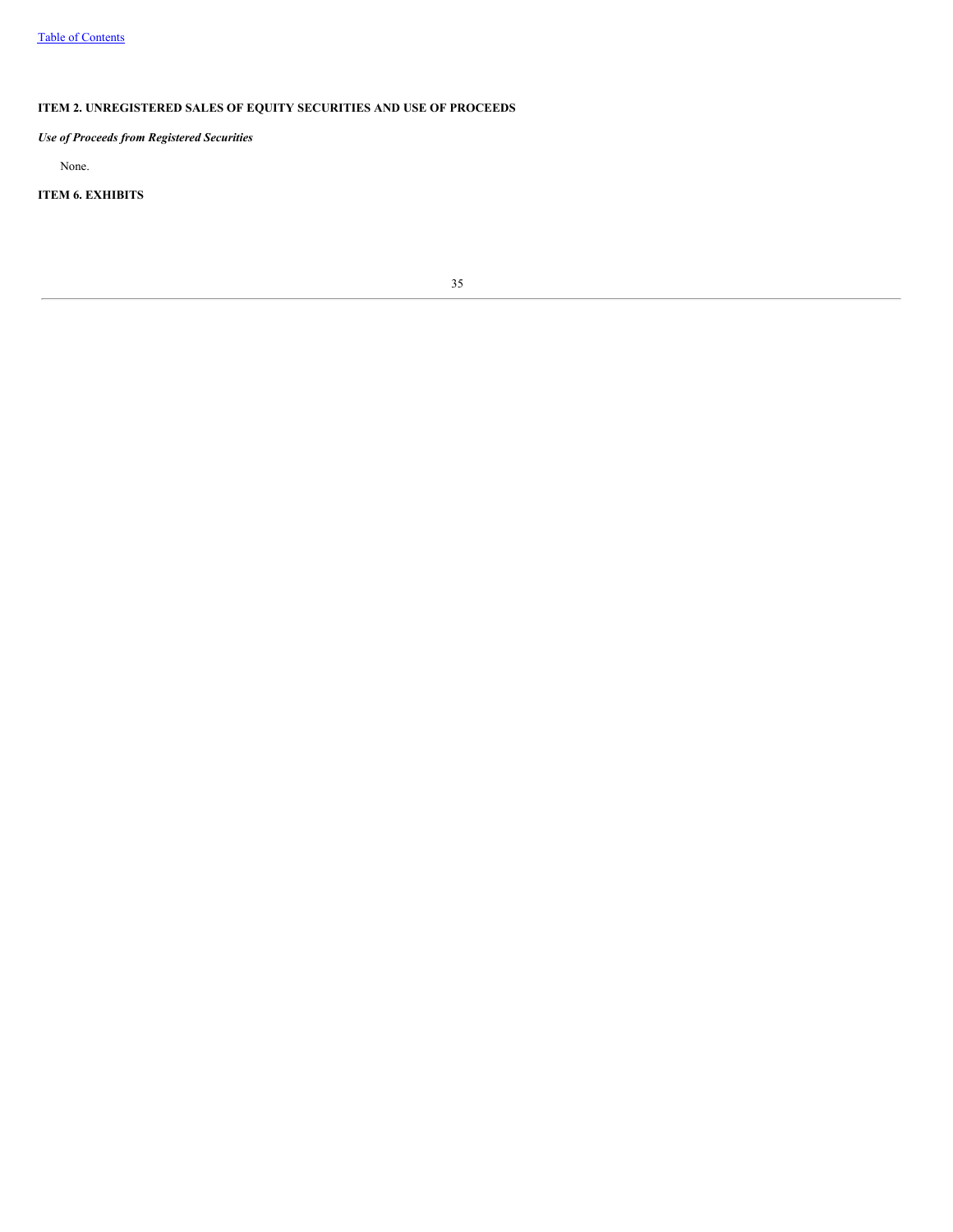# **EXHIBIT INDEX**

| <b>Exhibit</b><br><b>Number</b> | <b>Description of Document</b>                                                                                                                                                                                                                                                                                                                                                                            |
|---------------------------------|-----------------------------------------------------------------------------------------------------------------------------------------------------------------------------------------------------------------------------------------------------------------------------------------------------------------------------------------------------------------------------------------------------------|
| 3.1                             | Amended and Restated Certificate of Incorporation (incorporated by reference to Exhibit 3.2 to the Company's Registration Statement on Form S-1<br>(Commission File No. 333-198860) filed with the Securities and Exchange Commission on September 19, 2014)                                                                                                                                              |
| 3.2                             | Second Amended and Restated Bylaws of The Joint Corp. (incorporated by reference to Exhibit 3.(II)1 to the Company's Current Report on Form 8-<br>K (Commission File No. 001-36724) filed with the Securities and Exchange Commission on August 9, 2018)                                                                                                                                                  |
| 10.1#                           | Amended and Restated 2014 Incentive Stock Plan (incorporated by reference to Exhibit 10.3 to the Company's Registration Statement on Form S-1<br>(Commission File No. 333-207632) filed with the Securities and Exchange Commission on October 27, $\overline{2015}$ )                                                                                                                                    |
| 10.2#                           | Amendment to Amended and Restated Incentive Stock Plan (incorporated by reference to Exhibit 10.6 to the Company's Annual Report on Form 10-<br>K (Commission File No. 001-36724) for the year ended December 31, 2019 filed with the Securities and Exchange Commission on March 6, 2020)                                                                                                                |
| 10.3#                           | Amended Form of Incentive Stock Option Agreement under Amended and Restated 2014 Stock Plan (incorporated by reference to Exhibit 10.9 to the<br>Company's Annual Report on Form 10-K (Commission File No. 001-36724) for the year ended December 31, 2019 filed with the Securities and<br>Exchange Commission on March 6, 2020)                                                                         |
| 10.4#                           | Amended Form of Nonstatutory Stock Option Agreement under Amended and Restated 2014 Stock Plan (incorporated by reference to Exhibit 10.12<br>to the Company's Annual Report on Form 10-K (Commission File No. 001-36724) for the year ended December 31, 2019 filed with the Securities<br>and Exchange Commission on March 6, 2020)                                                                     |
| 10.5#                           | Amended Form of Restricted Stock Award Agreement under Amended and Restated 2014 Stock Plan (incorporated by reference to Exhibit 10.16 to<br>the Company's Annual Report on Form 10-K (Commission File No. 001-36724) for the year ended December 31, 2019 filed with the Securities and<br>Exchange Commission on March 6, 2020)                                                                        |
| 10.6#                           | Amendment dated March 3, 2020 to Employment Letter Agreement between The Joint Corp. and Jacob Singleton (incorporated by reference to<br>Exhibit 10.32 to the Company's Annual Report on Form 10-K (Commission File No. 001-36724) for the year ended December 31, 2019 filed with<br>the Securities and Exchange Commission on March 6, 2020)                                                           |
| 10.7                            | Credit Agreement, dated as of February 28, 2020 (the "Credit Agreement"), among the Company, the Lenders Party Hereto, and JPMorgan Chase<br>Bank, N.A., as Administrative Agent and Sole Bookrunner and Sole Lead Arranger (incorporated by reference to the Company's Current Report on<br>Form 8-K (Commission File No. 001-36724) filed with the Securities and Exchange Commission on March 3, 2020) |
| 10.8                            | Pledge and Security Agreement, dated as of February 28, 2020 (the "Pledge and Security Agreement"), among the Company and JPMorgan Chase<br>Bank, N.A., as Administrative Agent (incorporated by reference to the Company's Current Report on Form 8-K (Commission File No. 001-36724)<br>filed with the Securities and Exchange Commission on March 3, 2020)                                             |
| 10.9                            | Term A Loan Note dated February 28, 2020 (incorporated by reference to the Company's Current Report on Form 8-K (Commission File No. 001-<br>36724) filed with the Securities and Exchange Commission on March 3, 2020)                                                                                                                                                                                   |
| 10.1                            | Revolving Loan Note dated February 28, 2020 (incorporated by reference to the Company's Current Report on Form 8-K (Commission File No. 001-<br>36724) filed with the Securities and Exchange Commission on March 3, 2020)                                                                                                                                                                                |
| $31.1*$                         | Certification of Principal Executive Officer pursuant to Rule 13a-14(a) or Rule 15d-14(a) of the Securities Exchange Act of 1934, (filed herewith).                                                                                                                                                                                                                                                       |
| $31.2*$                         | Certification of Principal Financial Officer pursuant to Rule 13a-14(a) or Rule 15d-14(a) of the Securities Exchange Act of 1934, (filed herewith).                                                                                                                                                                                                                                                       |
| $32**$                          | Certifications of Principal Executive Officer and Principal Financial Officer pursuant to 18 U.S.C. Section 1350, as adopted pursuant to Section 906<br>of the Sarbanes-Oxley Act of 2002 (furnished herewith).                                                                                                                                                                                           |
| 101.INS                         | XBRL Instance Document.                                                                                                                                                                                                                                                                                                                                                                                   |
| 101.SCH                         | XBRL Taxonomy Extension Schema Document.                                                                                                                                                                                                                                                                                                                                                                  |
| 101.CAL                         | XBRL Taxonomy Extension Calculation Linkbase Document.                                                                                                                                                                                                                                                                                                                                                    |
| 101.DEF                         | XBRL Taxonomy Extension Definition Linkbase Document.                                                                                                                                                                                                                                                                                                                                                     |
| 101.LAB                         | XBRL Taxonomy Extension Label Linkbase Document.                                                                                                                                                                                                                                                                                                                                                          |
| 101.PRE                         | XBRL Taxonomy Extension Presentation Linkbase Document.                                                                                                                                                                                                                                                                                                                                                   |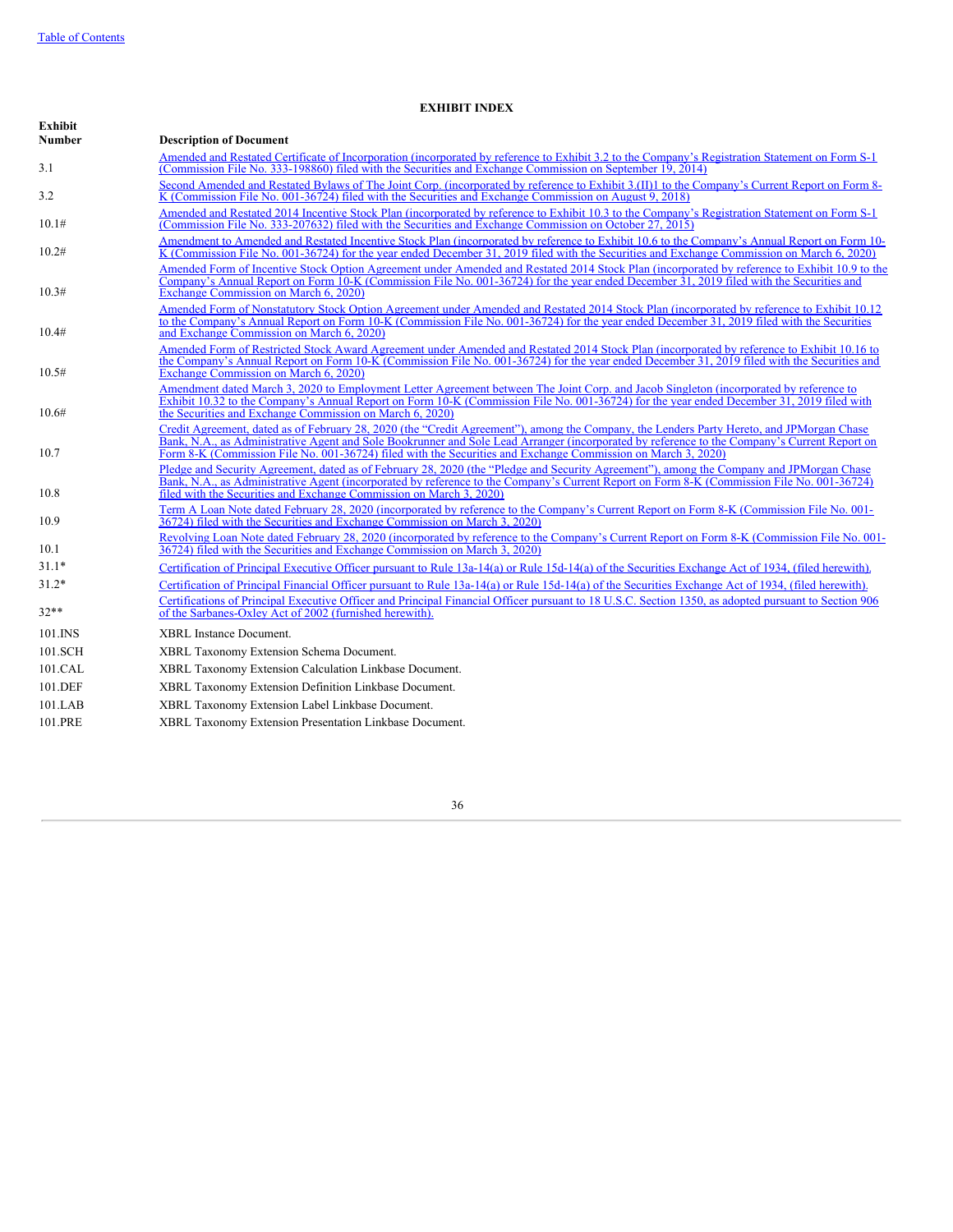- # Management contract or compensatory plan or arrangement
- \* Filed herewith
- <span id="page-39-0"></span>\*\* Furnished herewith, not filed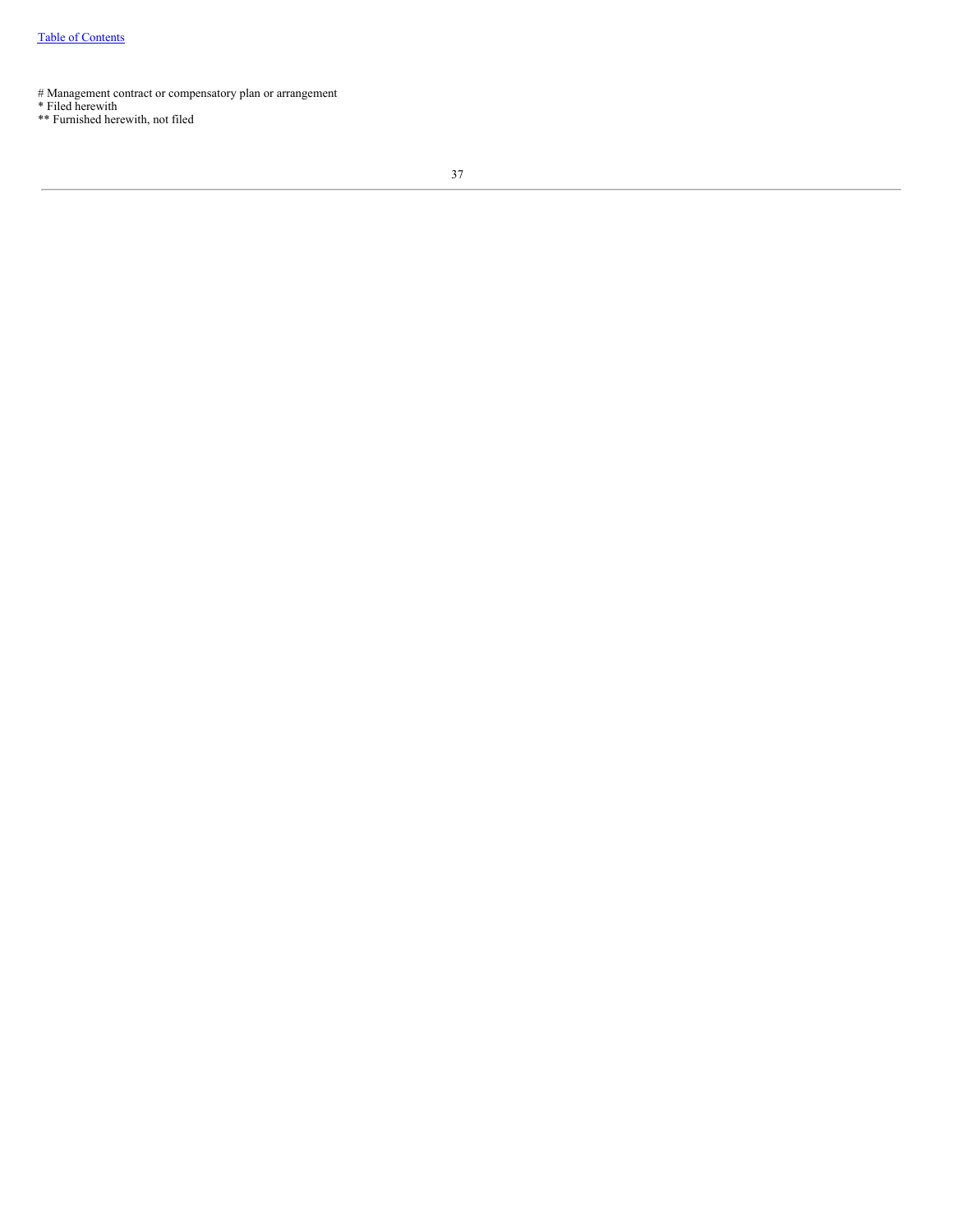## **THE JOINT CORP.**

# **SIGNATURES**

Pursuant to the requirements of the Securities Exchange Act of 1934, the Registrant has duly caused this report to be signed on its behalf by the undersigned thereunto duly authorized.

Dated: May 8, 2020 By: /s/ Peter D. Holt

**THE JOINT CORP.**

Peter D. Holt President and Chief Executive Officer (Principal Executive Officer)

Dated: May 8, 2020 By: /s/ Jake Singleton

Jake Singleton Chief Financial Officer (Principal Financial Officer)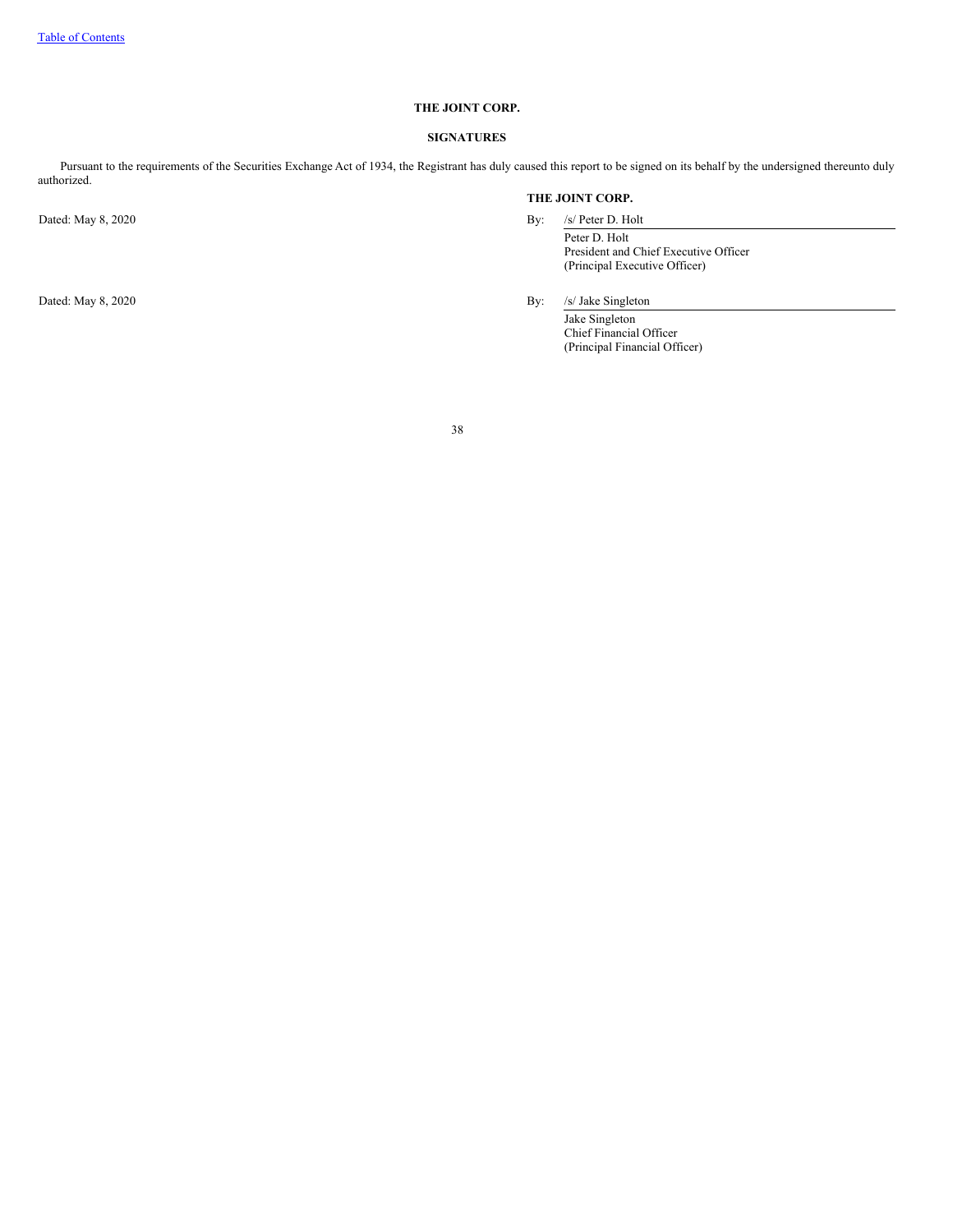## CERTIFICATION OF PRINCIPAL EXECUTIVE OFFICER PURSUANT TO RULES 13a-14(a) AND 15a-14(a) OF THE SECURITIES EXCHANGE ACT OF 1934

# <span id="page-41-0"></span>I, Peter D. Holt, certify that:

1. I have reviewed this Quarterly Report on Form 10-Q for the quarterly period ended March 31, 2020 of The Joint Corp.;

2. Based on my knowledge, this report does not contain any untrue statement of a material fact or omit to state a material fact necessary to make the statements made, in light of the circumstances under which such statements were made, not misleading with respect to the period covered by this report;

3. Based on my knowledge, the financial statements, and other financial information included in this report, fairly present in all material respects the financial condition, results of operations and cash flows of the registrant as of, and for, the periods presented in this report;

4. The registrant's other certifying officer(s) and I are responsible for establishing and maintaining disclosure controls and procedures (as defined in Exchange Act Rules 13a-15(e) and 15d-15(e)) and internal control over financial reporting (as defined in Exchange Act Rules 13a-15(f) and 15d-15(f)) for the registrant and have:

(a) Designed such disclosure controls and procedures, or caused such disclosure controls and procedures to be designed under our supervision, to ensure that material information relating to the registrant, including its consolidated subsidiaries, is made known to us by others within those entities, particularly during the period in which this report is being prepared;

(b) Designed such internal control over financial reporting, or caused such internal control over financial reporting to be designed under our supervision, to provide reasonable assurance regarding the reliability of financial reporting and the preparation of financial statements for external purposes in accordance with generally accepted accounting principles;

(c) Evaluated the effectiveness of the registrant's disclosure controls and procedures and presented in this report our conclusions about the effectiveness of the disclosure controls and procedures, as of the end of the period covered by this report based on such evaluation; and

(d) Disclosed in this report any change in the registrant's internal control over financial reporting that occurred during the registrant's most recent fiscal quarter (the registrant's fourth fiscal quarter in the case of an annual report) that has materially affected, or is reasonably likely to materially affect, the registrant's internal control over financial reporting; and

5. The registrant's other certifying officer(s) and I have disclosed, based on our most recent evaluation of internal control over financial reporting, to the registrant's auditors and the audit committee of the registrant's board of directors (or persons performing the equivalent functions):

(a) All significant deficiencies and material weaknesses in the design or operation of internal control over financial reporting which are reasonably likely to adversely affect the registrant's ability to record, process, summarize and report financial information; and

(b) Any fraud, whether or not material, that involves management or other employees who have a significant role in the registrant's internal control over financial reporting.

Date: May 8, 2020

/s/ Peter D. Holt

Peter D. Holt President and Chief Executive Officer (Principal Executive Officer)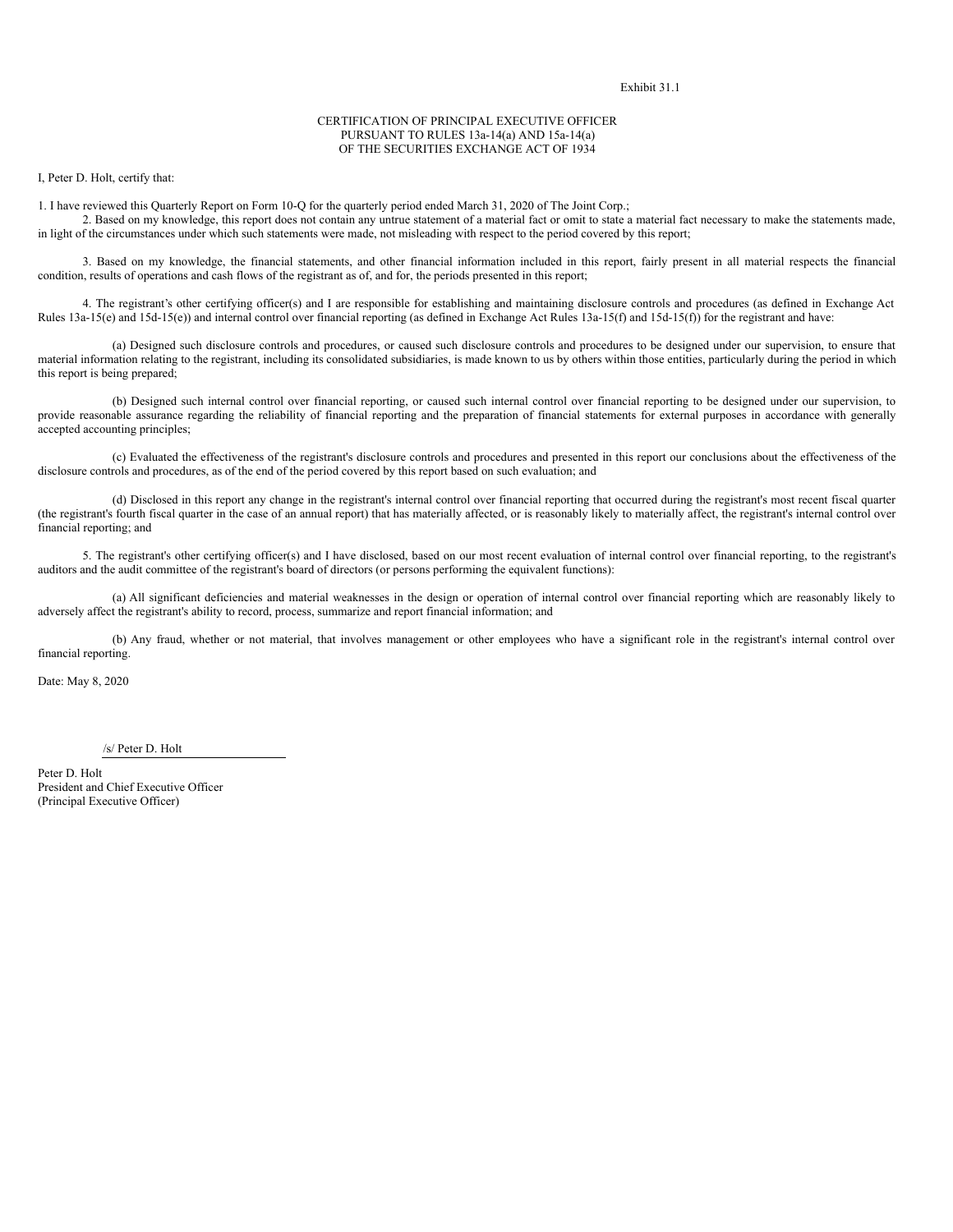## CERTIFICATION OF PRINCIPAL FINANCIAL OFFICER PURSUANT TO RULES 13a-14(a) AND 15a-14(a) OF THE SECURITIES EXCHANGE ACT OF 1934

<span id="page-42-0"></span>I, Jake Singleton, certify that:

1. I have reviewed this Quarterly Report on Form 10-Q for the quarterly period ended March 31, 2020 of The Joint Corp.;

2. Based on my knowledge, this report does not contain any untrue statement of a material fact or omit to state a material fact necessary to make the statements made, in light of the circumstances under which such statements were made, not misleading with respect to the period covered by this report;

3. Based on my knowledge, the financial statements, and other financial information included in this report, fairly present in all material respects the financial condition, results of operations and cash flows of the registrant as of, and for, the periods presented in this report;

4. The registrant's other certifying officer(s) and I are responsible for establishing and maintaining disclosure controls and procedures (as defined in Exchange Act Rules 13a-15(e) and 15d-15(e)) and internal control over financial reporting (as defined in Exchange Act Rules 13a-15(f) and 15d-15(f)) for the registrant and have:

(a) Designed such disclosure controls and procedures, or caused such disclosure controls and procedures to be designed under our supervision, to ensure that material information relating to the registrant, including its consolidated subsidiaries, is made known to us by others within those entities, particularly during the period in which this report is being prepared;

(b) Designed such internal control over financial reporting, or caused such internal control over financial reporting to be designed under our supervision, to provide reasonable assurance regarding the reliability of financial reporting and the preparation of financial statements for external purposes in accordance with generally accepted accounting principles;

(c) Evaluated the effectiveness of the registrant's disclosure controls and procedures and presented in this report our conclusions about the effectiveness of the disclosure controls and procedures, as of the end of the period covered by this report based on such evaluation; and

(d) Disclosed in this report any change in the registrant's internal control over financial reporting that occurred during the registrant's most recent fiscal quarter (the registrant's fourth fiscal quarter in the case of an annual report) that has materially affected, or is reasonably likely to materially affect, the registrant's internal control over financial reporting; and

5. The registrant's other certifying officer(s) and I have disclosed, based on our most recent evaluation of internal control over financial reporting, to the registrant's auditors and the audit committee of the registrant's board of directors (or persons performing the equivalent functions):

(a) All significant deficiencies and material weaknesses in the design or operation of internal control over financial reporting which are reasonably likely to adversely affect the registrant's ability to record, process, summarize and report financial information; and

(b) Any fraud, whether or not material, that involves management or other employees who have a significant role in the registrant's internal control over financial reporting.

Date: May 8, 2020

/s/ Jake Singleton

Jake Singleton Chief Financial Officer (Principal Financial Officer)